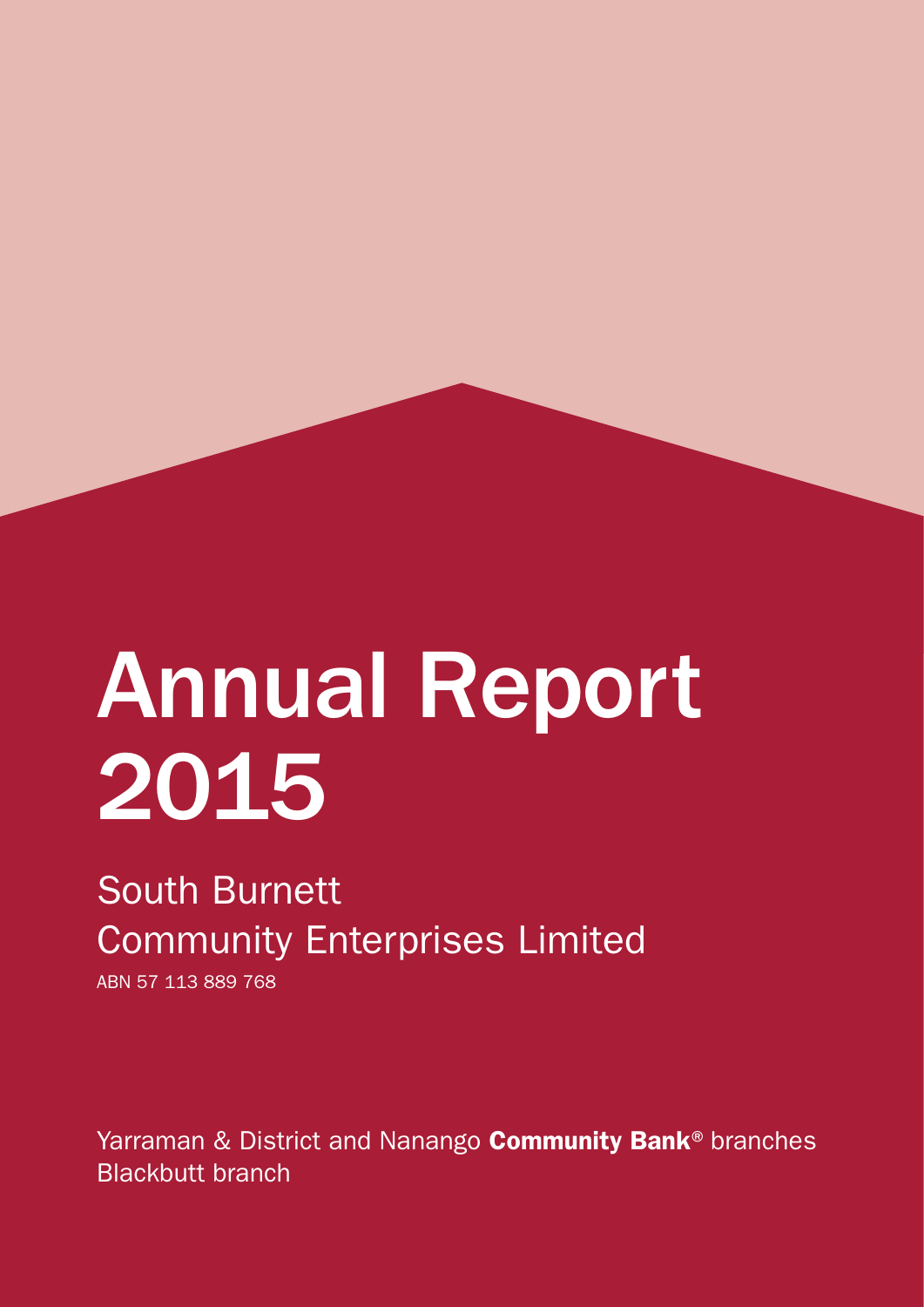## **Contents**

| <b>Chairman's report</b>           | 2  |
|------------------------------------|----|
| <b>Senior Manager's report</b>     | 3  |
| Directors' report                  | 5  |
| Auditor's independence declaration | 11 |
| <b>Financial statements</b>        | 12 |
| Notes to the financial statements  | 16 |
| Directors' declaration             | 39 |
| Independent audit report           | 40 |
| <b>NSX report</b>                  | 42 |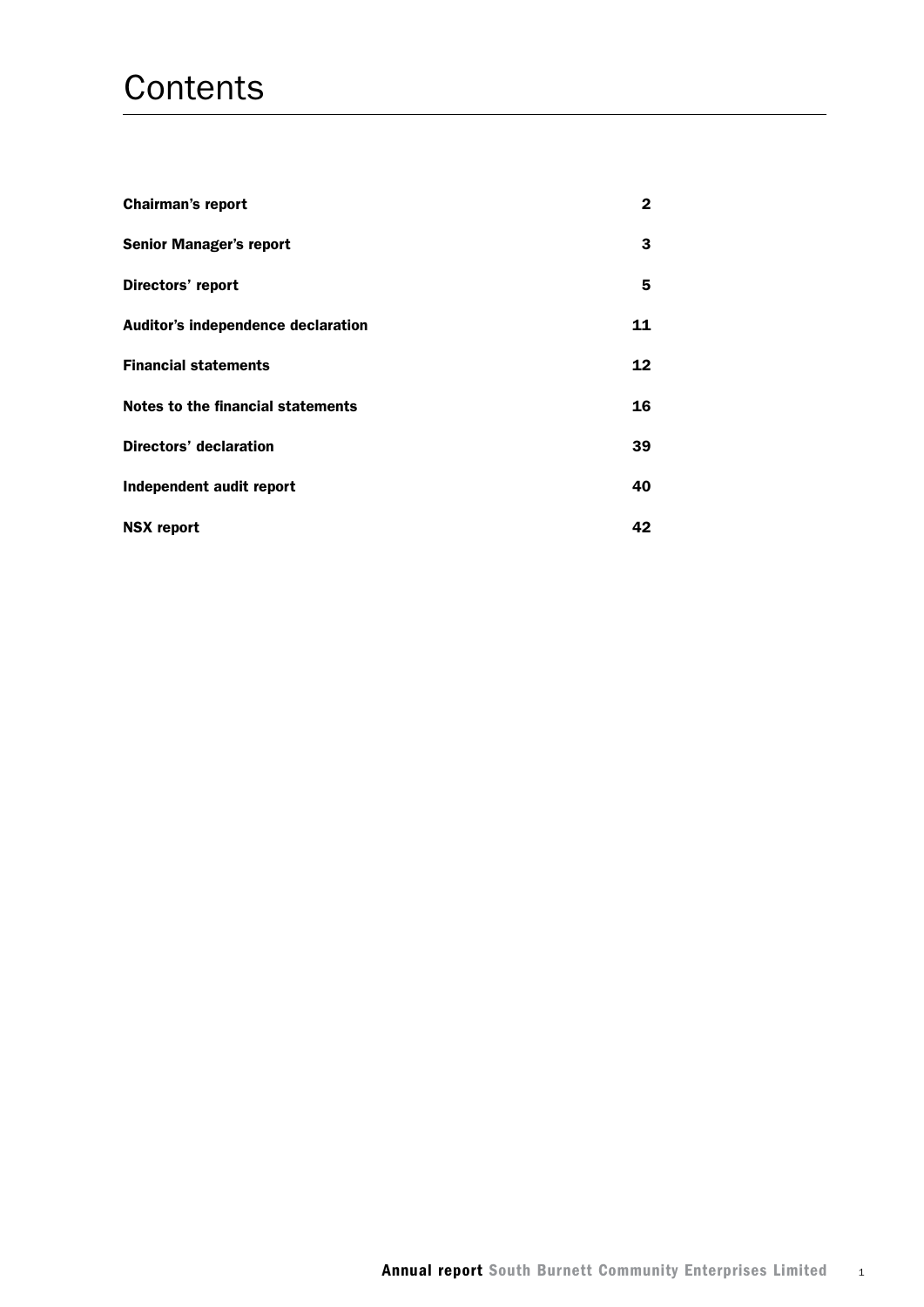## Chairman's report

## For year ending 30 June 2015

Dear Shareholders,

It is with great pleasure that I present the 10th Annual Report on behalf of South Burnett Community Enterprises Limited.

My report last year pointed to the challenges caused by the creation of a new **Community Bank**<sup>®</sup> branch at Nanango and the need to bring all our branches into profit. I am sure shareholders realised that this would take some time, however the Board and staff have worked extremely hard during the year with the last two quarters seeing increases in our footings and a reduction in our losses as we turn the corner and move towards profit.

This augers well for the future and as Chairman I am excited about the unfolding prospects.

The Community Bank® network Australia-wide has now returned around \$130 million to strengthen and support local communities. This wonderful achievement comes as the Community Bank® network celebrates the opening of its 310th branch at Maffra in Victoria. This is only 17 years after the opening of the first **Community Bank**<sup>®</sup> branch in 1998.

Our own Community Bank® branches have played an important role in the growth of the Community Bank® network, returning more than \$680,000 back to the community during our 10 years of operations.

As we continue to grow our business, the amount we will be able to return to the community will also grow and even more community groups will be able to receive funding through grants, sponsorships and scholarships. Owing to our Group not yet attaining profitability the Board has decided not to issue a dividend this year. As Chairman I understand and support this position.

During the year Brent McLennan retired as a Director. Brent was a very active Director and it is sad to see him leave. I wish Brent all the best for his retirement. This year we have welcomed two new Directors to the Board, Laura Hobbs and Noel Trace. I am very pleased with the depth of expertise and community focus that Laura and Noel bring to the Board table.

I congratulate my Board for their drive, determination and commitment to the community. They receive no monetary reward for their endeavours and are driven by a strong desire to help their communities. I also very sincerely thank our Managers Anne, Lorraine and their teams for the great effort they put in every day to drive our Community Bank<sup>®</sup> branches forward. Each and every one of them has my very proud support.

Thank you for the opportunity to serve as your Chairman,

Nh State

N.L. Strohfeld. OAM Chairman,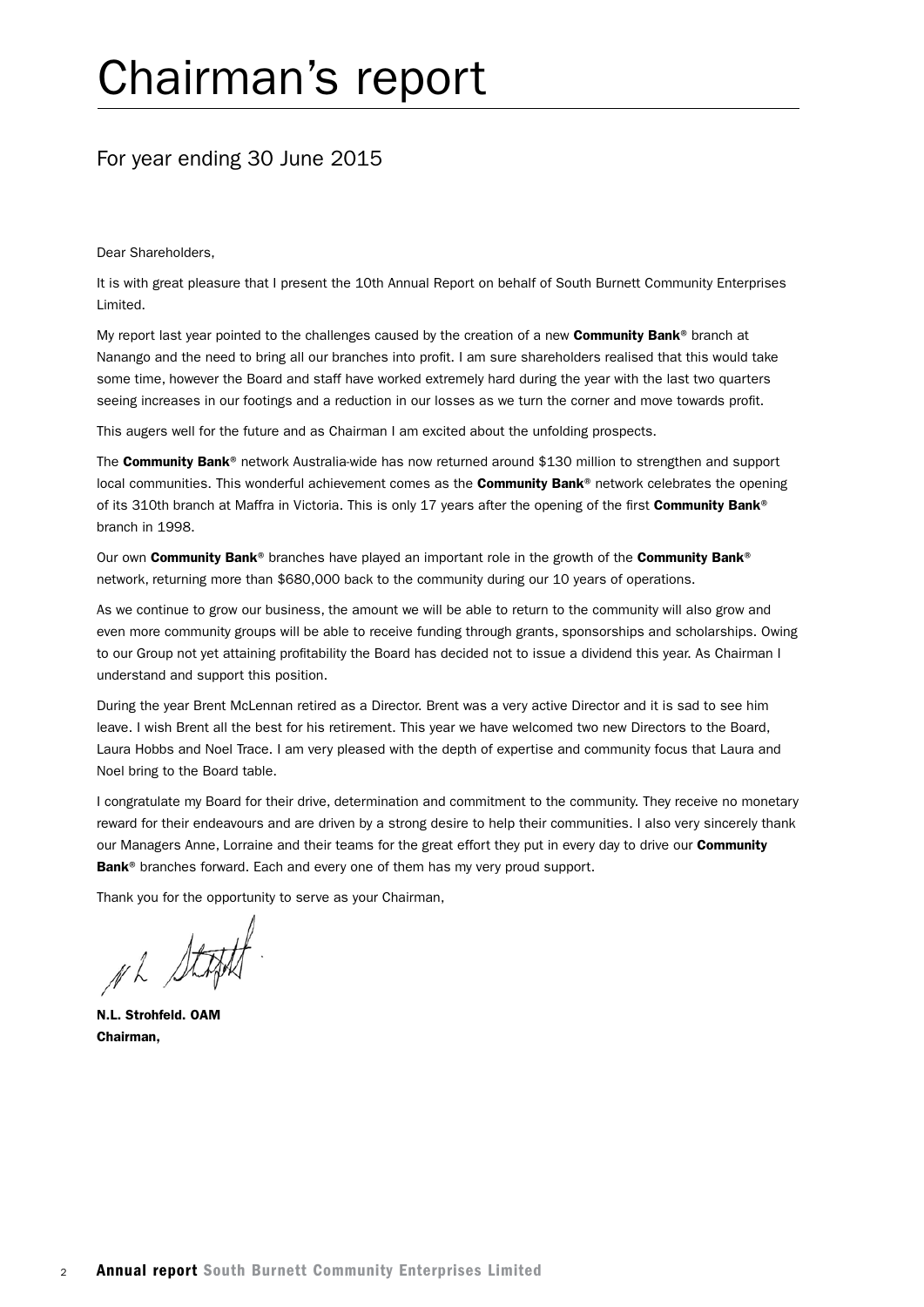## Senior Manager's report

## For year ending 30 June 2015

Completing our 10th year of trading, as Senior Branch Manager I am pleased to report again on the successful achievements of South Burnett Community Enterprises Limited for the financial year ending 30 June 2014.

We saw some significant economic factors and an exceptionally competitive market throughout this period but I feel that our consistent delivery of excellent customer service and community engagement have contributed to our continued success.

The current and forecast financial environment continues to make my role as Senior Branch Manager both rewarding and challenging and I am pleased to report that our total business portfolio has now eclipsed \$100 million which represents growth of \$10.127 million, an 11.205% increase in the last 12 months.

Our total number of customers across the three branches has now grown to 3,729, an increase of 722 over the same period last year. We continue to encourage and remind our shareholders that your ongoing support as customers remains invaluable in ensuring our future success, as you know it is this support and banking activity that ultimately determines the level of return to our local areas.

We are continuing to engage and strengthen our ties with our local communities. Over the past 12 months Yarraman & District Community Bank® Branch, Blackbutt, sub-branch and Nanango Community Bank® Branch, their staff and Board members have significantly increased the number and value of our contributions to local community groups.

Returning profits to the local community is a core philosophy of the **Community Bank®** network and we are no exception. Contributions of \$130 million from the national Community Bank® network have touched the lives of thousands of "local" Australians. I am happy to advise that South Burnett Community Enterprises Limited has contributed back to our surrounding local communities in excess of \$680,000 through donations, sponsorships, grants, scholarships and shareholder dividends since its inception in 2005. This helps to improve the economic and social prospects of the recipient clubs and organisations.

#### Staff news

The industry in which we work is changing on a continual basis and it is essential that we meet and exceed what these challenges bring. I would personally like to thank each and every one of our dedicated staff members in all three branches for their continued efforts and contributions in delivering the Community Bank® model point of difference and for delivering an exceptional standard of service to our customers. I am very fortunate to have the support of a great team.

- • Yarraman: Cheryl Nix, June Dugdell, Nerrida Roberts, Jo Collett
- Blackbutt: Branch Manager Lorraine Wyvill, Cindy Rohlf, Carley Heit and new staff member Andrea Cross
- Nanango: Sasha Ross, Dan Mead and new staff member Kerrie Shirley

During the year we farewelled Marny Kemmery and Ashleigh Carey.

I would also like to acknowledge the continued support of our Regional Manager, Rob Chittick, our Business Banker, Wayne Swadling, our Financial Planner Katie Alifrangis, our Rural Bank Agri Manager, Ian Herd and the Bendigo and Adelaide State Support team for their ongoing assistance and partnership contribution. I thank you all.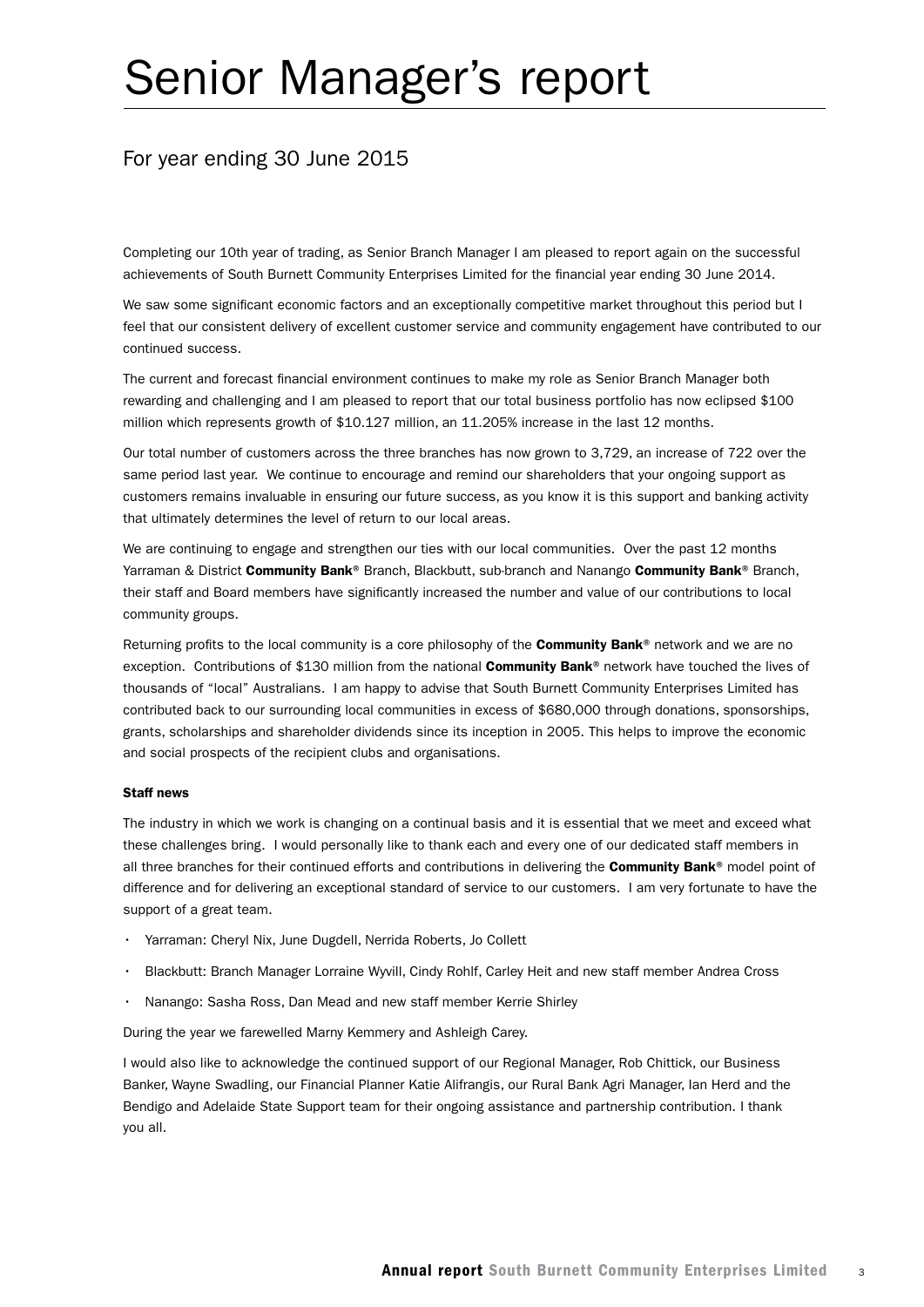#### Board support

A big thank you to the Board of Directors and Margaret McNae (our Company Minute Secretary) who work tirelessly in promoting the branches and supporting us throughout the year. I congratulate our Chairman Noel Strohfeld and each Director for their commitment and dedication to the success of our company, I thank you all on behalf of myself and the staff.

Finally to you the shareholders and customers, I thank you for ongoing support. I sincerely hope we can continue to grow and prosper in a partnership that will continue to provide benefits to the community and shareholders now and in the future.

It has been another exciting year and we look forward to continued success in the future with the ongoing support of our local communities.

Alloodrow

Anne Woodrow Senior Branch Manager Yarraman, Blackbutt and Nanango.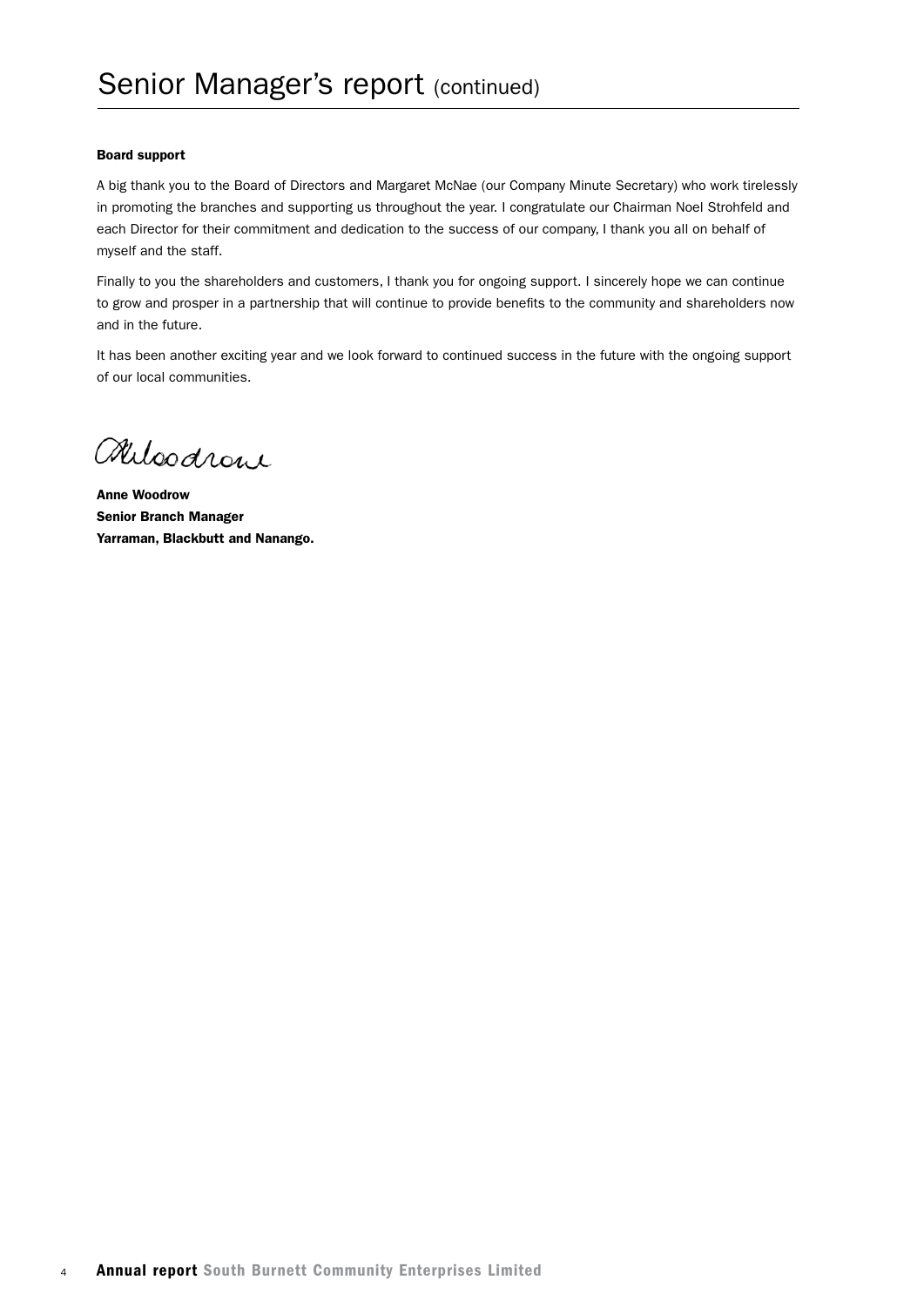## For the financial year ended 30 June 2015

Your directors submit the financial statements of the company for the financial year ended 30 June 2015.

#### **Directors**

The names and details of the company's directors who held office during or since the end of the financial year:

#### Noel Leslie Strohfeld O.A.M

Chairman

Grazier - Semi Retired

30 years in local government including eleven years as Mayor. Qualified Justice of the Peace. Company Director since 1976. Board member and Vice Chairman of the Queensland Murray-Darling Committee (QMDC), member of the Condamine Catchment Management Association (CCMA), Toowoomba Regional Council Pest Management Committee and SEQ Catchments Members Association. Former zone chairman of CRT Group, President of Darling Downs Local Government Association for four years, President of South Burnett Local Government Association for one year, Board member of the South West QLD Electricity Board for two Terms, member of South Myall Landcare and member of Highfields Pioneer Village. Served on several state government committees.

Special responsibilities: Chair, Human Resources Committee Interest in shares: 2,003

#### Ross Christopher Begent

Company Secretary

Manager - Local Government

Experience in business management and counselling, business support, program development, tourism and event management and strategic planning facilitation. Holds a Diploma of Management and is a **Community** Bank<sup>®</sup> branch mentor.

Special responsibilities: Community Bank® network mentor. Interest in shares: 4,502

#### James Alan Beveridge

**Treasurer** Chartered Accountant Worked in public accounting since 1993, now a Chartered Accountant dealing with small to medium enterprises. Special responsibilities: Executive, Budgeting and Finance Interest in shares: 13,000

#### Brenton Lester McLennan

Director

Retired

Director/Owner of small business. 20 years in the Royal Australian Navy as an electrician. Nanango Councillor for two terms. President and Vice President of the Blackbutt Golf Club. Executive positions in Junior Rugby League, Swimming and Tennis clubs. Company Director of Breaker Electrical 2004-2011, Company Director of SBCE 2009-present.

Special responsibilities: Grants and Sponsorship Committee Chair Interest in shares: 11,500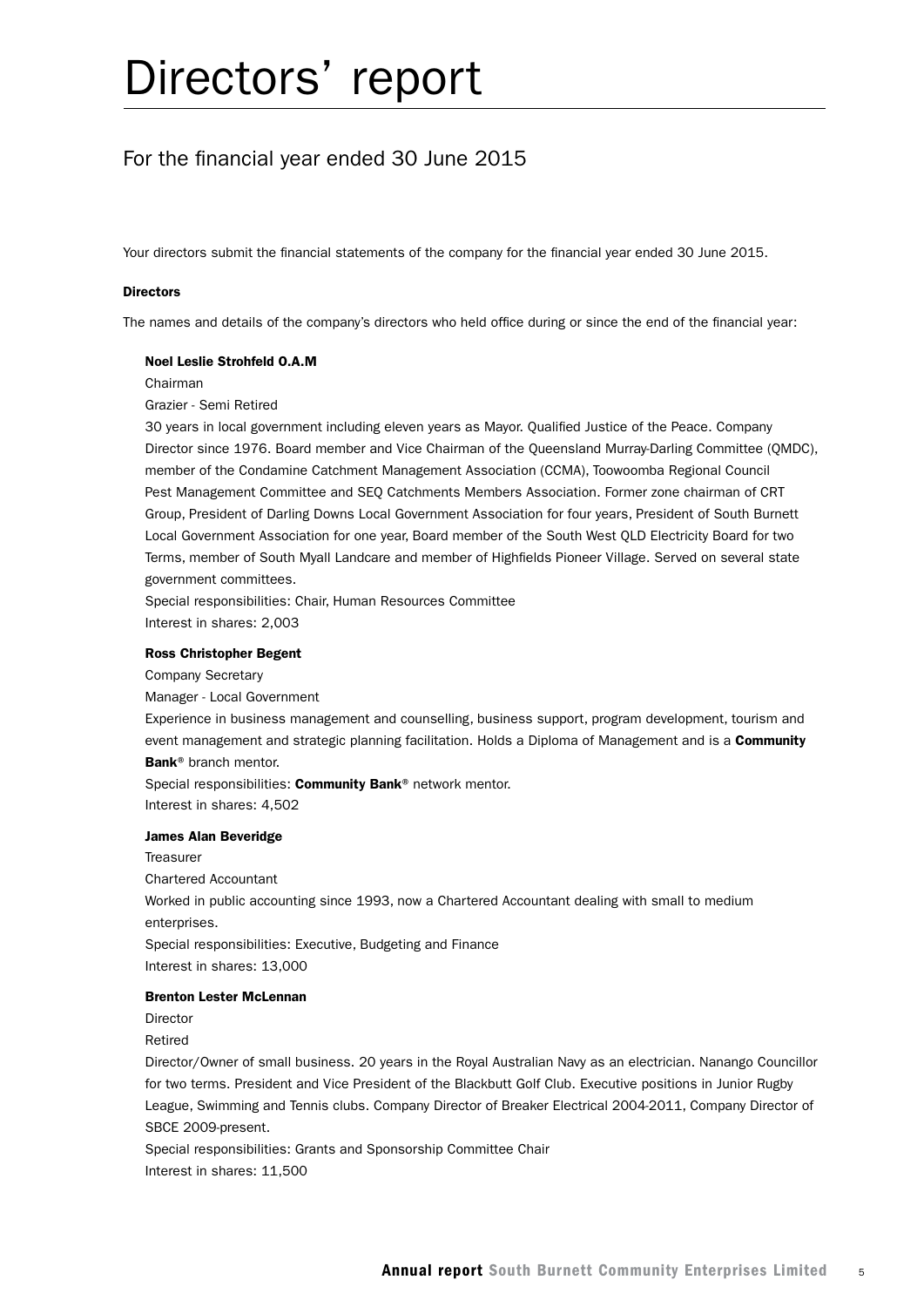#### Directors (continued)

#### Jeffrey Bruce Connor

Director

Medical Centre - Practice Manager

Over twenty years experience in education, mainly as a Principal of schools all over Queensland from Thargomindah in the west to Murray Island in the north. Justice of the Peace Qualified for over 30 years. Committed to community through long term involvement with local and regional organisations. Most recent achievement, in partnership with his wife, Dr Daphene Connor, has been the imagining, design, construction and successful 2 year operation of the state of the art Blackbutt Medical Centre in Blackbutt at the Gateway to the South Burnett.

Special responsibilities: Vice Chairman, Marketing Committee Chair, Grants and Sponsorship Committee Interest in shares: 10,667

#### Lionel Charles Kerr

Director

Farmer (Self employed)

42 years experience running a mixed farming business at Brooklands, supplying lucerne hay and grains. Community involvements are in the Local Rural Fire Brigade as Fire Warden and First Officer, Uniting Church as an Elder and Treasurer, local Show Societies of Nanango and Kingaroy as a Member and Steward, Sporting Clubs are the Tennis Clubs of Nanango and Kingaroy as a player and executive.

Special responsibilities: Building and Property Committee, Sponsorship, Grants, Scholarship Committee, Share Liaison Officer

Interest in shares: 2,000

#### Noelleen Patricia Trace

Director (Appointed 2 December 2014)

Shop Assistant - Primary Producer

Own, operate and manage 3 commercial cattle and fodder farms in the Brooklands and Upper Barkers Creek, Bunya Mts area for the past 30 years. Work as senior shop assistant Nanango Newsagency last 30 years. Taught in Nanango and through Kingaroy TAFE, martial arts and self defence courses. Competed on regional, state, national and overseas levels for 10 years. Managed 3 video stores and Rotal Car Agencies Nanango Kingaroy. Dawby for Rainbow Video, approximately 3 years. Four years on Committee of Nanango Race Club. Model, Fashion Assistant, Hospitality, Jewellery Assistant.

Special responsibilities: Nil

Interest in shares: Nil

#### Laura Ann Hobbs

Director (Appointed 4 December 2014)

Human Resources Advisor

Currently a Human Resources Advisor with Stanwell Corporation. 12 years experience in human resources, recruitment and training and 13 years experience in public relations, event management and media research. Previously worked for Drake International, Sanitarium Health Foods and Hunter Media Monitoring. Qualifications include a Diploma in Management, Certified Professional (CAHRI) and an accredited facilitator in Project Implementation and Behavioural Based Interviewing.

Special responsibilities: Nil

Interest in shares: 2,000

Directors were in office for this entire year unless otherwise stated.

No directors have material interests in contracts or proposed contracts with the company.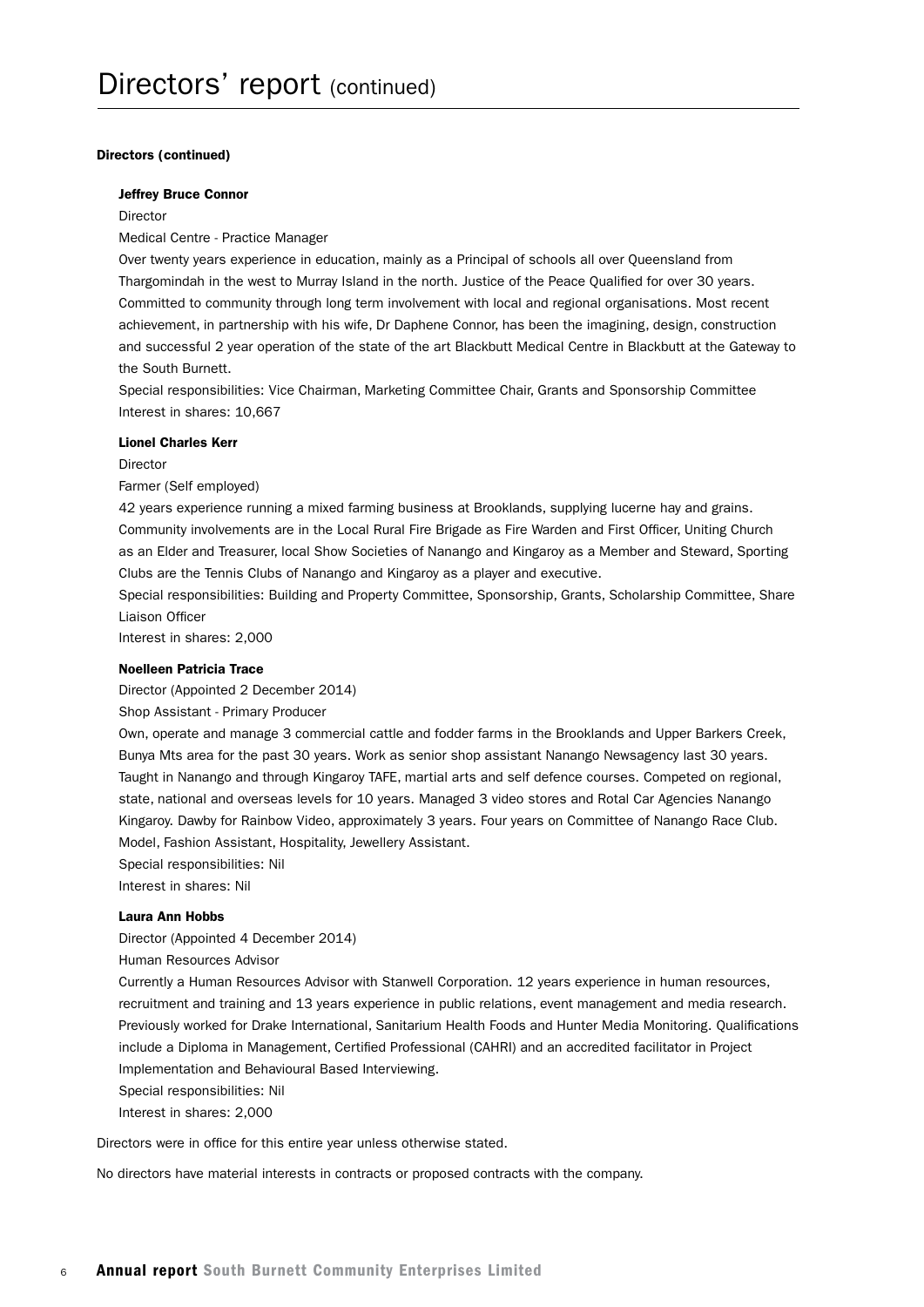#### Company Secretary

The company secretary is Ross Begent. Ross was re-appointed to the position of Company Secretary on 2 September 2014.

Ross has experience in business management, risk management, business support program development, and strategic planning facilitation. He is employed in a Local Government Tourism & Events management role. Ross holds a Diploma of Management and is a **Community Bank®** branch mentor.

#### Principal Activities

The principal activities of the company during the financial year were facilitating **Community Bank®** services under management rights to operates franchised branches of Bendigo and Adelaide Bank Limited.

There have been no significant changes in the nature of these activities during the year.

#### Operating results

Operations have continued to perform in line with expectations. The loss of the company for the financial year after provision for income tax was:

| Year ended 30 June 2015 | Year ended 30 June 2014 |
|-------------------------|-------------------------|
| (247, 444)              | (342, 738)              |

#### Operating and financial review

#### **Operations**

The company is a sole purpose entity, namely providing banking services, under a franchise agreement with Bendigo and Adelaide Bank Limited. Although the company is reliant on Bendigo and Adelaide Bank for its products, services and operational procedures and policies, the model has been proven both robust and successful. This has provided the company with a sound commercial foundation upon which to build its local business operations.

The company was able to grow its revenue base by some \$10,127,000 during the financial year with significant decrease in costs. This has been driven by the strong and consistent marketing efforts by staff and directors to sell the message of **Community Bank**ing and grow the business through relationships with community groups.

As the Yarraman, Blackbutt and Nanango branches continue to mature, this growth can be expected to continue over time.

Loss before tax has decreased by \$95,294. This is due to the board reviewing costs across all branches.

The future growth of the business will continue to come from greater community interaction through our three locations, leading to higher volumes of business and hence, profits. We now have a stable and experienced team in place to deliver on the boards goals and objectives.

#### Financial position

The Balance Sheet has remained weak due to ongoing costs associated with the Nanango and Blackbutt branches combined with slower than expected growth. The company has negotiated with the Bendigo and Adelaide Bank to provide funding to cover liabilities.

The company is managing its liabilities with the view to keeping them as low as possible. It is considered that the company has enough liquidity to meet its ongoing commitments.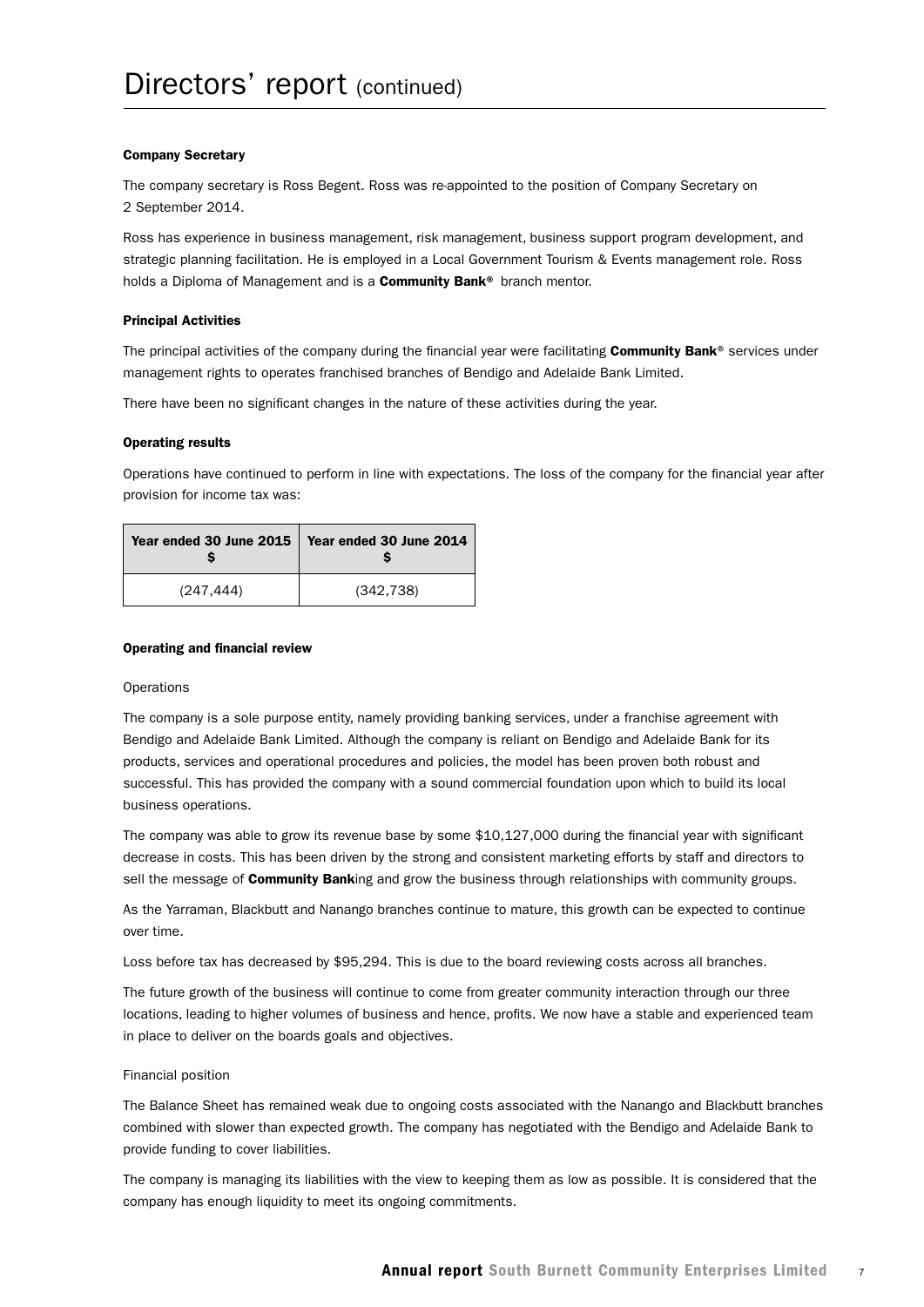#### Operating and financial review (continued)

#### Discussion of business strategies

The Board has an ongoing commitment to strategy, with a plan around not only sustaining our current business, but also future growth. As a board, we want to get more involved in the community with benefits of that flowing back to all stakeholders.

#### Prospects for future financial years

The company's business growth revolves very strongly, around close, consistent and local marketing to community groups. The board works closely with the company's marketing committee and branch managers on winning new business using a variety of strategies to leverage the company's community relationships.

The company continuously evaluates all operational risks and, other than those financial risks identified in Note 2 to the Financial Statements, does not consider there are any significant risks that are likely to have a detrimental impact on its business.

#### Remuneration report

No director receives remuneration for services as a company director or committee member.

There are no employees who are directly accountable and have responsibility for the strategic direction and operational management of the entity.

There are therefore no specified Executives whose remuneration requires disclosure.

Transactions with directors

| James Alan Beveridge received remuneration for accounting services provided by Beveridge<br>Carey Accountants Pty Ltd. | 18.718 |
|------------------------------------------------------------------------------------------------------------------------|--------|

Directors' shareholdings

|                                                     | <b>Balance</b><br>at start of<br>the year | <b>Changes</b><br>during the<br>year | <b>Balance</b><br>at end of<br>the year |
|-----------------------------------------------------|-------------------------------------------|--------------------------------------|-----------------------------------------|
| Noel Leslie Strohfeld                               | 2,003                                     |                                      | 2,003                                   |
| Ross Christopher Begent                             | 4,502                                     |                                      | 4,502                                   |
| James Alan Beveridge                                | 13,000                                    |                                      | 13,000                                  |
| Brenton Lester McLennan                             | 11,500                                    |                                      | 11,500                                  |
| Jeffrey Bruce Connor                                | 10,667                                    |                                      | 10,667                                  |
| Lionel Charles Kerr                                 | 2,000                                     |                                      | 2,000                                   |
| Noelleen Patricia Trace (Appointed 2 December 2014) |                                           |                                      |                                         |
| Laura Ann Hobbs (Appointed 4 December 2014)         | 2,000                                     |                                      | 2,000                                   |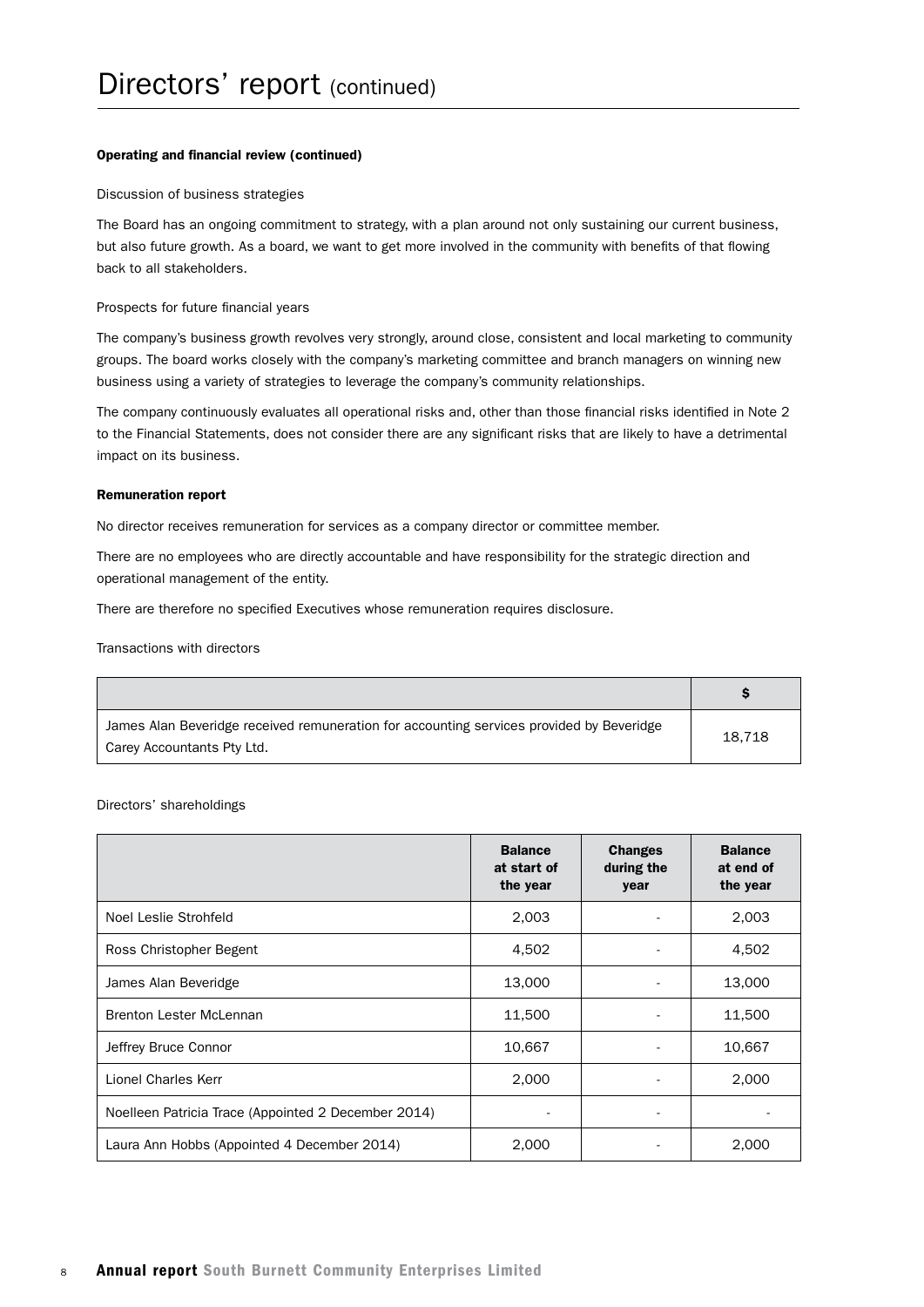#### Dividends

No dividends were declared or paid for the previous year and the directors recommend that no dividend be paid for the current year.

#### Significant changes in the state of affairs

In the opinion of the directors there were no significant changes in the state of affairs of the company that occurred during the financial year under review not otherwise disclosed in this report or the financial statements.

#### Events since the end of the financial year

There are no matters or circumstances that have arisen since the end of the financial year that have significantly affected or may significantly affect the operations of the company the results of those operations or the state of affairs of the company, in future years.

#### Likely developments

The company will continue its policy of facilitating banking services to the community.

#### Environmental regulation

The company is not subject to any significant environmental regulation.

#### Indemnification and insurance of directors and officers

The company has indemnified all directors and the manager in respect of liabilities to other persons (other than the company or related body corporate) that may arise from their position as directors or manager of the company except where the liability arises out of conduct involving the lack of good faith.

Disclosure of the nature of the liability and the amount of the premium is prohibited by the confidentiality clause of the contract of insurance. The company has not provided any insurance for an auditor of the company or a related body corporate.

#### Directors' meetings

The number of directors' meetings attended by each of the directors of the company during the year were:

|                                                     | <b>Board Meetings Attended</b> |                 |
|-----------------------------------------------------|--------------------------------|-----------------|
|                                                     | <b>Eligible</b>                | <b>Attended</b> |
| Noel Leslie Strohfeld                               | 11                             | 11              |
| Ross Christopher Begent                             | 11                             | 11              |
| James Alan Beveridge                                | 11                             | 8               |
| <b>Brenton Lester McLennan</b>                      | 11                             | 11              |
| Jeffrey Bruce Connor                                | 11                             | 8               |
| Lionel Charles Kerr                                 | 11                             | 11              |
| Noelleen Patricia Trace (Appointed 2 December 2014) | 6                              | 4               |
| Laura Ann Hobbs (Appointed 4 December 2014)         | 5                              | 3               |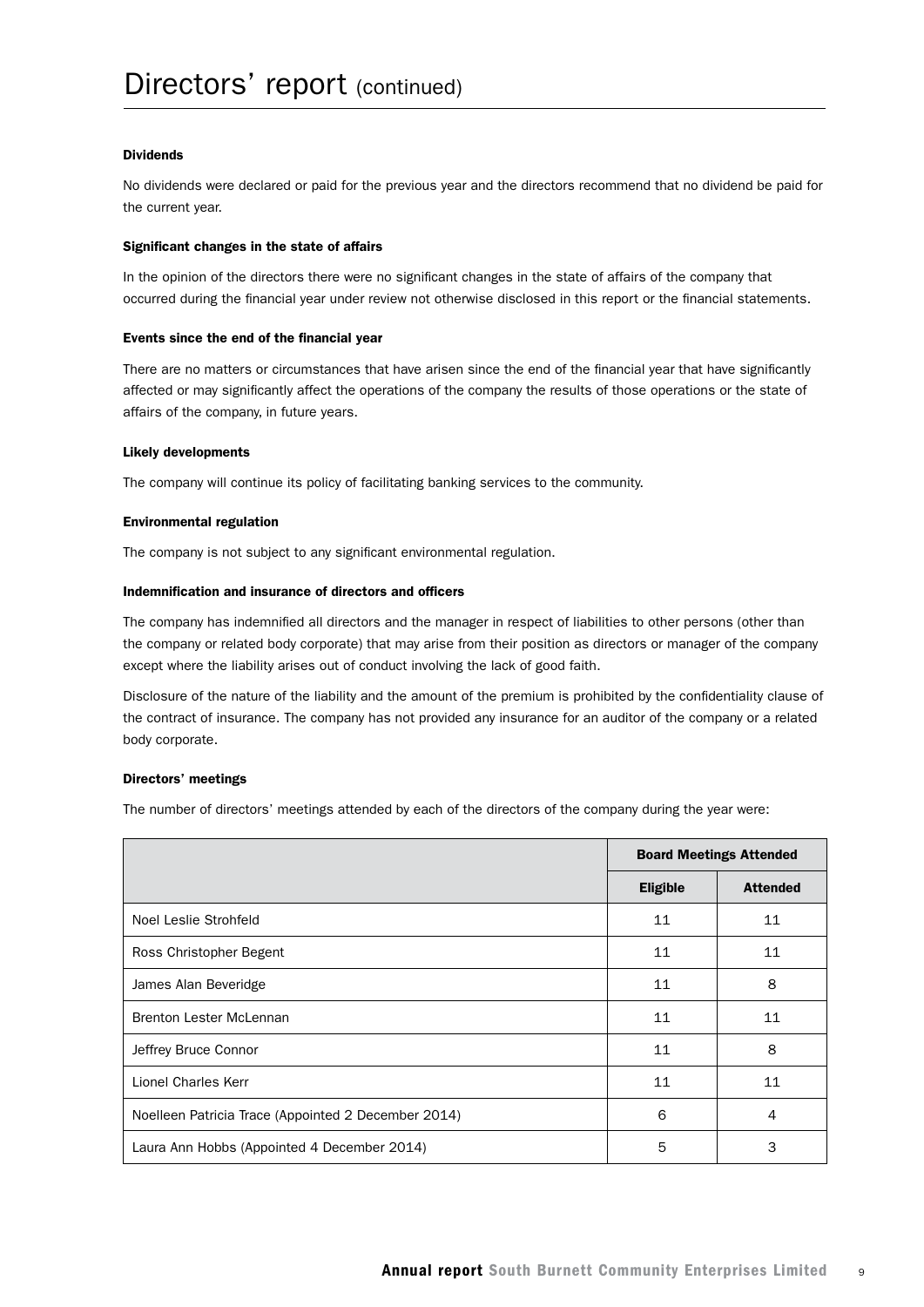#### Proceedings on behalf of the company

No person has applied to the Court under section 237 of the Corporations Act 2001 for leave to bring proceedings on behalf of the company, or to intervene in any proceedings to which the company is a party, for the purpose of taking responsibility on behalf of the company for all or part of those proceedings.

No proceedings have been brought or intervened in on behalf of the company with leave of the Court under section 237 of the Corporations Act 2001.

#### Non audit services

The company may decide to employ the auditor on assignments additional to their statutory duties where the auditor's expertise and experience with the company are important. Details of the amounts paid or payable to the auditor (Andrew Frewin Stewart) for audit and non audit services provided during the year are set out in the notes to the accounts.

The board of directors has considered the position and is satisfied that the provision of the non-audit services is compatible with the general standard of independence for auditors imposed by the Corporations Act 2001.

The directors are satisfied that the provision of non-audit services by the auditor, as set out in the notes did not compromise the auditor independence requirements of the Corporations Act 2001 for the following reasons:

- all non-audit services have been reviewed by the Board to ensure they do not impact on the impartiality and objectivity of the auditor
- • none of the services undermine the general principles relating to auditor independence as set out in APES 110 Code of Ethics for Professional Accountants, including reviewing or auditing the auditor's own work, acting in a management or a decision-making capacity for the company, acting as advocate for the company or jointly sharing economic risk and rewards.

#### Auditor's independence declaration

A copy of the auditor's independence declaration as required under section 307C of the Corporations Act 2001 is set out on page 11.

Signed in accordance with a resolution of the board of directors at Yarraman, Queensland on 11 September 2015.

NL Steph

Noel Leslie Strohfeld O.A.M, Chairman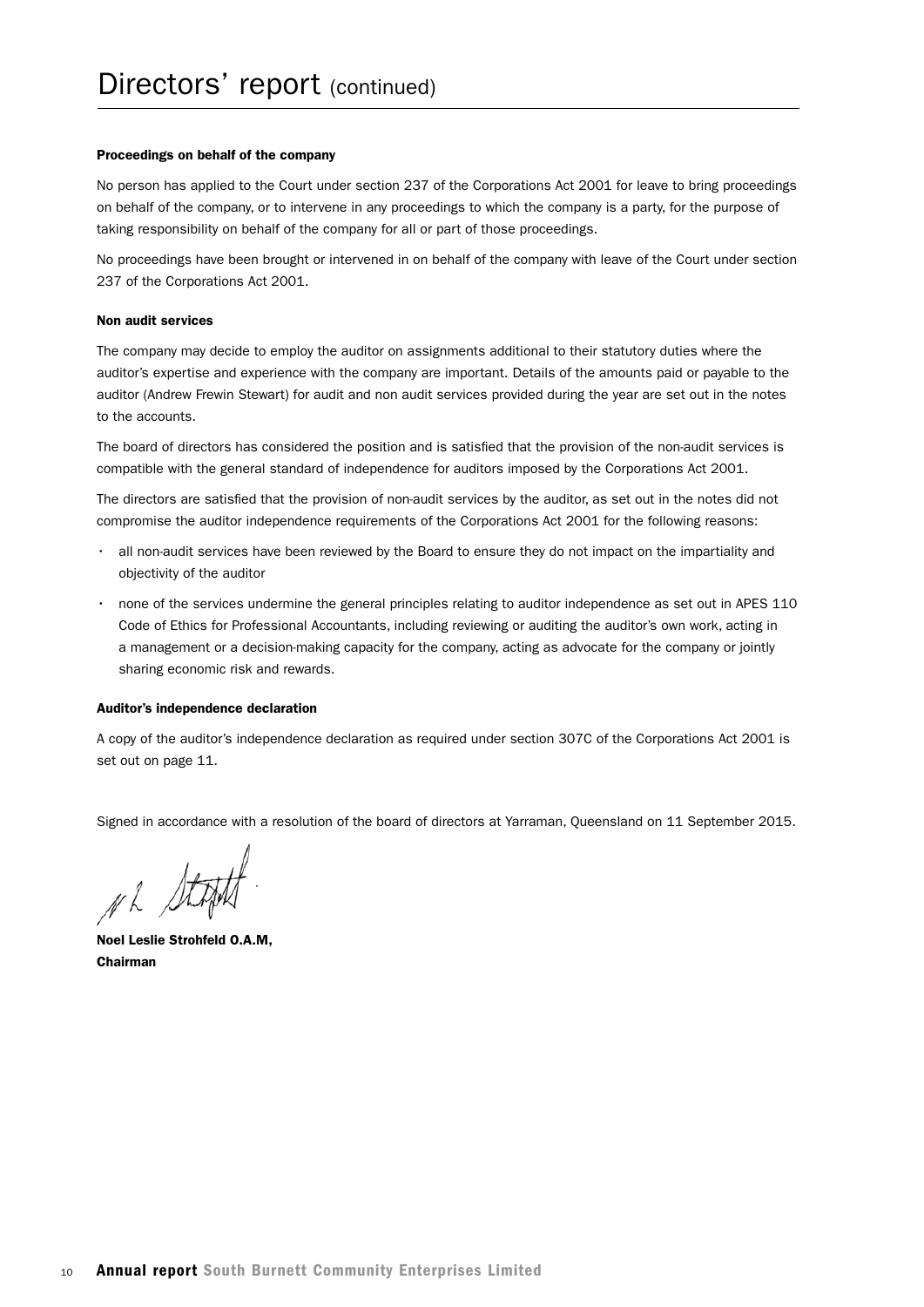## Auditor's independence declaration



Lead auditor's independence declaration under section 307C of the Corporations Act 2001 to the directors of South Burnett Community Enterprises Limited

As lead auditor for the audit of South Burnett Community Enterprises Limited for the year ended 30 June 2015, I declare that, to the best of my knowledge and belief, there have been:

- i) no contraventions of the auditor independence requirements of the Corporations Act 2001 in relation to the audit; and
- ii) no contraventions of any applicable code of professional conduct in relation to the audit.

**Andrew Frewin Stewart** 61 Bull Street, Bendigo Vic 3550

Dated: 11 September 2015

**David Hutchings Lead Auditor** 

|                                        | Uiddity limited by a scheme approved under Professional Standards Legislation, ABR: 51 061 795 337.                                                                       |
|----------------------------------------|---------------------------------------------------------------------------------------------------------------------------------------------------------------------------|
| P: (03) 5443 0344<br>F: (03) 5443 5304 | 61-65 Bull St./PO Box 454 Bendigo Vic. 3552<br>afs@afsbendigo.com.au<br>www.afsbendigo.com.au<br><b>EXTATION </b><br>AUDIT - RUCHESL STEULES<br><b>CERANCIAL PLANUING</b> |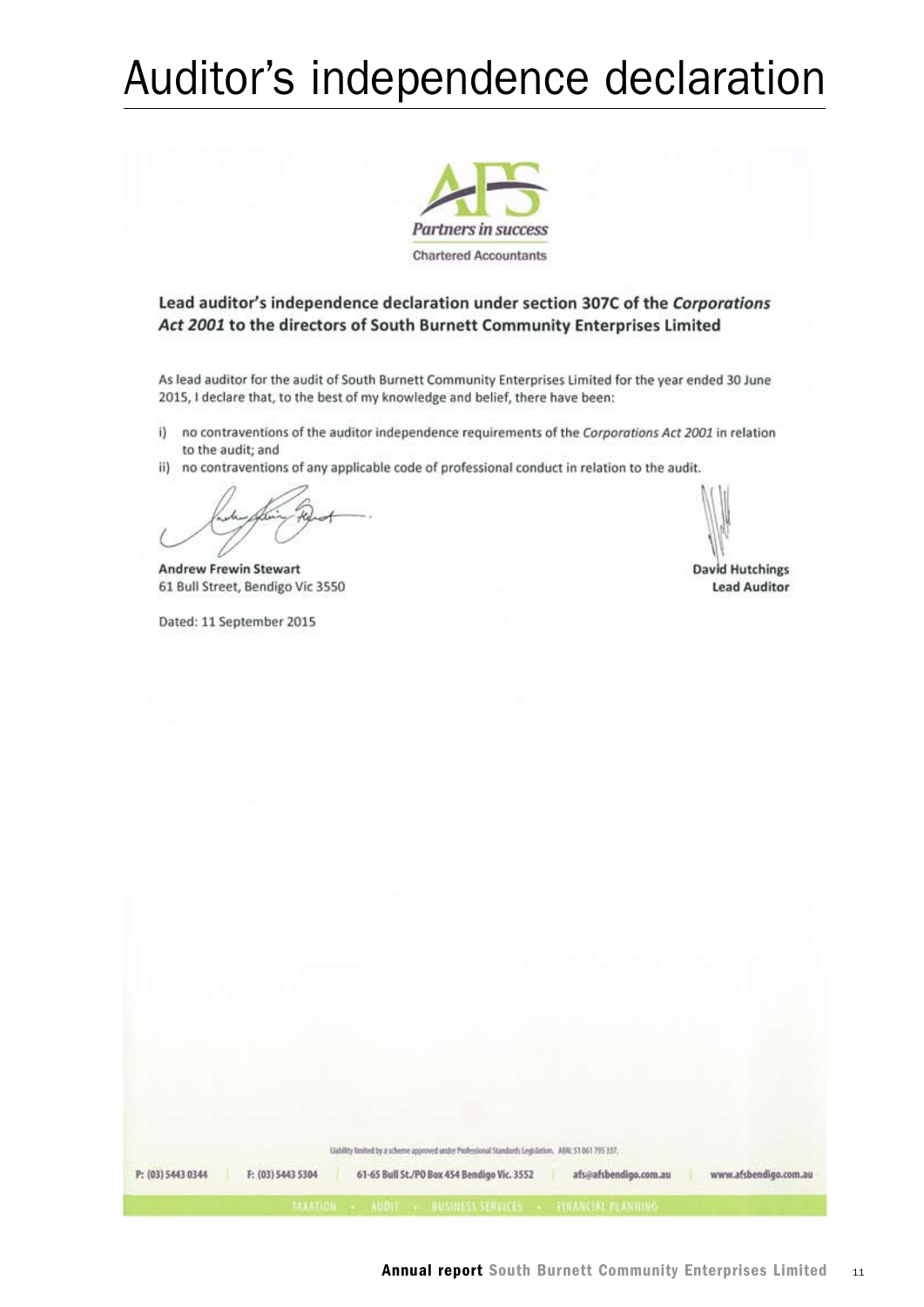## Statement of Profit or Loss and Other Comprehensive Income for the year ended 30 June 2015

|                                                              | <b>Notes</b> | 2015<br>\$ | 2014<br>S  |
|--------------------------------------------------------------|--------------|------------|------------|
| Revenue from ordinary activities                             | 4            | 938,965    | 895,372    |
| Employee benefits expense                                    |              | (727, 718) | (783, 761) |
| Charitable donations, sponsorship, advertising and promotion |              | (111, 377) | (109, 481) |
| Occupancy and associated costs                               |              | (135, 216) | (135,508)  |
| Systems costs                                                |              | (54,096)   | (57, 740)  |
| Depreciation and amortisation expense                        | 5            | (66, 622)  | (74, 135)  |
| Finance costs                                                | 5            | (2, 296)   | (796)      |
| General administration expenses                              |              | (170, 470) | (224, 653) |
| Loss before income tax                                       |              | (328, 830) | (490, 702) |
| Income tax credit                                            | 6            | 81,386     | 147,964    |
| Loss after income tax                                        |              | (247, 444) | (342, 738) |
| Total comprehensive income for the year                      |              | (247, 444) | (342, 738) |
| Earnings per share for loss attributable to the ordinary     |              |            |            |
| shareholders of the company:                                 |              | ¢          | ¢          |
| Basic earnings per share                                     | 21           | (15.4)     | (21.33)    |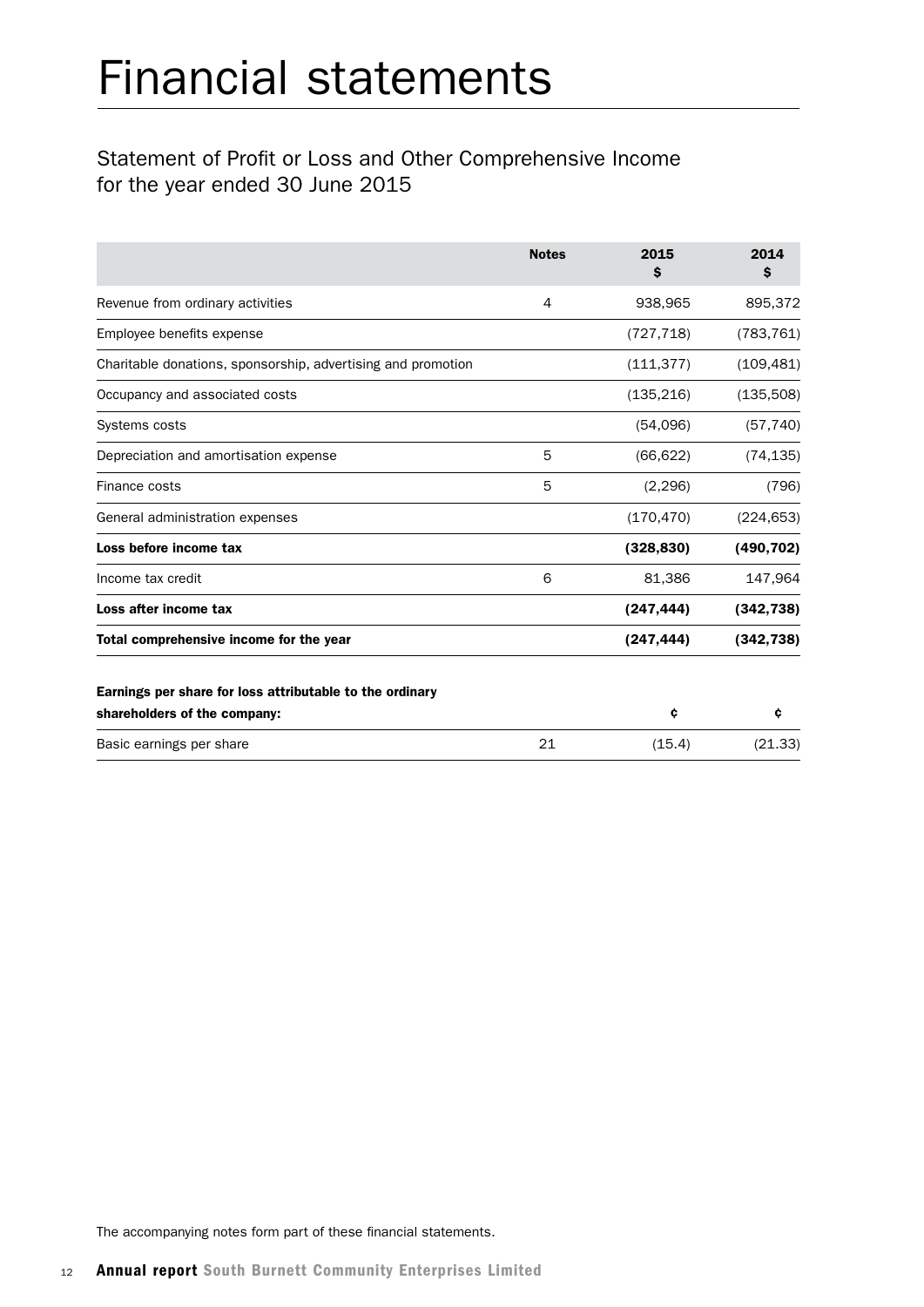## Balance Sheet as at 30 June 2015

|                                      | <b>Notes</b> | 2015<br>\$ | 2014<br>\$ |
|--------------------------------------|--------------|------------|------------|
| <b>ASSETS</b>                        |              |            |            |
| <b>Current Assets</b>                |              |            |            |
| Cash and cash equivalents            | 7            | 600        | 28,893     |
| Trade and other receivables          | 8            | 82,702     | 83,743     |
| <b>Total Current Assets</b>          |              | 83,302     | 112,636    |
| <b>Non-Current Assets</b>            |              |            |            |
| Property, plant and equipment        | 9            | 465,564    | 497,394    |
| Intangible assets                    | 10           | 113,367    | 149,361    |
| Deferred tax asset                   | 11           | 270,543    | 189,157    |
| <b>Total Non-Current Assets</b>      |              | 849,474    | 835,912    |
| <b>Total Assets</b>                  |              | 932,776    | 948,548    |
| <b>LIABILITIES</b>                   |              |            |            |
| <b>Current Liabilities</b>           |              |            |            |
| Trade and other payables             | 12           | 79,181     | 43,263     |
| Borrowings                           | 13           | 185,468    |            |
| Provisions                           | 14           | 83,662     | 54,410     |
| <b>Total Current Liabilities</b>     |              | 348,311    | 97,673     |
| <b>Non-Current Liabilities</b>       |              |            |            |
| Provisions                           | 14           | 31,323     | 50,289     |
| <b>Total Non-Current Liabilities</b> |              | 31,323     | 50,289     |
| <b>Total Liabilities</b>             |              | 379,634    | 147,962    |
| <b>Net Assets</b>                    |              | 553,142    | 800,586    |
| <b>Equity</b>                        |              |            |            |
| Issued capital                       | 15           | 1,350,744  | 1,350,744  |
| <b>Accumulated losses</b>            | 16           | (797, 602) | (550, 158) |
| <b>Total Equity</b>                  |              | 553,142    | 800,586    |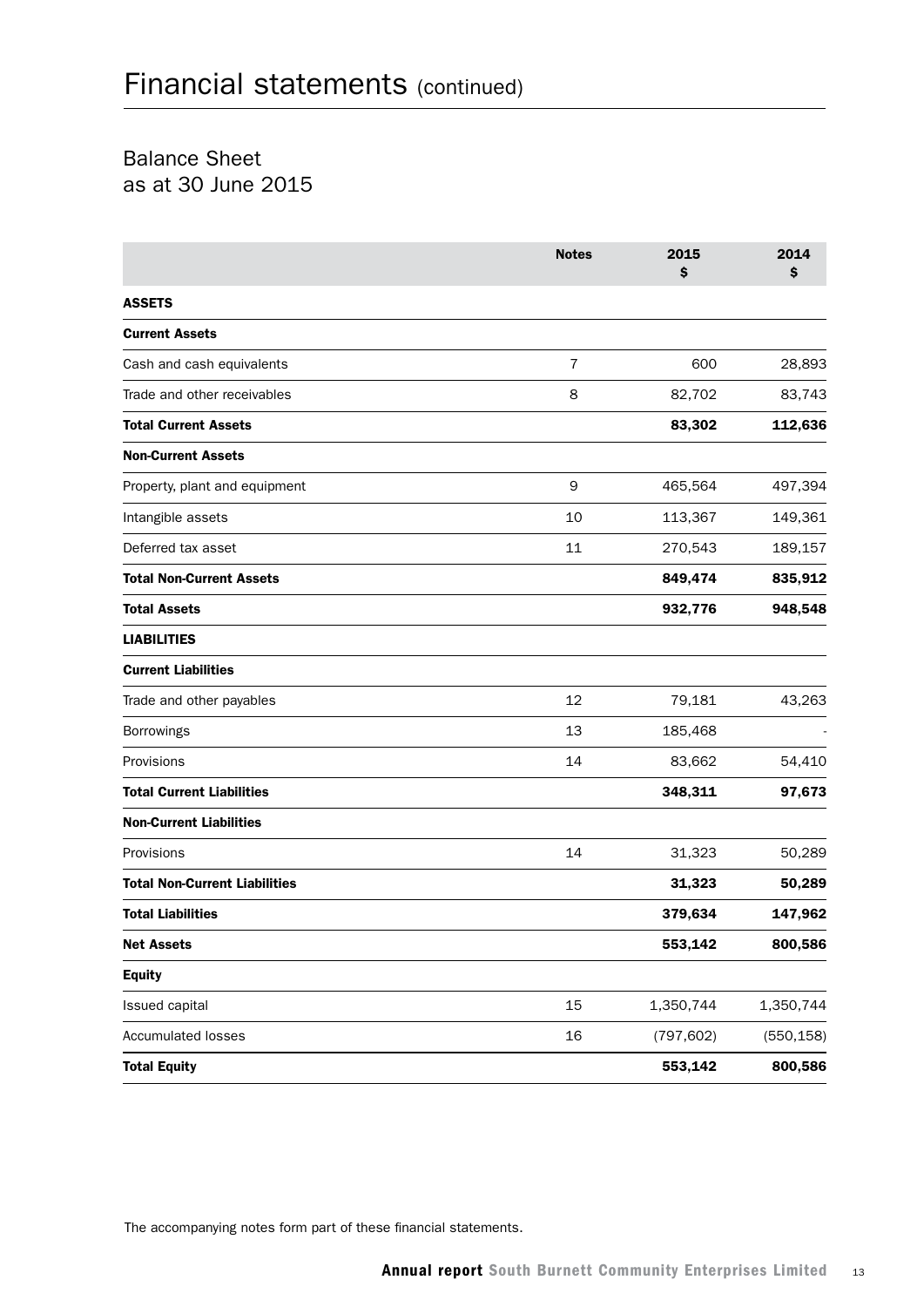## Statement of Changes in Equity for the year ended 30 June 2015

|                                                       | <b>Issued</b><br>capital<br>\$. | <b>Accumulated</b><br><b>losses</b><br>\$ | <b>Total</b><br>equity<br>\$ |
|-------------------------------------------------------|---------------------------------|-------------------------------------------|------------------------------|
| Balance at 1 July 2013                                | 1,350,744                       | (207, 420)                                | 1,143,324                    |
| Total comprehensive income for the year               |                                 | (342, 738)                                | (342, 738)                   |
| Transactions with owners in their capacity as owners: |                                 |                                           |                              |
| Shares issued during period                           |                                 |                                           |                              |
| Costs of issuing shares                               |                                 |                                           |                              |
| Dividends provided for or paid                        |                                 |                                           |                              |
| Balance at 30 June 2014                               | 1,350,744                       | (550, 158)                                | 800,586                      |
| Balance at 1 July 2014                                | 1,350,744                       | (550, 158)                                | 800,586                      |
| Total comprehensive income for the year               |                                 | (247, 444)                                | (247, 444)                   |
| Transactions with owners in their capacity as owners: |                                 |                                           |                              |
| Shares issued during period                           |                                 |                                           |                              |
| Costs of issuing shares                               |                                 |                                           |                              |
| Dividends provided for or paid                        |                                 |                                           |                              |
| Balance at 30 June 2015                               | 1,350,744                       | (797, 602)                                | 553,142                      |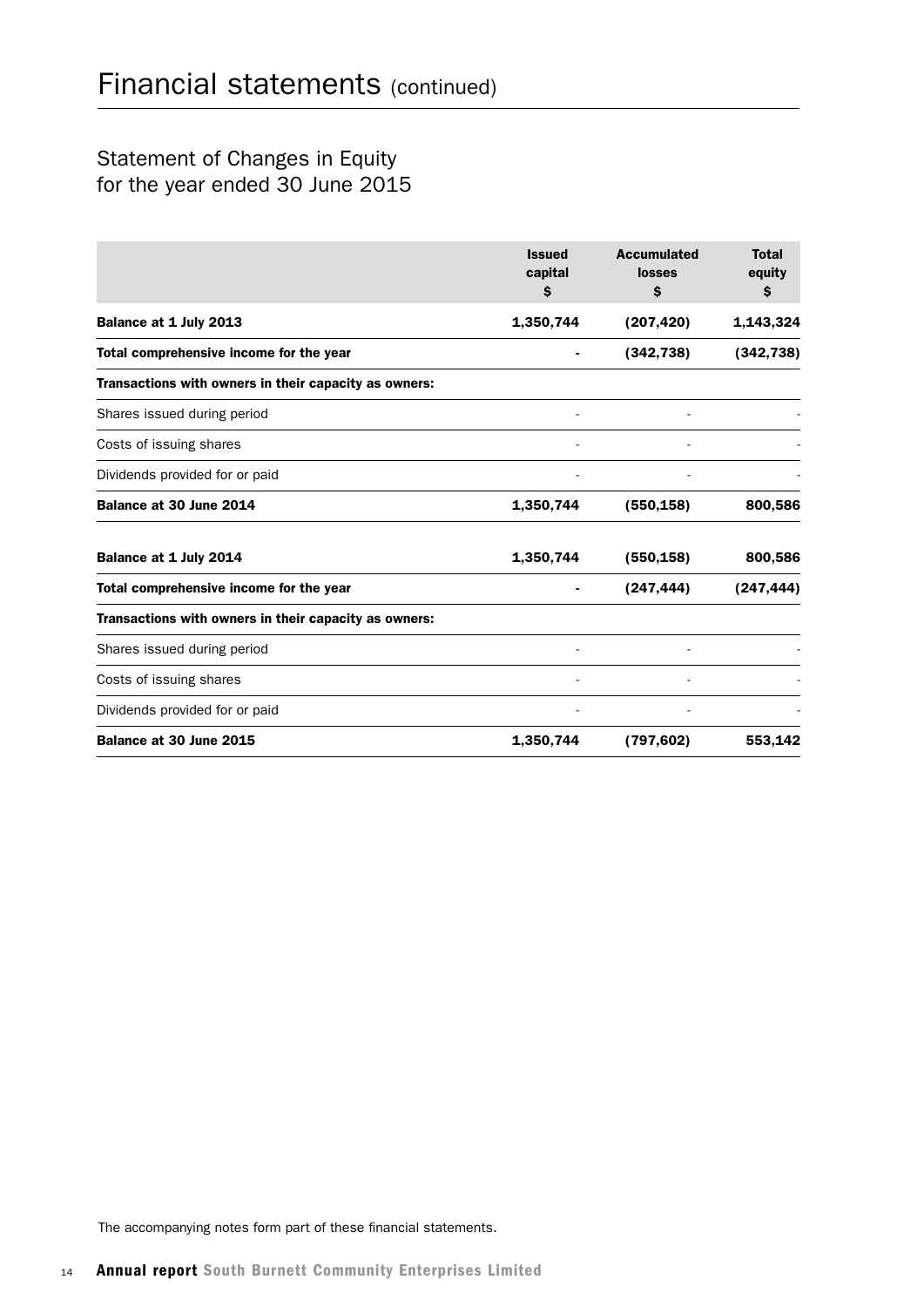## Statement of Cash Flows for the year ended 30 June 2015

|                                                                  | <b>Notes</b> | 2015<br>\$  | 2014<br>\$  |
|------------------------------------------------------------------|--------------|-------------|-------------|
| Cash flows from operating activities                             |              |             |             |
| Receipts from customers                                          |              | 1,029,100   | 973,176     |
| Payments to suppliers and employees                              |              | (1,238,027) | (1,382,546) |
| Interest received                                                |              | 477         | 6,464       |
| Interest paid                                                    |              | (2, 296)    | (796)       |
| Income taxes refunded/(paid)                                     |              |             | 9,171       |
| Net cash provided by/(used in) operating activities              | 17           | (210, 746)  | (394, 531)  |
| Cash flows from investing activities                             |              |             |             |
| Payments for property, plant and equipment                       |              | (3,015)     | (5,366)     |
| Net cash provided by/(used in) investing activities              |              | (3,015)     | (5,366)     |
| Net increase/(decrease) in cash held                             |              | (213, 761)  | (399, 897)  |
| Cash and cash equivalents at the beginning of the financial year |              | 28,893      | 428,790     |
| Cash and cash equivalents at the end of the financial year       | 7(a)         | (184, 868)  | 28,893      |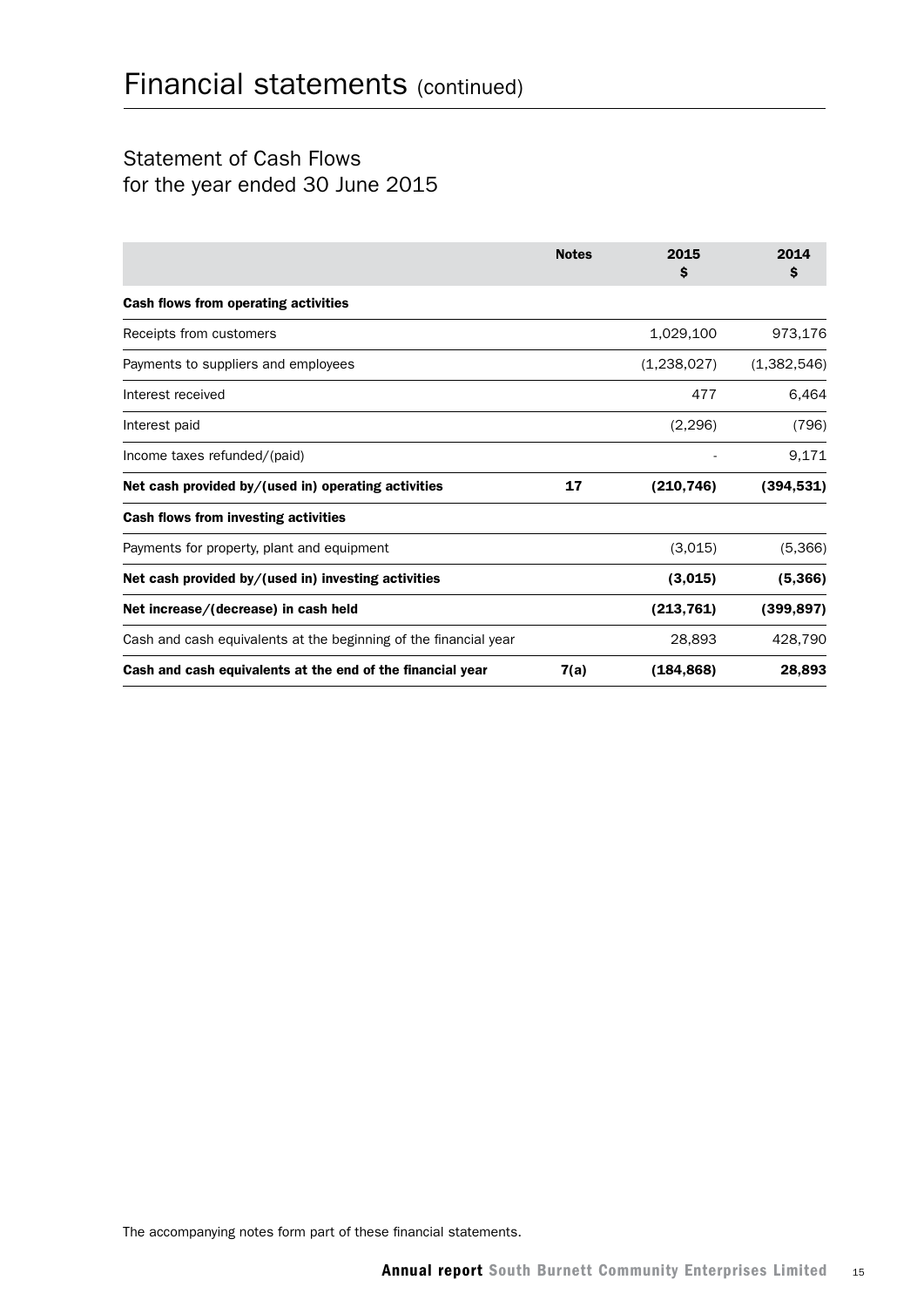## Notes to the financial statements

## For year ended 30 June 2015

## Note 1. Summary of significant accounting policies

#### a) Basis of preparation

These general purpose financial statements have been prepared in accordance with Australian Accounting Standards and Interpretations issued by the Australian Accounting Standard Boards and the Corporations Act 2001. The company is a for-profit entity for the purpose of preparing the financial statements.

#### Compliance with IFRS

These financial statements and notes comply with International Financial Reporting Standards (IFRS) as issued by the International Accounting Standards Board (IASB).

#### Critical accounting estimates

The preparation of the financial statements requires the use of certain critical accounting estimates. It also requires management to exercise its judgement in the process of applying the company's accounting policies. These areas involving a higher degree of judgement or complexities, or areas where assumptions and estimates are significant to the financial statements are disclosed in note 3.

#### Historical cost convention

The financial statements have been prepared under the historical cost convention on an accruals basis as modified by the revaluation of financial assets and liabilities at fair value through profit or loss and where stated, current valuations of non-current assets. Cost is based on the fair values of the consideration given in exchange for assets.

#### Comparative figures

Where required by Australian Accounting Standards comparative figures have been adjusted to conform with changes in presentation for the current financial year.

#### Application of new and amended accounting standards

The following amendments to accounting standards and a new interpretation issued by the Australian Accounting Standards Board (AASB) became mandatorily effective for accounting periods beginning on or after 1 July 2014, and are therefore relevant for the current financial year.

- • AASB 2012-3 Amendments to Australian Accounting Standards (AASB 132) Offsetting Financial Assets and Financial Liabilities.
- • AASB 2013-3 Amendments to AASB 136 Recoverable Amount Disclosures for Non-Financial Assets.
- • AASB 2013-4 Amendments to Australian Accounting Standards (AASB 139) Novation of Derivatives and Continuation of Hedge Accounting.
- • AASB 2013-5 Amendments to Australian Accounting Standards (AASB 10) Investment Entities.
- • AASB 2014-1 Amendments to Australian Accounting Standards (Part A: Annual Improvements 2010-2012 and 2011-2013 Cycles).
- • AASB 2014-1 Amendments to Australian Accounting Standards (Part B: Defined Benefit Plans: Employee Contributions Amendments to AASB 119).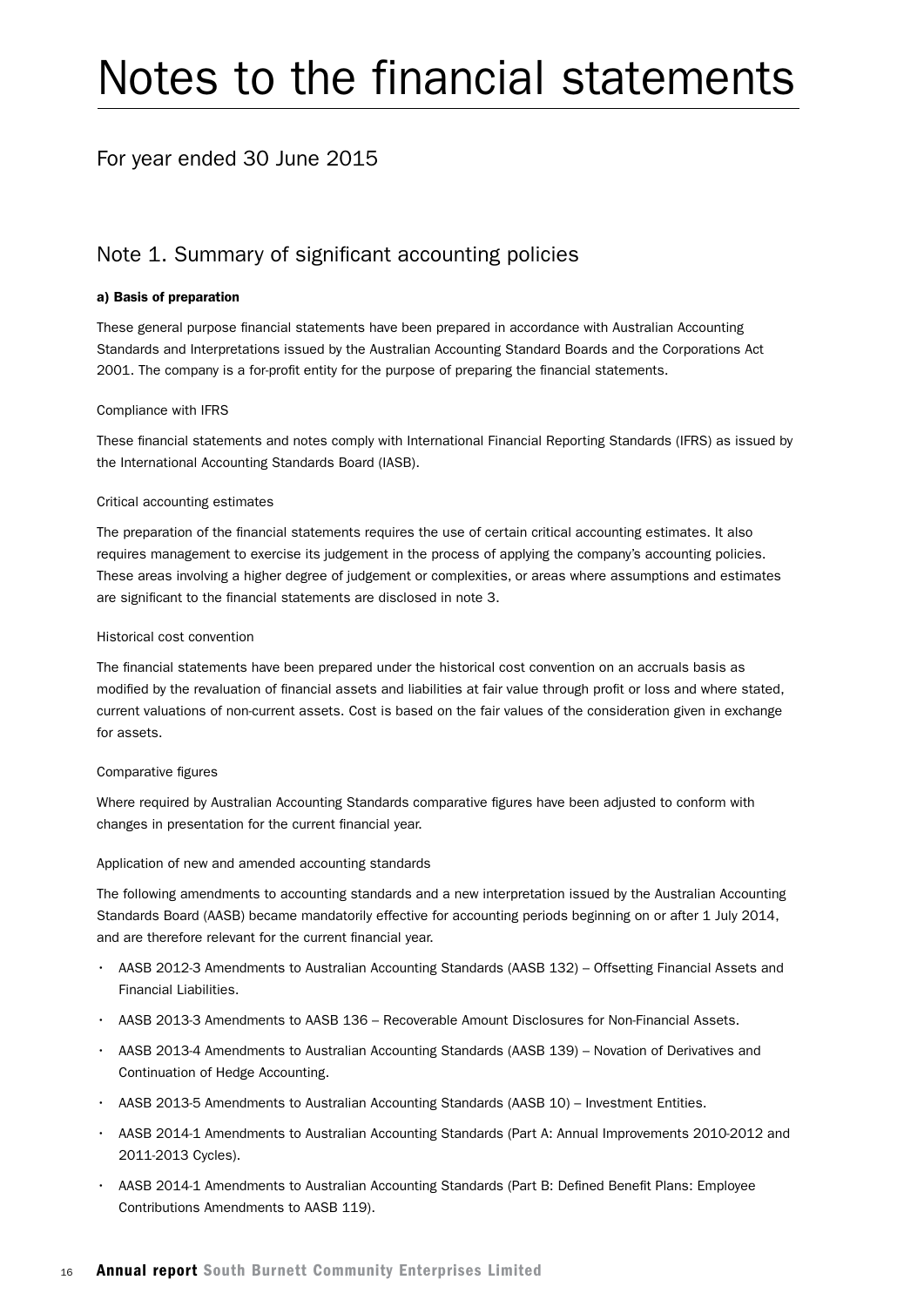#### a) Basis of preparation (continued)

Application of new and amended accounting standards (continued)

- Interpretation 21 Levies.
- • AASB 1031 Materiality, AASB 2013-9 Amendments to Australian Accounting Standards Conceptual Framework, Materiality and Financial Instruments (Part B: Materiality), AASB 2014-1 Amendments to Australian Accounting Standards (Part C: Materiality).

None of the amendments to accounting standards or the new interpretation issued by the Australian Accounting Standards Board (AASB) that became mandatorily effective for accounting periods beginning on or after 1 July 2014, materially affected any of the amounts recognised in the current period or any prior period and are not likely to affect future periods.

The following accounting standards and interpretations issued by the Australian Accounting Standards Board (AASB) become effective in future accounting periods.

|                                                                                                                                                           | <b>Effective for annual reporting</b><br>periods beginning on or after |
|-----------------------------------------------------------------------------------------------------------------------------------------------------------|------------------------------------------------------------------------|
| AASB 9 Financial Instruments, and the relevant amending standards.                                                                                        | 1 January 2018                                                         |
| AASB 15 Revenue from Contracts with Customers and AASB 2014-5<br>Amendments to Australian Accounting Standards arising from AASB 15.                      | 1 January 2017                                                         |
| AASB 2014-3 Amendments to Australian Accounting Standards - Accounting<br>for Acquisitions of Interests in Joint Operations.                              | 1 January 2016                                                         |
| AASB 2014-4 Amendments to Australian Accounting Standards - Clarification<br>of Acceptable Methods of Depreciation and Amortisation.                      | 1 January 2016                                                         |
| AASB 2014-6 Amendments to Australian Accounting Standards - Agriculture:<br>Bearer Plants.                                                                | 1 January 2016                                                         |
| AASB 2014-9 Amendments to Australian Accounting Standards - Equity<br>Method in Separate Financial Statements.                                            | 1 January 2016                                                         |
| AASB 2014-10 Amendments to Australian Accounting Standards - Sale<br>or Contribution of Assets between an Investor and its Associate or Joint<br>Venture. | 1 January 2016                                                         |
| AASB 2015-1 Amendments to Australian Accounting Standards - Annual<br>Improvements to Australian Accounting Standards 2012-2014 Cycle.                    | 1 January 2016                                                         |
| AASB 2015-2 Amendments to Australian Accounting Standards - Disclosure<br>Initiative: Amendments to AASB 101.                                             | 1 January 2016                                                         |
| AASB 2015-3 Amendments to Australian Accounting Standards arising from<br>the Withdrawal of AASB 1031 Materiality.                                        | 1 July 2015                                                            |
| AASB 2015-4 Amendments to Australian Accounting Standards - Financial<br>Reporting Requirements for Australian Groups with a Foreign Parent.              | 1 July 2015                                                            |
| AASB 2015-5 Amendments to Australian Accounting Standards - Investment<br>Entities: Applying the Consolidation Exception.                                 | 1 January 2016                                                         |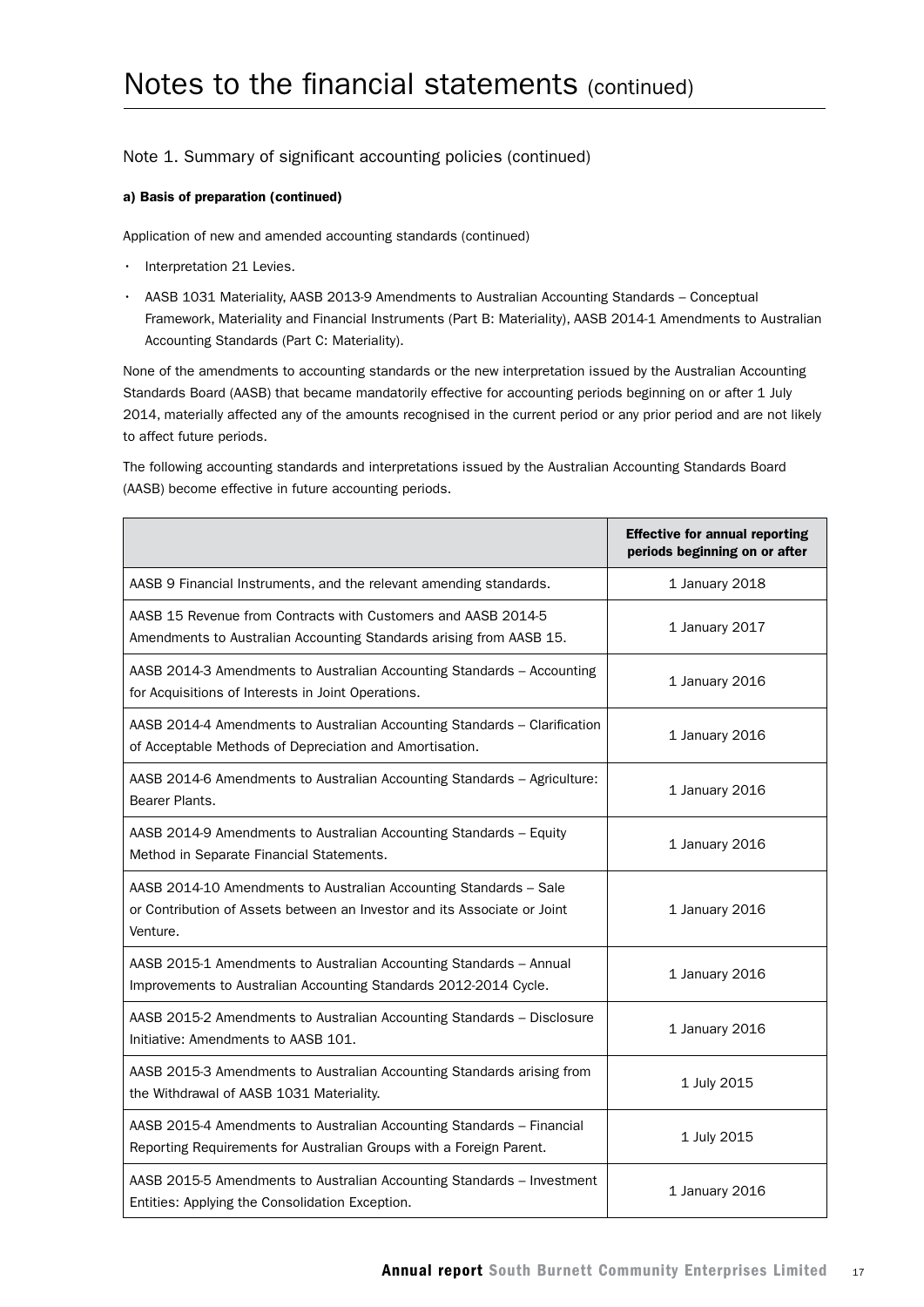#### a) Basis of preparation (continued)

Application of new and amended accounting standards (continued)

The company has not elected to apply any accounting standards or interpretations before their mandatory operative date for the annual reporting period beginning 1 July 2014. Therefore the abovementioned accounting standards or interpretations have no impact on amounts recognised in the current period or any prior period.

#### Economic dependency - Bendigo and Adelaide Bank Limited

The company has entered into a franchise agreement with Bendigo and Adelaide Bank Limited that governs the management of the **Community Bank**® branches at Yarraman, Blackbutt and Nanango, Queensland.

The branches operate as a franchise of Bendigo and Adelaide Bank Limited, using the name "Bendigo Bank" and the logo and system of operations of Bendigo and Adelaide Bank Limited. The company manages the Community Bank<sup>®</sup> branches on behalf of Bendigo and Adelaide Bank Limited, however all transactions with customers conducted through the **Community Bank®** branches are effectively conducted between the customers and Bendigo and Adelaide Bank Limited.

All deposits are made with Bendigo and Adelaide Bank Limited, and all personal and investment products are products of Bendigo and Adelaide Bank Limited, with the company facilitating the provision of those products. All loans, leases or hire purchase transactions, issues of new credit or debit cards, temporary or bridging finance and any other transaction that involves creating a new debt, or increasing or changing the terms of an existing debt owed to Bendigo and Adelaide Bank Limited, must be approved by Bendigo and Adelaide Bank Limited. All credit transactions are made with Bendigo and Adelaide Bank Limited, and all credit products are products of Bendigo and Adelaide Bank Limited.

The Company promotes and sells the products and services, but is not a party to the transaction.

The credit risk (i.e. the risk that a customer will not make repayments) is for the relevant Bendigo and Adelaide Bank Limited entity to bear as long as the company has complied with the appropriate procedures and relevant obligations and has not exercised a discretion in granting or extending credit.

Bendigo and Adelaide Bank Limited provides significant assistance in establishing and maintaining the Community Bank<sup>®</sup> branches franchise operations. It also continues to provide ongoing management and operational support and other assistance and guidance in relation to all aspects of the franchise operation, including advice in relation to:

- advice and assistance in relation to the design, layout and fit out of the **Community Bank®** branch
- • training for the branch manager and other employees in banking, management systems and interface protocol
- methods and procedures for the sale of products and provision of services
- security and cash logistic controls
- • calculation of company revenue and payment of many operating and administrative expenses
- the formulation and implementation of advertising and promotional programs
- sales techniques and proper customer relations.

#### Going concern

The net assets of the company as at 30 June 2015 were \$553,142 and the loss made for the year was \$247,444, bringing accumulated losses to \$797,602.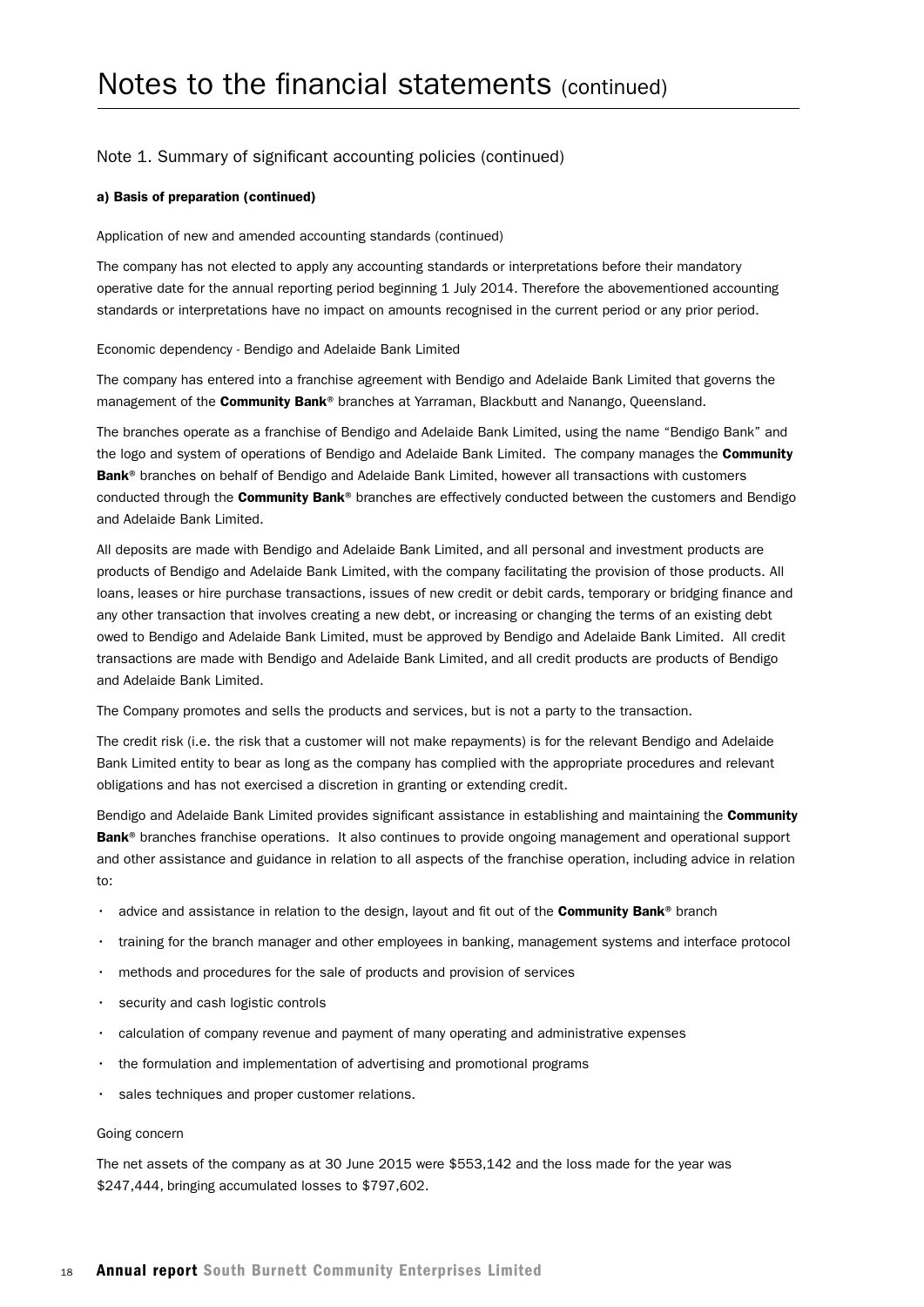#### a) Basis of preparation (continued)

Going concern (continued)

| In addition:              | <b>s</b>   |
|---------------------------|------------|
| Total assets were         | 932,776    |
| Total liabilities were    | 379,634    |
| Operating cash flows were | (210, 746) |

There was a 28% decrease in the loss recorded for the financial year ended 30 June 2015 when compared to the prior year.

The company meets its day to day working capital requirements through an overdraft facility that is due for renewal in September 2015. The overdraft has an approved limit of \$300,000 and was drawn to \$185,468 as at 30 June 2015.

The company's business activities, together with the factors likely to affect its future development, performance and position are set out in the directors' report on pages 5 to 10. The financial position of the company, its cash flows, liquidity position and borrowing facilities are described in the financial statements.

The current economic environment is difficult and while revenue continues to increase the company has again reported an operating loss for the year. The directors consider that the outlook presents significant challenges in terms of banking business volume and pricing as well as for operating costs. Whilst the directors have instituted measures to preserve cash and secure additional finance, these circumstances create material uncertainties over future trading results and cash flows.

The company's forecasts and projections, taking account of reasonably possible changes in trading performance, show that the company will be required to seek an increase in its overdraft facility to meet its current obligations.

The company has held discussions with Bendigo and Adelaide Bank Limited about its future borrowing needs. It is likely that these discussions will not be completed for some time but no matters have been drawn to its attention to suggest that renewal may not be forthcoming on acceptable terms. The company has also obtained an undertaking of support from Bendigo and Adelaide Bank Limited that it will continue to support the company and its operations for the 2015/15 financial year. This support is provided on the basis that the company continues to fulfil its obligations under the franchise agreement and continues to work closely with Bendigo and Adelaide Bank Limited to further develop its business.

The directors have concluded that the combination of the circumstances above represents a material uncertainty that casts significant doubt upon the company's ability to continue as a going concern and that, therefore, the company may be unable to realise its assets and discharge its liabilities in the normal course of business.

Nevertheless, after making enquiries and considering the uncertainties described above, the directors have a reasonable expectation that the company has adequate resources to continue in operational existence for the foreseeable future. For these reasons, they continue to adopt the going concern basis of accounting in preparing the annual financial statements.

The following is a summary of the material accounting policies adopted by the company in the preparation of the financial statements. The accounting policies have been consistently applied, unless otherwise stated.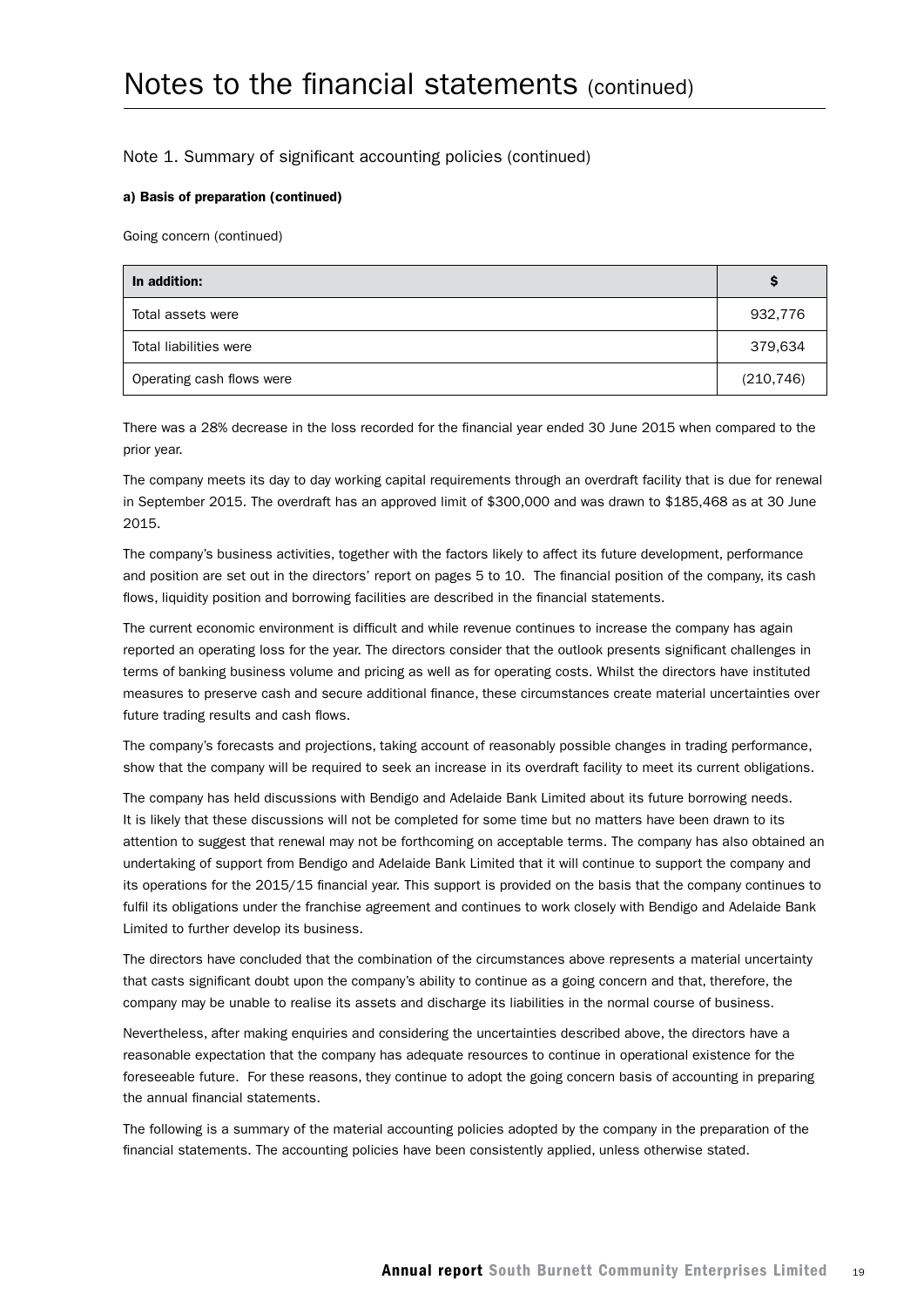#### b) Revenue

Revenue is recognised when the amount of revenue can be reliably measured, it is probable that future economic benefits will flow to the company and any specific criteria have been met. Interest and fee revenue is recognised when earned. The gain or loss on disposal of property, plant and equipment is recognised on a net basis and is classified as income rather than revenue. All revenue is stated net of the amount of Goods and Services Tax (GST).

#### Revenue calculation

Over the period from September 2013 to February 2015, Bendigo and Adelaide Bank Limited conducted a review of the Community Bank® model, known as 'Project Horizon'. This was conducted in consultation with the Community Bank® network. The objective of the review was to develop a shared vision of the Community Bank® model that positions it for success now and for the future.

The outcome of that review is that the fundamental franchise model and community participation remain unchanged. Changes to be implemented over a three year period reflect a number of themes, including a culture of innovation, agility and flexibility, network collaboration, director and staff development and a sustainable financial model. This will include changes to the financial return for **Community Bank®** companies from 1 July 2016. A funds transfer pricing model will be used for the method of calculation of the cost of funds, deposit return and margin. All revenue paid on core banking products will be through margin share. Margin on core banking products will be shared on a 50/50 basis.

The franchise agreement provides that three forms of revenue may be earned by the company – margin, commission and fee income. Bendigo and Adelaide Bank Limited decides the form of revenue the company earns on different types of products and services.

The revenue earned by the company is dependent on the business that it generates. It may also be affected by other factors, such as economic and local conditions, for example, interest rates.

#### Core banking products

Bendigo and Adelaide Bank Limited has identified some Bendigo Bank Group products and services as 'core banking products'. It may change the products and services which are identified as core banking products by giving the company at least 30 days' notice. Core banking products currently include Bendigo Bank branded home loans, term deposits and at call deposits.

#### Margin

Margin is arrived at through the following calculation:

- Interest paid by customers on loans less interest paid to customers on deposits,
- • plus any deposit returns i.e. interest return applied by Bendigo and Adelaide Bank Limited for a deposit,
- minus any costs of funds i.e. interest applied by Bendigo and Adelaide Bank Limited to fund a loan.

Note: In very simplified terms, currently, deposit return means the interest Bendigo and Adelaide Bank Limited gets when it invests the money the customer deposits with it. The cost of funds means the interest Bendigo and Adelaide Bank Limited pays when it borrows the money to give a customer a loan. From 1 July 2016, both will mean the cost for Bendigo and Adelaide Bank Limited to borrow the money in the market.

Products and services on which margin is paid include variable rate deposits and variable rate home loans. From 1 July 2016, examples include Bendigo Bank branded at call deposits, term deposits and home loans.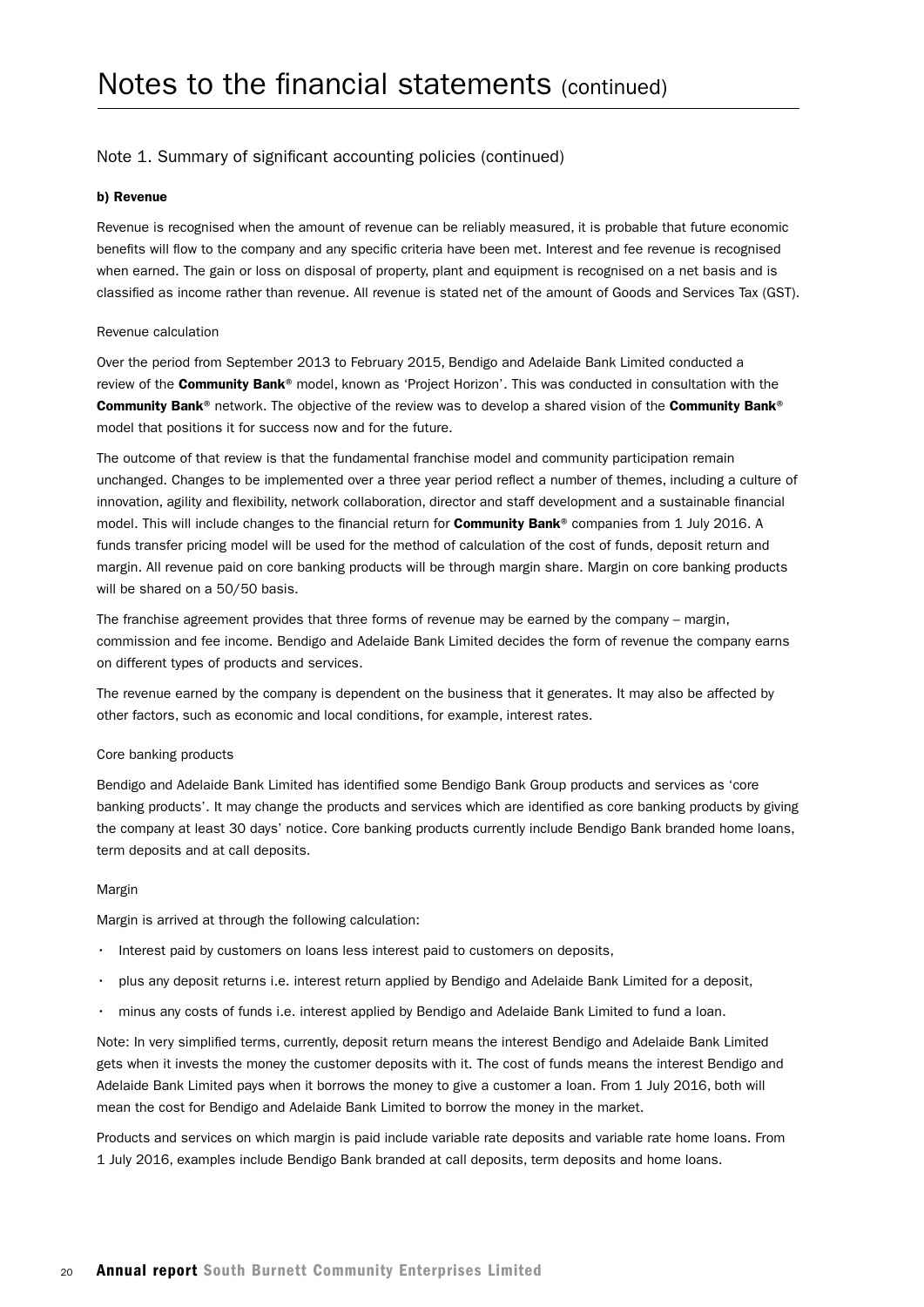#### b) Revenue (continued)

#### Margin (continued)

For those products and services on which margin is paid, the company is entitled to a share of the margin earned by Bendigo and Adelaide Bank Limited (i.e. income adjusted for Bendigo and Adelaide Bank Limited's interest expense and interest income return). However, if this reflects a loss, the company incurs a share of that loss.

#### Commission

Commission is a fee paid for products and services sold. It may be paid on the initial sale or on an ongoing basis. Commission is payable on the sale of an insurance product such as home contents. Examples of products and services on which ongoing commissions are paid include leasing and Sandhurst Trustees Limited products. This currently also includes Bendigo Bank branded fixed rate home loans and term deposits of more than 90 days, but these will become margin products from 1 July 2016.

#### Fee income

Fee income is a share of what is commonly referred to as 'bank fees and charges' charged to customers by Bendigo Bank Group entities including fees for loan applications and account transactions.

#### Ability to change financial return

Under the franchise agreement, Bendigo and Adelaide Bank Limited may change the form and amount of financial return that the company receives. The reasons it may make a change include changes in industry or economic conditions or changes in the way Bendigo and Adelaide Bank Limited earns revenue.

The change may be to the method of calculation of margin, the amount of margin, commission and fee income or a change of a margin to a commission or vice versa. This may affect the amount of revenue the Company receives on a particular product or service. The effect of the change on the revenue earned by the Company is entirely dependent on the change.

The change may be to the method of calculation of margin, the amount of margin, commission and fee income or a change of a margin to a commission or vice versa. This may affect the amount of revenue the company receives on a particular product or service. The effect of the change on the revenue earned by the company is entirely dependent on the change.

If Bendigo and Adelaide Bank Limited makes a change to the margin or commission on core banking products and services, it must not reduce the margin and commission the company receives on core banking products and services Bendigo and Adelaide Bank Limited attributes to the company to less than 50% (on an aggregate basis) of Bendigo and Adelaide Bank Limited's margin at that time. For other products and services, there is no restriction on the change Bendigo and Adelaide Bank Limited may make.

Bendigo and Adelaide Bank Limited must give the company 30 days' notice before it changes the products and services on which margin, commission or fee income is paid, the method of calculation of margin and the amount of margin, commission or fee income.

#### Monitoring and changing financial return

Bendigo and Adelaide Bank Limited monitors the distribution of financial return between Community Bank® companies and Bendigo and Adelaide Bank Limited on an ongoing basis.

Overall, Bendigo and Adelaide Bank Limited has made it clear that the **Community Bank®** model is based on the principle of shared reward for shared effort. In particular, in relation to core banking products and services, the aim is to achieve an equal share of Bendigo and Adelaide Bank Limited's margin.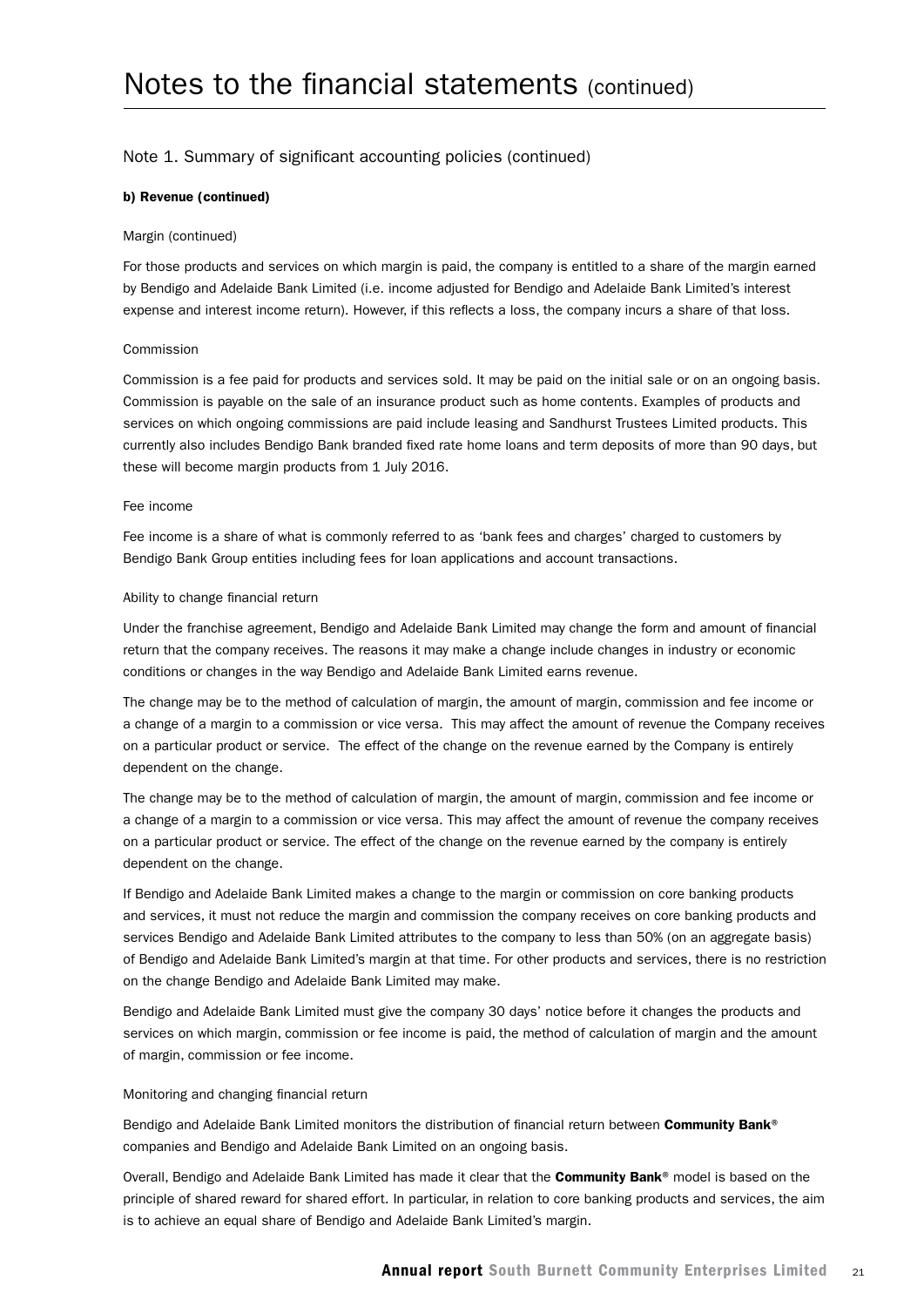#### b) Revenue (continued)

#### Monitoring and changing financial return (continued)

As discussed above in relation to Project Horizon, among other things, there will be changes in the financial return for Community Bank® companies from 1 July 2016. This includes 50% share of margin on core banking products, all core banking products become margin products and a funds transfer pricing model will be used for the method of calculation of the cost of funds, deposit return and margin.

#### c) Income tax

#### Current tax

Current tax is calculated by reference to the amount of income taxes payable or recoverable in respect of the taxable profit or loss for the period. It is calculated using tax rates and tax laws that have been enacted or substantively enacted by reporting date. Current tax for current and prior periods is recognised as a liability (or asset) to the extent that it is unpaid (or refundable).

#### Deferred tax

Deferred tax is accounted for using the balance sheet liability method on temporary differences arising from differences between the carrying amount of assets and liabilities in the financial statements and the corresponding tax base of those items.

In principle, deferred tax liabilities are recognised for all taxable temporary differences. Deferred tax assets are recognised to the extent that it is probable that sufficient taxable amounts will be available against which deductible temporary differences or unused tax losses and tax offsets can be utilised. However, deferred tax assets and liabilities are not recognised if the temporary differences giving rise to them arise from the initial recognition of assets and liabilities (other than as a result of a business combination) which affects neither taxable income nor accounting profit. Furthermore, a deferred tax liability is not recognised in relation to taxable temporary differences arising from goodwill.

Deferred tax assets and liabilities are measured at the tax rates that are expected to apply to the period(s) when the asset and liability giving rise to them are realised or settled, based on tax rates (and tax laws) that have been enacted or substantively enacted by reporting date. The measurement of deferred tax liabilities reflects the tax consequences that would follow from the manner in which the consolidated entity expects, at the reporting date, to recover or settle the carrying amount of its assets and liabilities.

Deferred tax assets and liabilities are offset when there is a legally enforceable right to offset current tax and when the balances relate to taxes levied by the same taxation authority and the company entity intends to settle its tax assets and liabilities on a net basis.

#### Current and deferred tax for the period

Current and deferred tax is recognised as an expense or income in the Statement of Profit or Loss and Other Comprehensive Income, except when it relates to items credited or debited to equity, in which case the deferred tax is also recognised directly in equity, or where it arises from initial accounting for a business combination, in which case it is taken into account in the determination of goodwill or excess.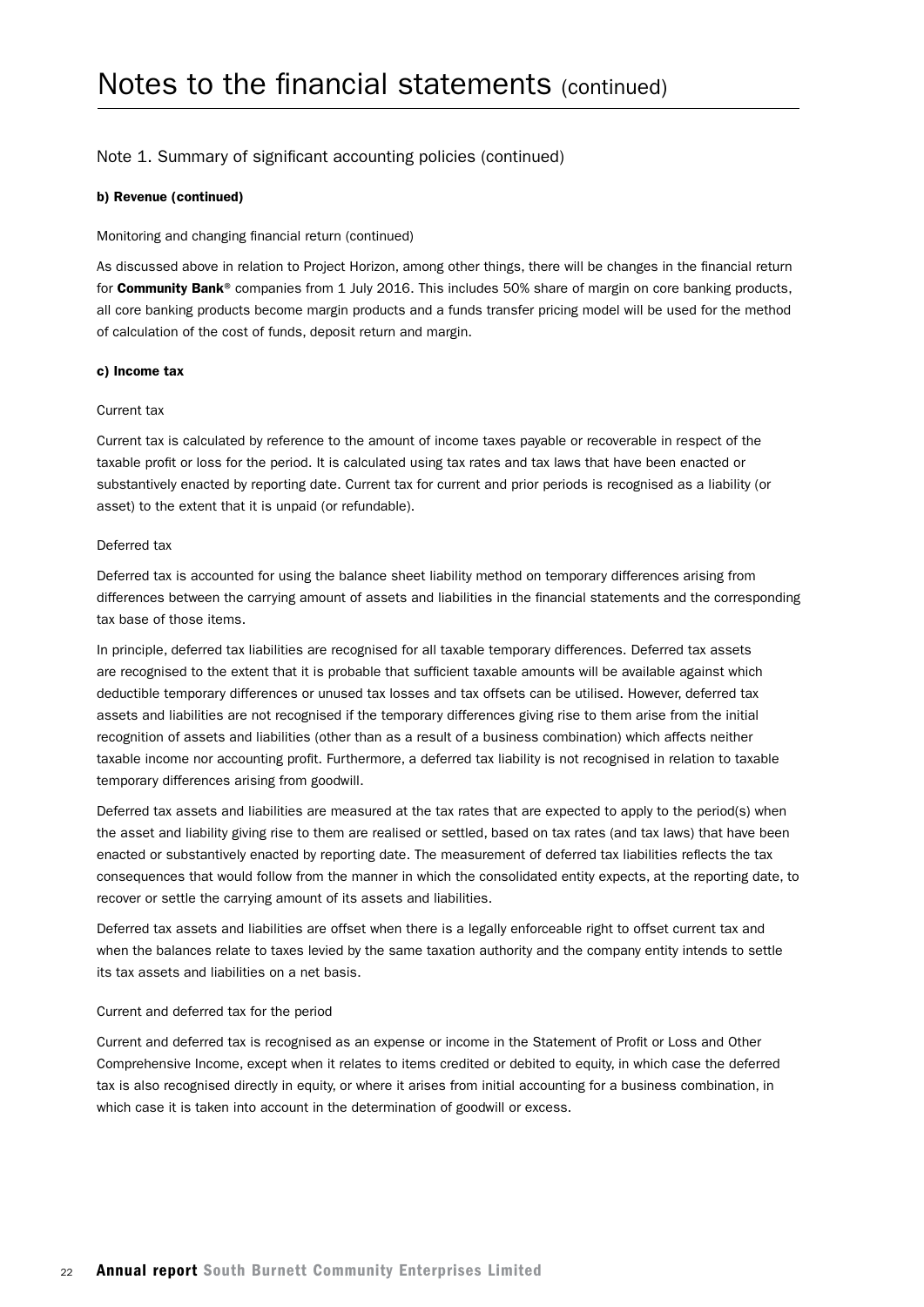#### d) Employee entitlements

Provision is made for the company's liability for employee benefits arising from services rendered by employees to balance date. Employee benefits that are expected to be settled within one year have been measured at the amounts expected to be paid when the liability is settled, plus related on-costs. Employee benefits payable later than one year have been measured at the present value of the estimated future cash outflows to be made for those benefits.

The company contributes to a defined contribution plan. Contributions to employee superannuation funds are charged against income as incurred.

#### e) Cash and cash equivalents

For the purposes of the Statement of Cash Flows, cash includes cash on hand and in banks and investments in money market instruments, net of outstanding bank overdrafts. Bank overdrafts are shown within borrowings in current liabilities on the Balance Sheet.

#### f) Trade receivables and payables

Receivables are carried at their amounts due. The collectability of debts is assessed at balance date and specific provision is made for any doubtful accounts. Liabilities for trade creditors and other amounts are carried at cost that is the fair value of the consideration to be paid in the future for goods and services received, whether or not billed to the company.

#### g) Property, plant and equipment

Plant and equipment, leasehold improvements and equipment under finance lease are stated at cost less accumulated depreciation and impairment. Cost includes expenditure that is directly attributable to the acquisition of the item. In the event that settlement of all or part of the purchase consideration is deferred, cost is determined by discounting the amounts payable in the future to their present value as at the date of acquisition.

Depreciation is provided on property, plant and equipment, including freehold buildings but excluding land. Depreciation is calculated on a straight line basis so as to write off the net cost of each asset over its expected useful life to its estimated residual value. Leasehold improvements are depreciated at the rate equivalent to the available building allowance using the straight line method. The estimated useful lives, residual values and depreciation method are reviewed at the end of each annual reporting period.

The following estimated useful lives are used in the calculation of depreciation:

| leasehold improvements<br>٠ | 40 years         |
|-----------------------------|------------------|
| plant and equipment<br>٠    | $2.5 - 40$ years |
| furniture and fittings<br>٠ | 4 - 40 years     |

#### h) Intangibles

The franchise fee paid to Bendigo and Adelaide Bank Limited has been recorded at cost and is amortised on a straight line basis over the life of the franchise agreement.

The renewal processing fee paid to Bendigo and Adelaide Bank Limited when renewing the franchise agreement has also been recorded at cost and is amortised on a straight line basis over the life of the franchise agreement.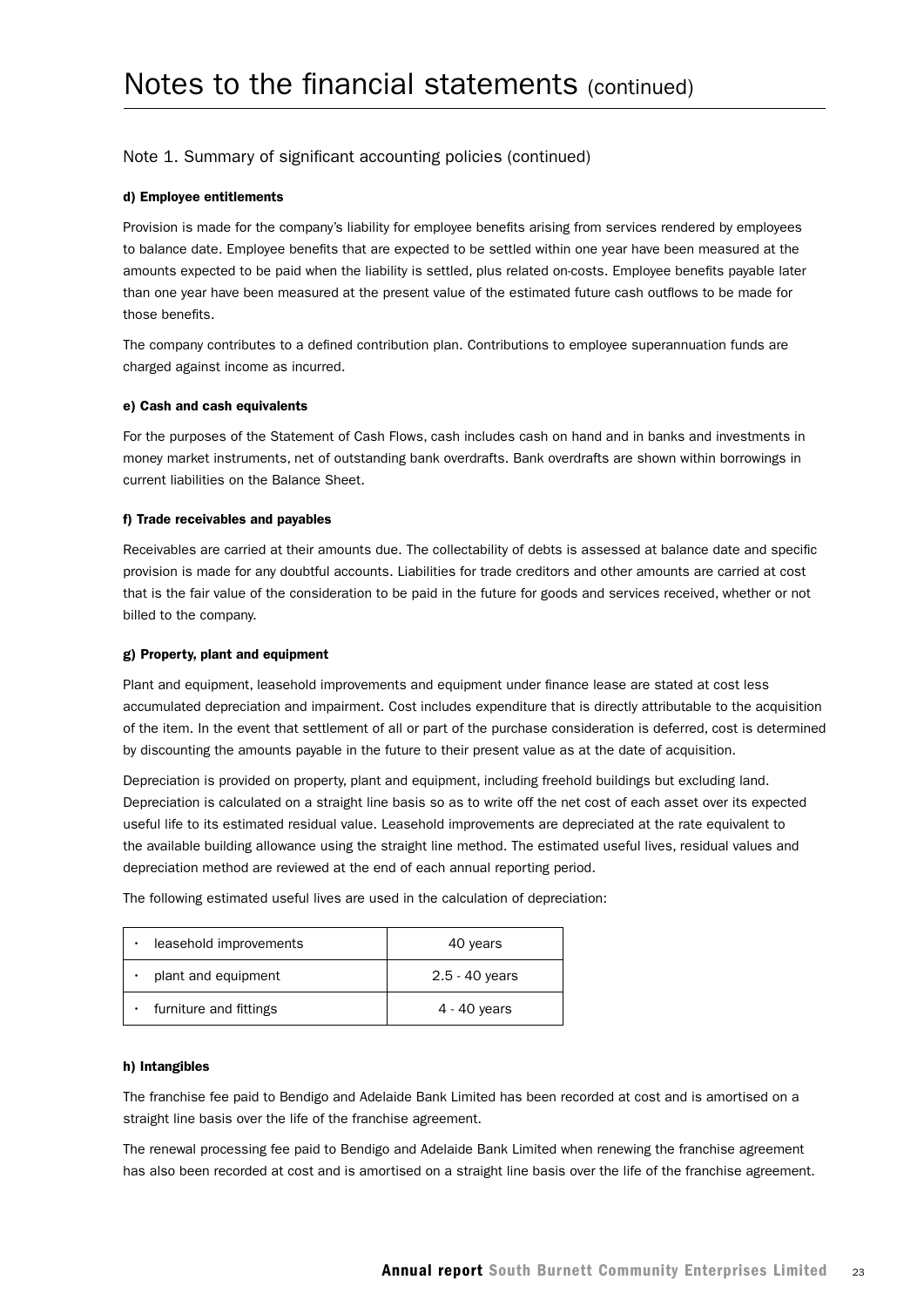#### i) Payment terms

Receivables and payables are non interest bearing and generally have payment terms of between 30 and 90 days.

#### i) Borrowings

All loans are initially measured at the principal amount. Interest is recognised as an expense as it accrues.

#### k) Financial instruments

#### Recognition and initial measurement

Financial instruments, incorporating financial assets and financial liabilities are recognised when the entity becomes a party to the contractual provisions of the instrument.

Financial instruments are initially measured at fair value plus transaction costs. Financial instruments are classified and measured as set out below.

#### Derecognition

Financial assets are derecognised where the contractual rights to receipt of cash flows expires or the asset is transferred to another party whereby the entity no longer has any significant continuing involvement in the risks and benefits associated with the asset.

Classification and subsequent measurement

(i) Loans and receivables

Loans and receivables are non-derivative financial assets with fixed or determinable payments that are not quoted in an active market and are subsequently measured at amortised cost using the effective interest rate method.

(ii) Held-to-maturity investments

Held-to-maturity investments are non-derivative financial assets that have fixed maturities and fixed or determinable payments, and it is the entity's intention to hold these investments to maturity. They are subsequently measured at amortised cost using the effective interest rate method.

(iii) Available-for-sale financial assets

Available-for-sale financial assets are non-derivative financial assets that are either not suitable to be classified into other categories of financial assets due to their nature, or they are designated as such by management. They comprise investments in the equity of other entities where there is neither a fixed maturity nor fixed or determinable payments.

They are subsequently measured at fair value with changes in such fair value (i.e. gains or losses) recognised in the Statement of Profit or Loss and Other Comprehensive Income. Available-for-sale financial assets are included in non-current assets except where they are expected to be sold within 12 months after the end of the reporting period. All other financial assets are classified as current assets.

(iv) Financial liabilities

Non-derivative financial liabilities (excluding financial guarantees) are subsequently measured at amortised cost using the effective interest rate method.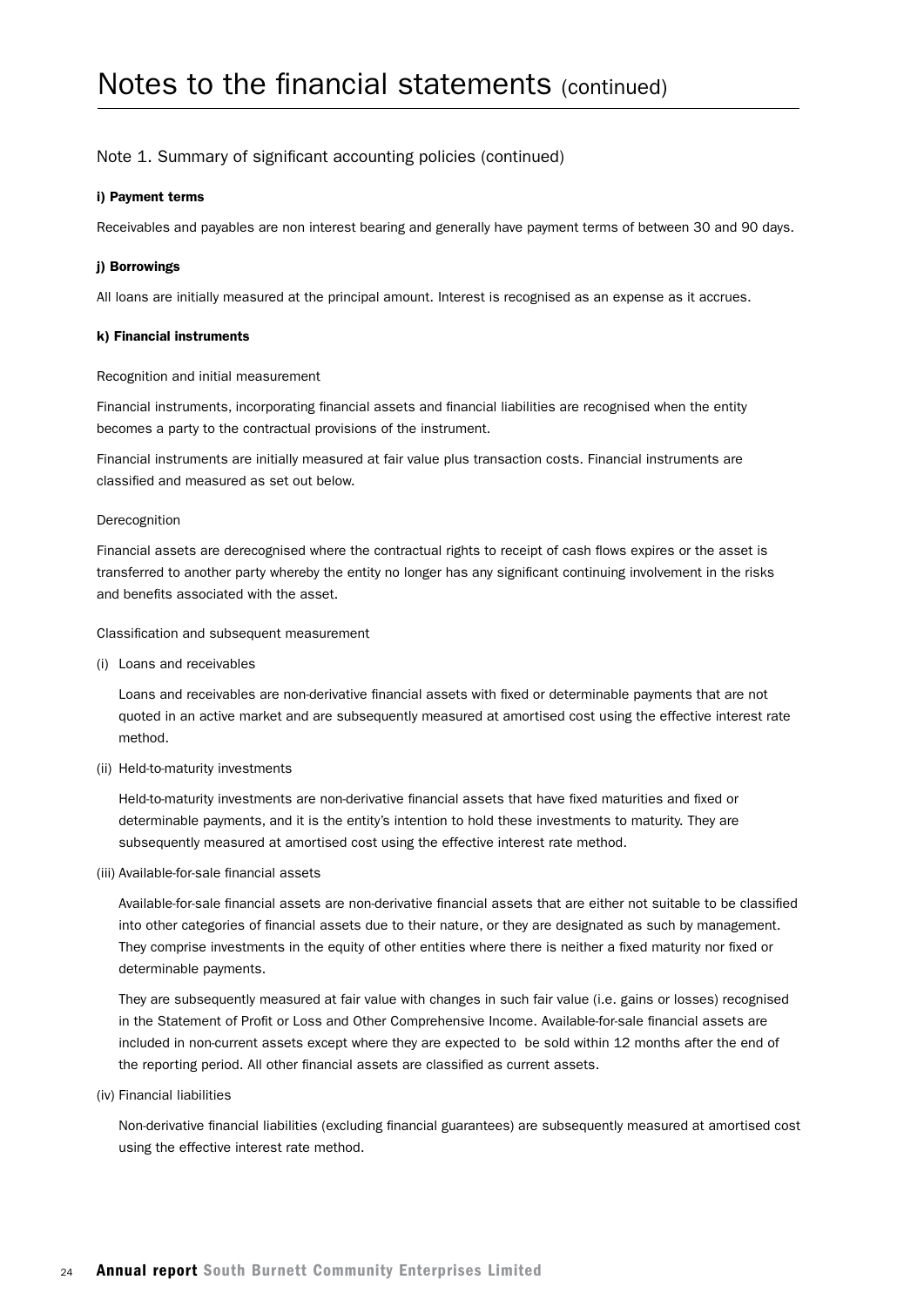#### k) Financial instruments (continued)

#### Impairment

At each reporting date, the entity assesses whether there is objective evidence that a financial instrument has been impaired. Impairment losses are recognised in the Statement of Profit or Loss and Other Comprehensive Income.

#### l) Leases

Leases of fixed assets where substantially all the risks and benefits incidental to the ownership of the asset, but not the legal ownership are transferred to the company are classified as finance leases. Finance leases are capitalised by recording an asset and a liability at the lower of the amounts equal to the fair value of the leased property or the present value of the minimum lease payments, including any guaranteed residual values. Lease payments are allocated between the reduction of the lease liability and the lease interest expense for the period.

Leased assets are depreciated on a straight-line basis over the shorter of their estimated useful lives or the lease term. Lease payments for operating leases, where substantially all the risks and benefits remain with the lessor, are charged as expenses in the periods in which they are incurred. Lease incentives under operating leases are recognised as a liability and amortised on a straight-line basis over the life of the lease term.

#### m) Provisions

Provisions are recognised when the economic entity has a legal, equitable or constructive obligation to make a future sacrifice of economic benefits to other entities as a result of past transactions of other past events, it is probable that a future sacrifice of economic benefits will be required and a reliable estimate can be made of the amount of the obligation.

A provision for dividends is not recognised as a liability unless the dividends are declared, determined or publicly recommended on or before the reporting date.

#### n) Contributed equity

Ordinary shares are recognised at the fair value of the consideration received by the company. Any transaction costs arising on the issue of ordinary shares are recognised directly in equity as a reduction of the share proceeds received.

#### o) Earnings per share

Basic earnings per share is calculated by dividing the profit attributable to equity holders of the company, excluding any costs of servicing equity other than ordinary shares, by the weighted average number of ordinary shares outstanding during the financial year, adjusted for bonus elements in ordinary shares issued during the year.

#### p) Goods and Services Tax

Revenues, expenses and assets are recognised net of the amount of Goods and Services Tax (GST), except where the amount of GST incurred is not recoverable from the taxation authority. In these circumstances, the GST is recognised as part of the cost of acquisition of the asset or as part of the expense.

Receivables and payables are stated with the amount of GST included. The net amount of GST recoverable from, or payable to, the taxation authority is included as part of receivables or payables in the Balance Sheet. Cash flows are included in the Statement of Cash Flows on a gross basis.

The GST components of cash flows arising from investing and financing activities which are recoverable from, or payable to, the taxation authority are classified as operating cash flows.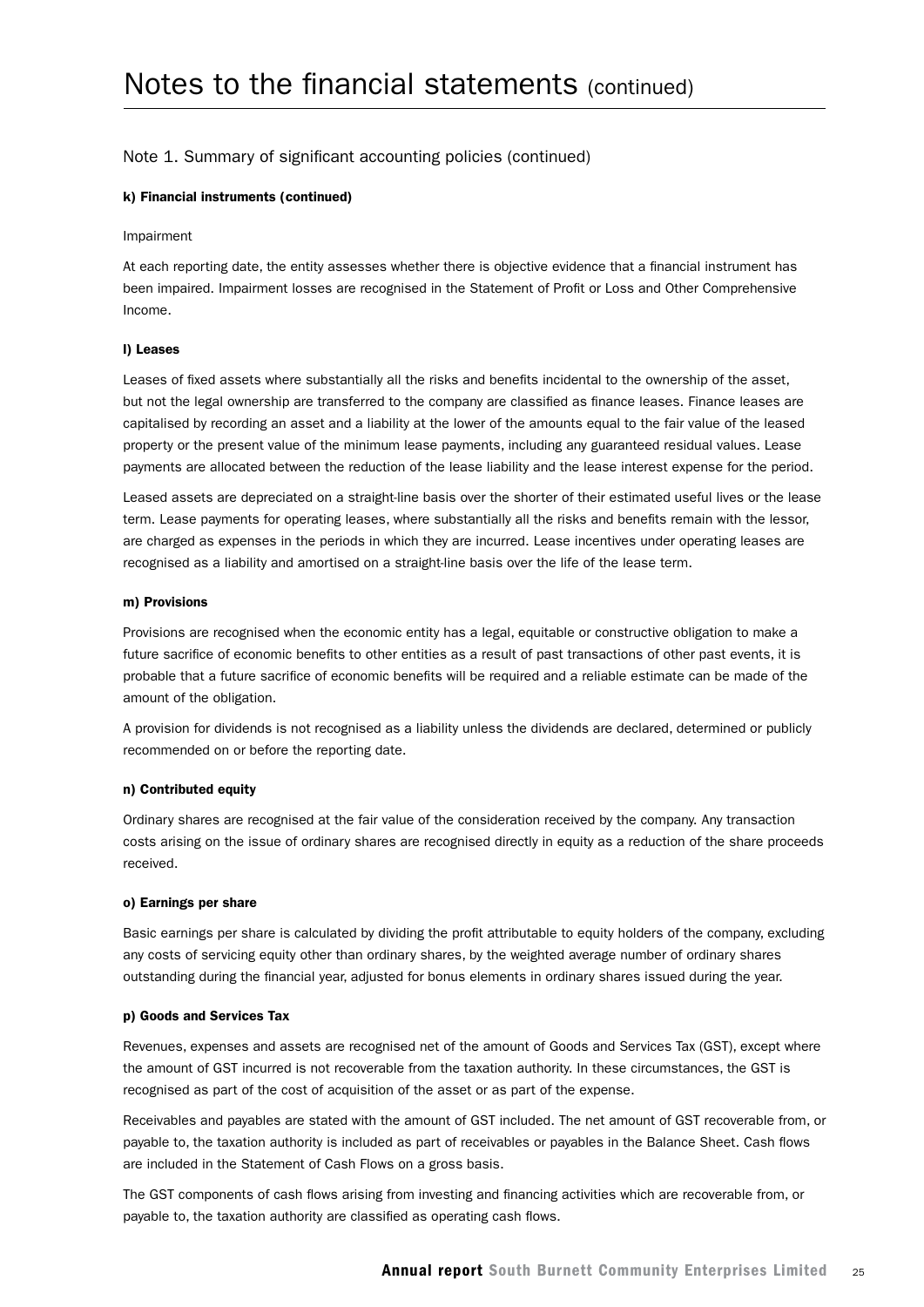### Note 2. Financial risk management

The company's activities expose it to a limited variety of financial risks: market risk (including currency risk, fair value interest risk and price risk), credit risk, liquidity risk and cash flow interest rate risk. The company's overall risk management program focuses on the unpredictability of financial markets and seeks to minimise potential adverse effects on the financial performance of the entity. The entity does not use derivative instruments.

Risk management is carried out directly by the board of directors.

#### (i) Market risk

The company has no exposure to any transactions denominated in a currency other than Australian dollars.

#### (ii) Price risk

The company is not exposed to equity securities price risk as it does not hold investments for sale or at fair value. The company is not exposed to commodity price risk.

#### (iii) Credit risk

The company has no significant concentrations of credit risk. It has policies in place to ensure that customers have an appropriate credit history. The company's franchise agreement limits the company's credit exposure to one financial institution, being Bendigo and Adelaide Bank Limited.

#### (iv) Liquidity risk

Prudent liquidity management implies maintaining sufficient cash and marketable securities and the availability of funding from credit facilities. The company believes that its sound relationship with Bendigo and Adelaide Bank Limited mitigates this risk significantly.

#### (v) Cash flow and fair value interest rate risk

Interest-bearing assets are held with Bendigo and Adelaide Bank Limited and subject to movements in market interest. Interest-rate risk could also arise from long-term borrowings. Borrowings issued at variable rates expose the company to cash flow interest-rate risk. The company believes that its sound relationship with Bendigo and Adelaide Bank Limited mitigates this risk significantly.

#### (vi) Capital management

The board's policy is to maintain a strong capital base so as to sustain future development of the company. The board of directors monitor the return on capital and the level of dividends to shareholders. Capital is represented by total equity as recorded in the Balance Sheet.

In accordance with the franchise agreement, in any 12 month period, the funds distributed to shareholders shall not exceed the distribution limit:

The distribution limit is the greater of:

- (a) 20% of the profit or funds of the franchisee otherwise available for distribution to shareholders in that 12 month period; and
- (b) subject to the availability of distributable profits, the relevant rate of return multiplied by the average level of share capital of the franchisee over that 12 month period where the relevant rate of return is equal to the weighted average interest rate on 90 day bank bills over that 12 month period plus 5%.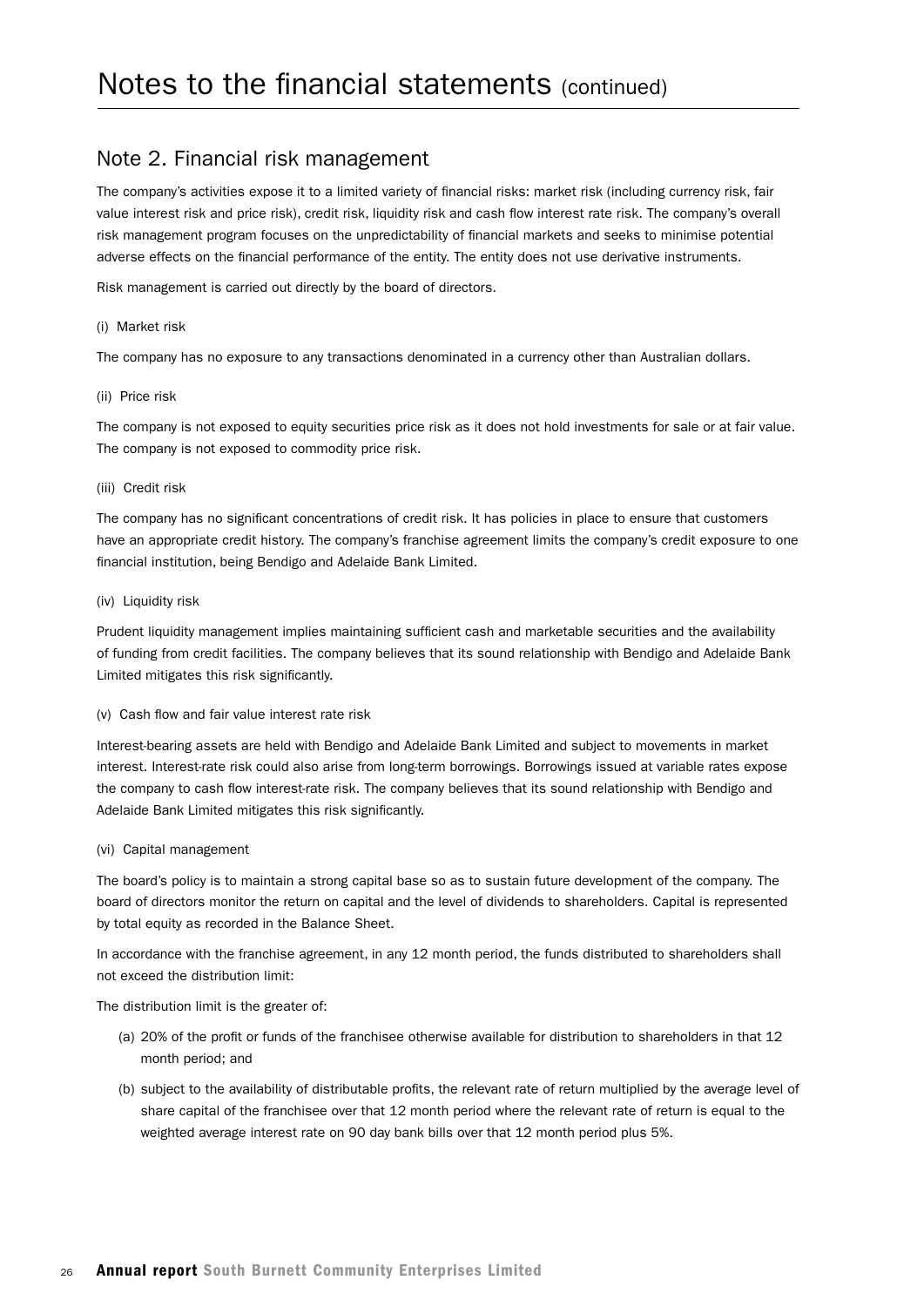#### Note 2. Financial risk management (continued)

The board is managing the growth of the business in line with this requirement. There are no other externally imposed capital requirements, although the nature of the company is such that amounts will be paid in the form of charitable donations and sponsorship. Charitable donations and sponsorship paid for the year ended 30 June 2015 can be seen in the Statement of Profit or Loss and Other Comprehensive Income.

There were no changes in the company's approach to capital management during the year.

### Note 3. Critical accounting estimates and judgements

Estimates and judgements are continually evaluated and are based on historical experience and other factors, including expectations of future events that may have a financial impact on the entity and that are believed to be reasonable under the circumstances.

The company makes estimates and assumptions concerning the future. The resulting accounting estimates will, by definition, seldom equal the related actual results.

Management has identified the following critical accounting policies for which significant judgements, estimates and assumptions are made. Actual results may differ from these estimates under different assumptions and conditions and may materially affect financial results or the financial position reported in future periods.

Further details of the nature of these assumptions and conditions may be found in the relevant notes to the financial statements.

#### **Taxation**

Judgement is required in assessing whether deferred tax assets and certain tax liabilities are recognised on the balance sheet. Deferred tax assets, including those arising from un-recouped tax losses, capital losses and temporary differences, are recognised only where it is considered more likely than not that they will be recovered, which is dependent on the generation of sufficient future taxable profits.

Assumptions about the generation of future taxable profits depend on management's estimates of future cash flows. These depend on estimates of future sales volumes, operating costs, capital expenditure, dividends and other capital management transactions. Judgements are also required about the application of income tax legislation.

These judgements and assumptions are subject to risk and uncertainty. There is therefore a possibility that changes in circumstances will alter expectations, which may impact the amount of deferred tax assets and deferred tax liabilities recognised on the balance sheet and the amount of other tax losses and temporary differences not yet recognised. In such circumstances, some or all of the carrying amount of recognised deferred tax assets and liabilities may require adjustment, resulting in corresponding credit or charge to the Statement of Profit or Loss and Other Comprehensive Income.

#### Estimation of useful lives of assets

The estimation of the useful lives of assets has been based on historical experience and the condition of the asset is assessed at least once per year and considered against the remaining useful life. Adjustments to useful lives are made when considered necessary.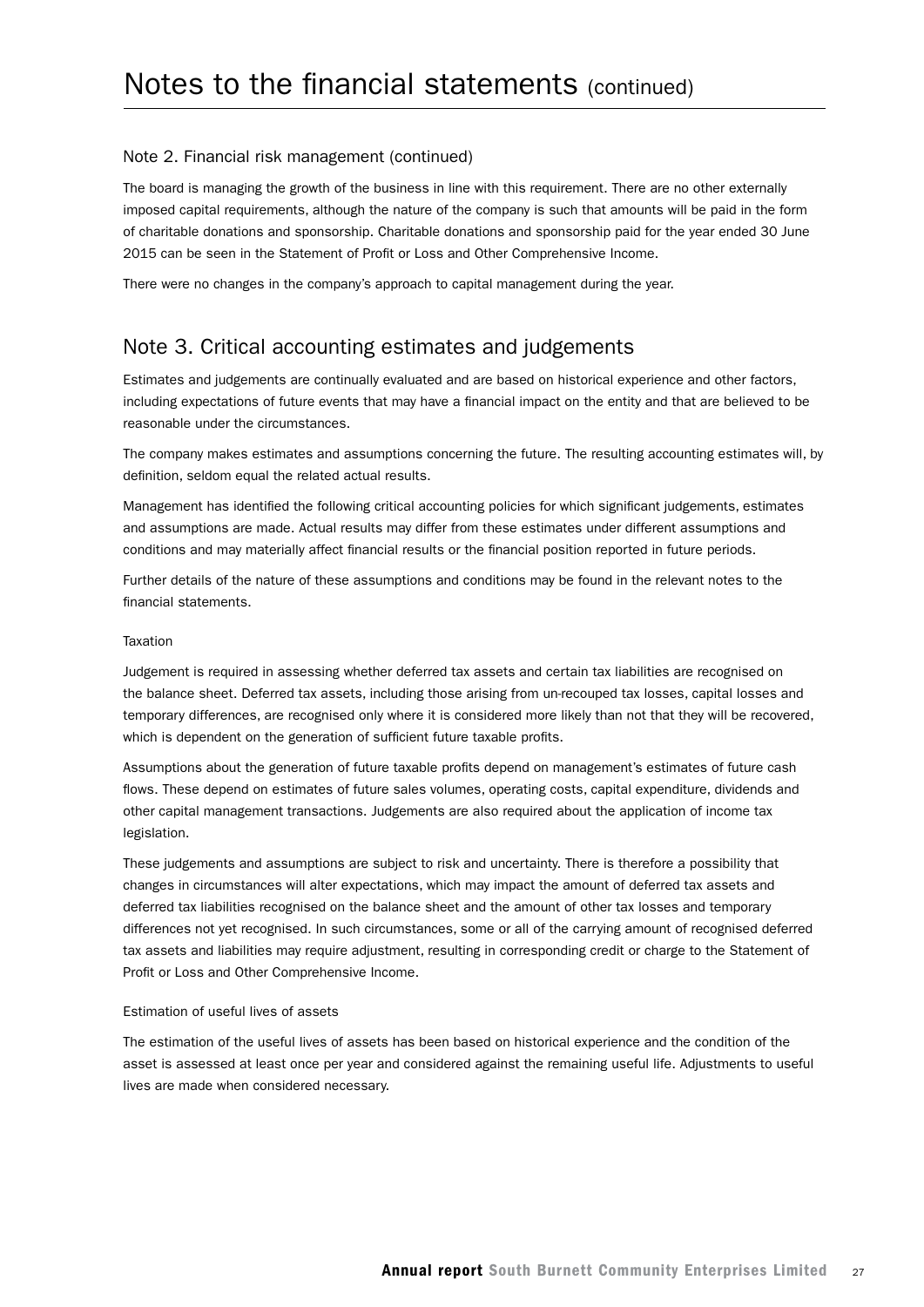#### Note 3. Critical accounting estimates and judgements (continued)

#### Goodwill

Goodwill represents the excess of the cost of an acquisition over the fair value of the company's share of the net identifiable assets of the acquired branch/agency at the date of acquisition. Goodwill on acquisition is included in intangible assets. Goodwill is not amortised. Instead, goodwill is tested for impairment annually, or more frequently if events or changes in circumstances indicate that it might be impaired and is carried at cost less accumulated impairment losses.

The calculations require the use of assumptions.

#### Impairment of assets

At each reporting date, the company reviews the carrying amounts of its tangible and intangible assets that have an indefinite useful life to determine whether there is any indication that those assets have suffered an impairment loss. If any such indication exists, the recoverable amount of the asset is estimated in order to determine the extent of the impairment loss (if any). Where the asset does not generate cash flows that are independent from other assets, the consolidated entity estimates the recoverable amount of the cash-generating unit to which the asset belongs.

Recoverable amount is the higher of fair value less costs to sell and value in use. In assessing value in use, the estimated future cash flows are discounted to their present value using a pre-tax discount rate that reflects current market assessments of the time value of money and the risks specific to the asset for which the estimates of future cash flows have not been adjusted.

If the recoverable amount of an asset (or cash-generating unit) is estimated to be less than its carrying amount, the carrying amount of the asset (cash-generating unit) is reduced to its recoverable amount. An impairment loss is recognised in profit or loss immediately, unless the relevant asset is carried at fair value, in which case the impairment loss is treated as a revaluation decrease.

Where an impairment loss subsequently reverses, the carrying amount of the asset (cash-generating unit) is increased to the revised estimate of its recoverable amount, but only to the extent that the increased carrying amount does not exceed the carrying amount that would have been determined had no impairment loss been recognised for the asset (cash-generating unit) in prior years. A reversal of an impairment loss is recognised in profit or loss immediately, unless the relevant asset is carried at fair value, in which case the reversal of the impairment loss is treated as a revaluation increase.

| 2015 | 2014 |
|------|------|
|      |      |

#### Note 4. Revenue from ordinary activities

Operating activities: 

| Total revenues from ordinary activities     | 938,965 | 895.372 |
|---------------------------------------------|---------|---------|
| Total revenue from non-operating activities |         | 6,464   |
| - interest received                         |         | 6.464   |
| Non-operating activities:                   |         |         |
| Total revenue from operating activities     | 938,965 | 888,908 |
| - other revenue                             |         | 1.194   |
| - services commissions                      | 938,965 | 887,714 |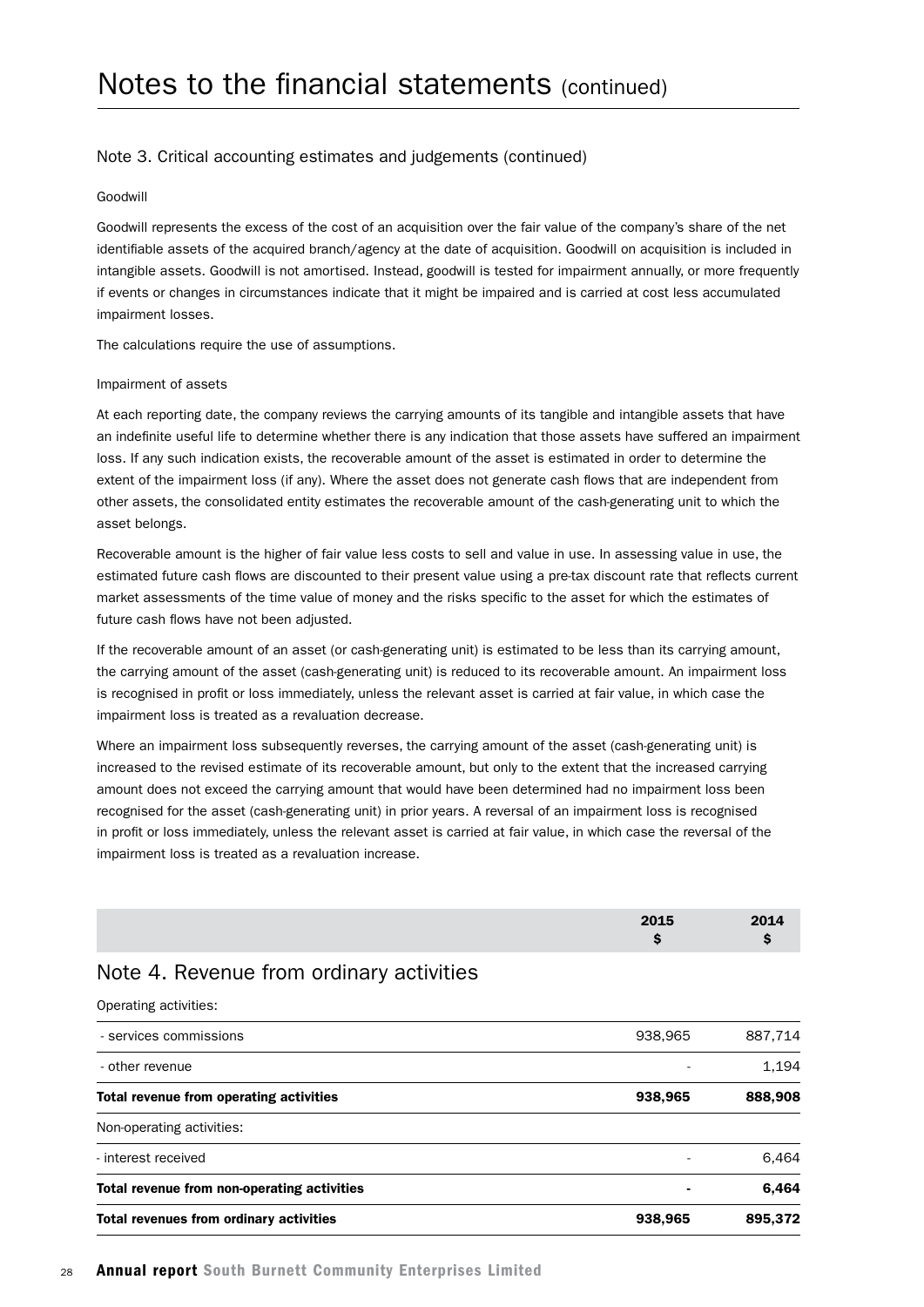|                                     | 2015<br>\$ | 2014<br>\$ |
|-------------------------------------|------------|------------|
| Note 5. Expenses                    |            |            |
| Depreciation of non-current assets: |            |            |
| - plant and equipment               | 8,928      | 13,722     |
| - leasehold improvements            | 25,917     | 26,417     |
| Amortisation of non-current assets: |            |            |
| - franchise agreement               | 2,426      | 2,426      |
| - franchise renewal fee             | 29,351     | 31,570     |
|                                     | 66,622     | 74,135     |
| Finance costs:                      |            |            |
| - interest paid                     | 2,296      | 796        |
| <b>Bad debts</b>                    | 441        | 674        |
| <b>Impairment losses</b>            | 4,216      |            |
|                                     |            |            |

### Note 6. Income tax credit

The components of tax credit comprise: 

| - Future income tax benefit attributable to losses                                                                          | (88, 225)  | (144, 681) |
|-----------------------------------------------------------------------------------------------------------------------------|------------|------------|
| - Movement in deferred tax                                                                                                  | (7,400)    | (3,283)    |
| - Adjustment to deferred tax to reflect change to tax rate in future periods                                                | 14,239     |            |
|                                                                                                                             | (81, 386)  | (147, 964) |
| The prima facie tax on loss from ordinary activities before income tax is<br>reconciled to the income tax credit as follows |            |            |
| Operating loss                                                                                                              | (328, 830) | (490, 702) |
| Prima facie tax on loss from ordinary activities at 30%                                                                     | (98, 649)  | (147, 211) |
| Add tax effect of:                                                                                                          |            |            |
| - non-deductible expenses                                                                                                   | 6,834      | 6,022      |
| - timing difference expenses                                                                                                | 7,400      | 3,283      |
| - other deductible expenses                                                                                                 | (3,810)    | (6, 416)   |
| - non-assessable income                                                                                                     |            | (359)      |
|                                                                                                                             | (88, 225)  | (144, 681) |
| Movement in deferred tax                                                                                                    | (7,400)    | (3,283)    |
| Adjustment to deferred tax to reflect change of tax rate in future periods                                                  | 14,239     |            |
|                                                                                                                             | (81, 386)  | (147, 964) |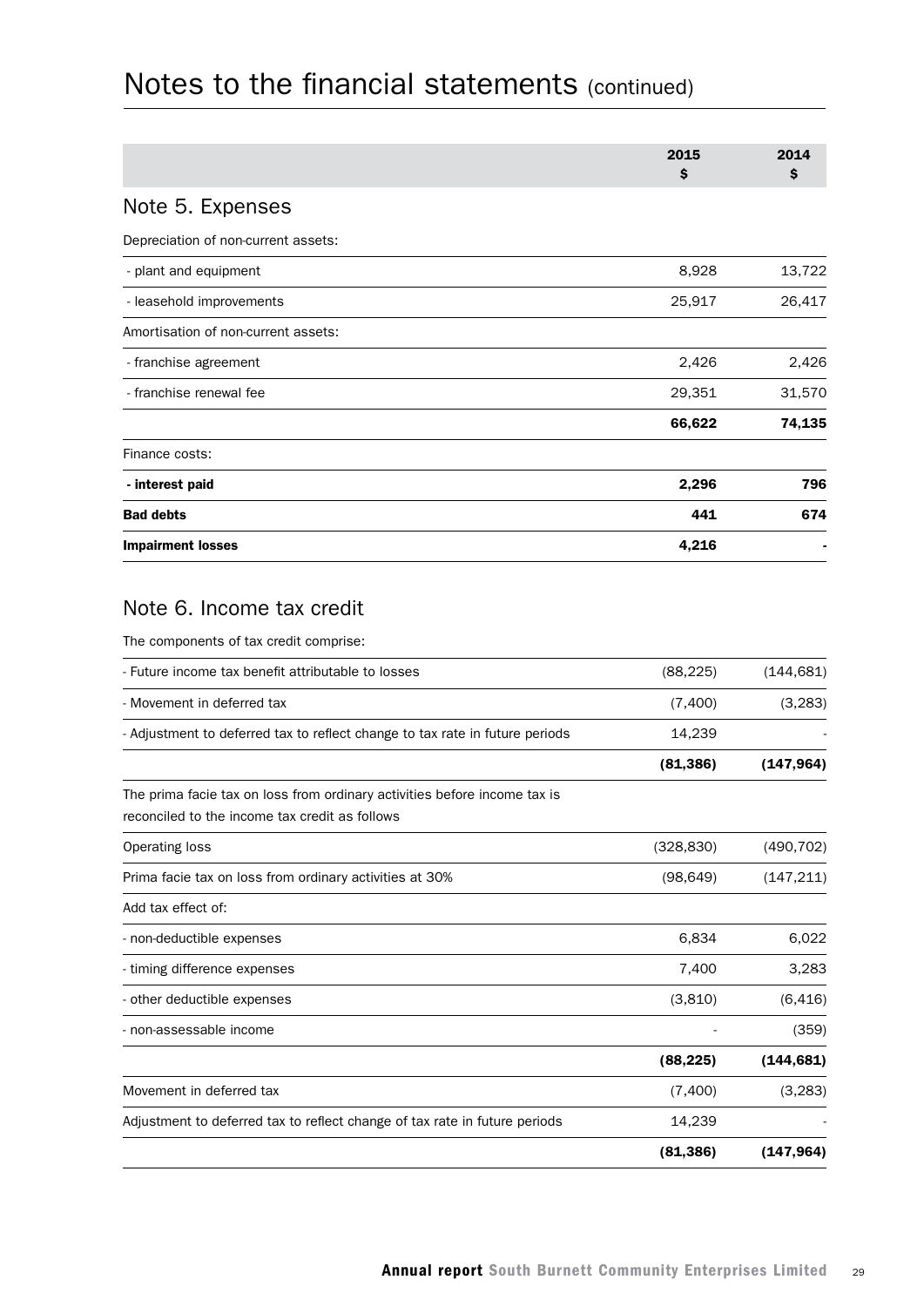|                                                                                                                                        | <b>Note</b> | 2015       | 2014      |
|----------------------------------------------------------------------------------------------------------------------------------------|-------------|------------|-----------|
|                                                                                                                                        |             | \$         | \$        |
| Note 7. Cash and cash equivalents                                                                                                      |             |            |           |
| Cash at bank and on hand                                                                                                               |             | 600        | 14,385    |
| Term deposits                                                                                                                          |             |            | 14,508    |
|                                                                                                                                        |             | 600        | 28,893    |
| Note 7.(a) Reconciliation to cash flow statement                                                                                       |             |            |           |
| The above figures reconcile to the amount of cash shown in the<br>statement of cash flows at the end of the financial year as follows: |             |            |           |
| Cash at bank and on hand                                                                                                               |             | 600        | 14,385    |
| Term deposits                                                                                                                          |             |            | 14,508    |
| Bank overdraft                                                                                                                         | 13          | (185, 468) |           |
|                                                                                                                                        |             | (184, 868) | 28,893    |
| Note 8. Trade and other receivables                                                                                                    |             |            |           |
| Trade receivables                                                                                                                      |             | 67,586     | 65,320    |
| Prepayments                                                                                                                            |             | 14,931     | 17,407    |
| Other receivables and accruals                                                                                                         |             | 185        | 1,016     |
|                                                                                                                                        |             | 82,702     | 83,743    |
| Note 9. Property, plant and equipment                                                                                                  |             |            |           |
| <b>Leasehold improvements</b>                                                                                                          |             |            |           |
| At cost                                                                                                                                |             | 508,562    | 508,562   |
| Less accumulated depreciation                                                                                                          |             | (114, 035) | (88, 119) |

|                                  | 394,527   | 420,443   |
|----------------------------------|-----------|-----------|
| Plant and equipment              |           |           |
| At cost                          | 150,271   | 147,257   |
| Less accumulated depreciation    | (79, 234) | (70, 306) |
|                                  | 71,037    | 76,951    |
| <b>Total written down amount</b> | 465,564   | 497,394   |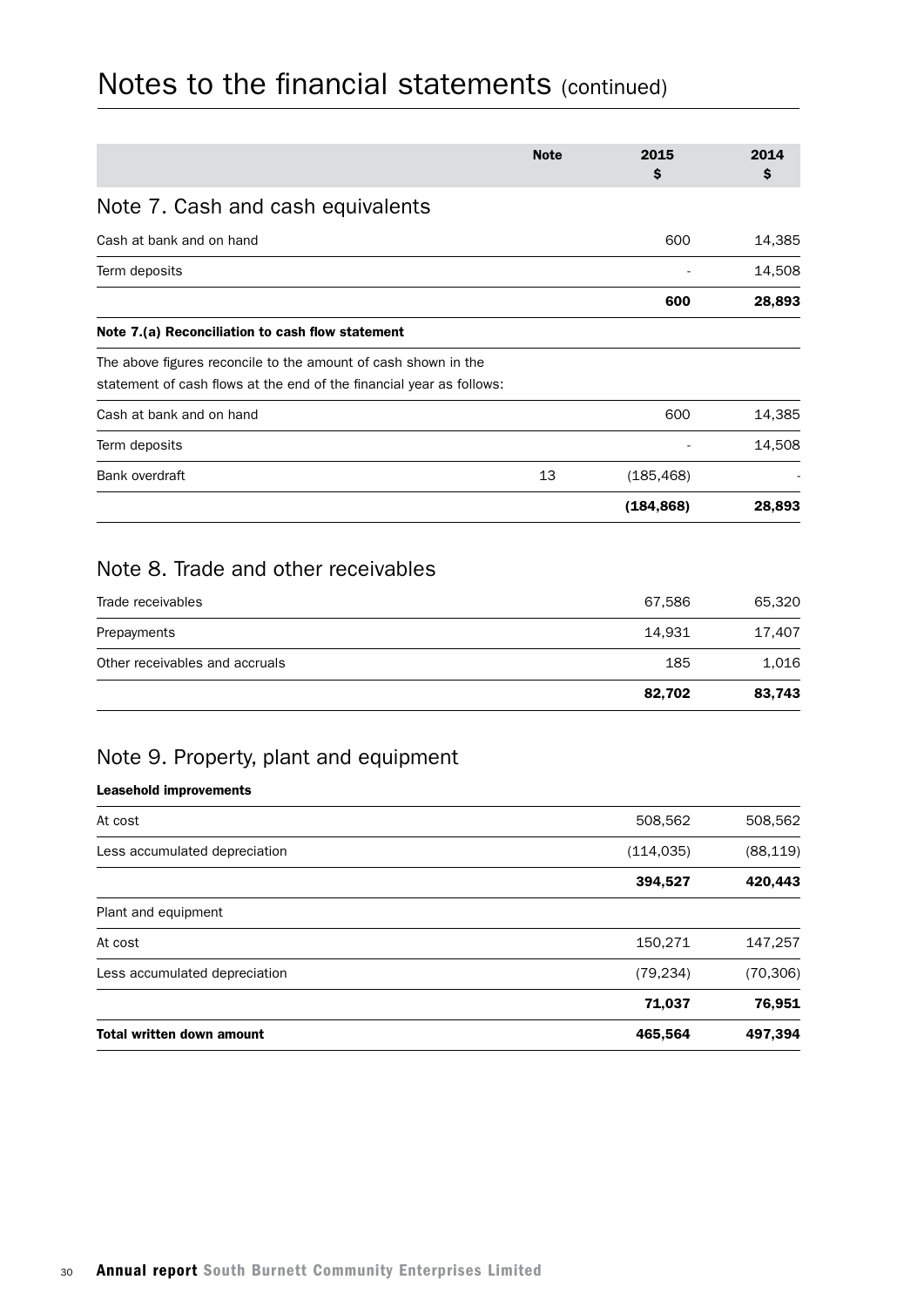|                                                   | 2015<br>\$ | 2014<br>\$ |
|---------------------------------------------------|------------|------------|
| Note 9. Property, plant and equipment (continued) |            |            |
| <b>Movements in carrying amounts:</b>             |            |            |
| Leasehold improvements                            |            |            |
| Carrying amount at beginning                      | 420,443    | 444,023    |
| Additions                                         |            | 2,837      |
| Disposals                                         |            |            |
| Less: depreciation expense                        | (25, 916)  | (26, 417)  |
| Carrying amount at end                            | 394,527    | 420,443    |
| Plant and equipment                               |            |            |
| Carrying amount at beginning                      | 76,951     | 88,144     |
| Additions                                         | 3,014      | 2,529      |
| <b>Disposals</b>                                  |            |            |
| Less: depreciation expense                        | (8,928)    | (13, 722)  |
| Carrying amount at end                            | 71,037     | 76,951     |
| <b>Total written down amount</b>                  | 465,564    | 497,394    |

## Note 10. Intangible assets

| Franchise fee                       |            |           |
|-------------------------------------|------------|-----------|
| At cost                             | 72,130     | 72,130    |
| Less: accumulated amortisation      | (71, 727)  | (69, 300) |
|                                     | 403        | 2,830     |
| Establishment fee                   |            |           |
| At cost                             | 157,853    | 157,853   |
| Less: accumulated amortisation      | (107, 925) | (78, 574) |
|                                     | 49,928     | 79,279    |
| Goodwill on purchase of agency      |            |           |
| At cost                             | 70,274     | 70,274    |
| Less: accumulated impairment losses | (7, 238)   | (3,022)   |
|                                     | 63,036     | 67,252    |
| <b>Total written down amount</b>    | 113,367    | 149,361   |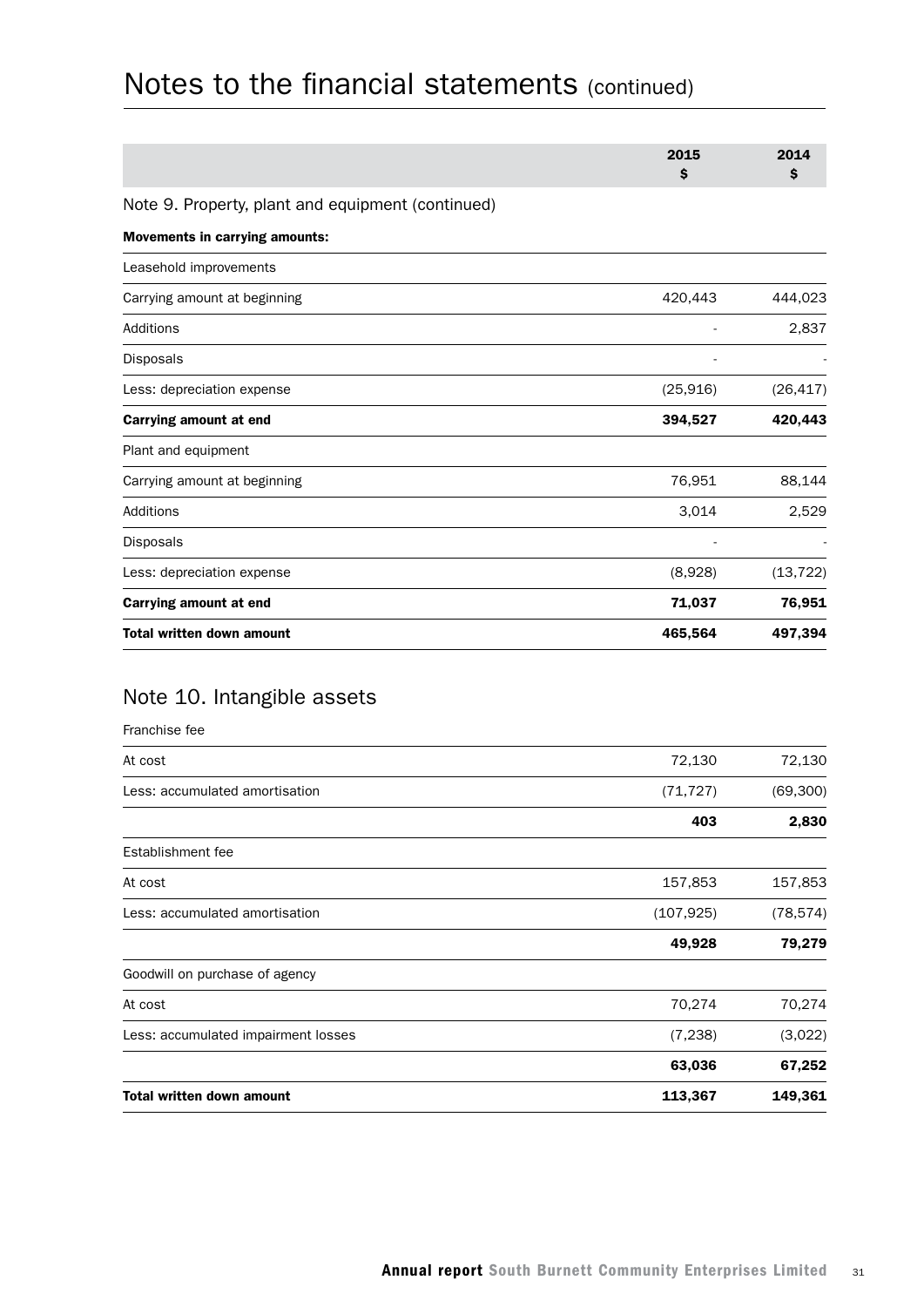|                                                                     | 2015<br>\$ | 2014<br>\$ |
|---------------------------------------------------------------------|------------|------------|
| Note 11. Tax                                                        |            |            |
| Deferred tax assets                                                 |            |            |
| - accruals                                                          | 1,012      | 2,650      |
| - employee provisions                                               | 32,771     | 31,410     |
| - tax losses carried forward                                        | 236,813    | 161,052    |
|                                                                     | 270,596    | 195,112    |
| Deferred tax liability                                              |            |            |
| - accruals                                                          | 53         | (305)      |
| - deductible prepayments                                            |            | (5,650)    |
|                                                                     | 53         | (5, 955)   |
| Net deferred tax asset                                              | 270,543    | 189,157    |
| Movement in deferred tax charged to Statement of Profit or Loss and |            |            |
| <b>Other Comprehensive Income</b>                                   | (81, 386)  | (147, 964) |
| Note 12. Trade and other payables                                   |            |            |
| Trade creditors                                                     | 74,551     | 34,481     |

|                              | 79,181 | 43,263 |
|------------------------------|--------|--------|
| Other creditors and accruals | 4.630  | 8.782  |
|                              |        |        |

## Note 13. Borrowings

|           | 185,468 |  |
|-----------|---------|--|
| Overdraft | 185,468 |  |

The company has an approved overdraft facility of \$300,000, secured by a general security over the assets of the company. The overdraft was interest free for the first six months and now attracts interest at a variable rate of 4.690%.

|                                  | 2015<br>\$. | 2014<br>Ş |
|----------------------------------|-------------|-----------|
| Note 14. Provisions              |             |           |
| <b>Current:</b>                  |             |           |
| Provision for annual leave       | 54,326      | 54,410    |
| Provision for long service leave | 29,336      |           |

83,662 54,410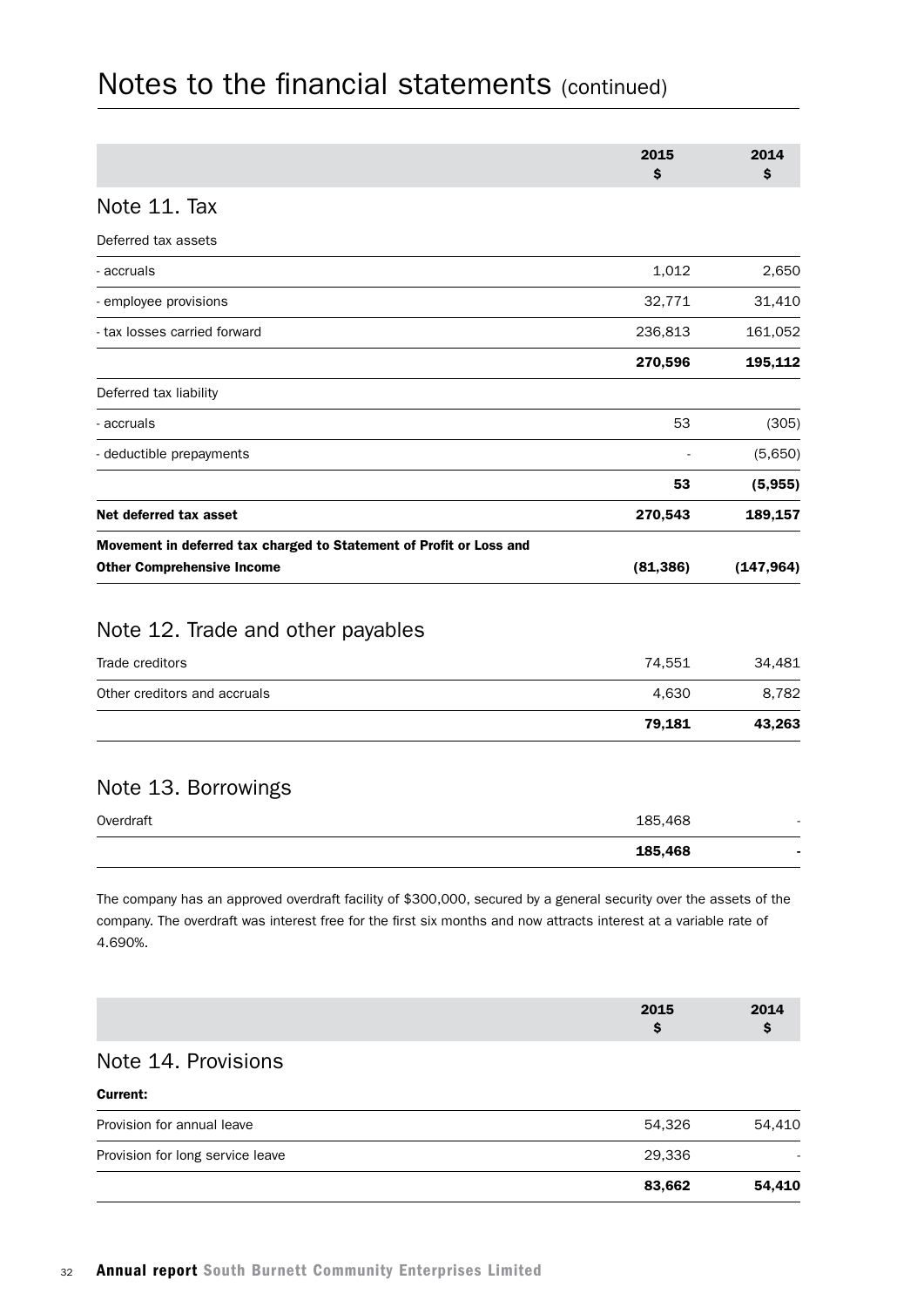|                                                        | 2015       | 2014       |
|--------------------------------------------------------|------------|------------|
|                                                        | \$         | Ş          |
| Note 14. Provisions (continued)                        |            |            |
| <b>Non-Current:</b>                                    |            |            |
| Provision for long service leave                       | 31,323     | 50,289     |
| Note 15. Contributed equity                            |            |            |
| 1,607,028 ordinary shares fully paid (2014: 1,607,028) | 1,465,250  | 1,465,250  |
| Less: equity raising expenses                          | (114, 506) | (114, 506) |
|                                                        | 1,350,744  | 1,350,744  |
|                                                        |            |            |

Rights attached to shares

(a) Voting rights

Subject to some limited exceptions, each member has the right to vote at a general meeting.

On a show of hands or a poll, each member attending the meeting (whether they are attending the meeting in person or by attorney, corporate representative or proxy) has one vote, regardless of the number of shares held. However, where a person attends a meeting in person and is entitled to vote in more than one capacity (for example, the person is a member and has also been appointed as proxy for another member) that person may only exercise one vote on a show of hands. On a poll, that person may exercise one vote as a member and one vote for each other member that person represents as duly appointed attorney, corporate representative or proxy.

The purpose of giving each member only one vote, regardless of the number of shares held, is to reflect the nature of the company as a community based company, by providing that all members of the community who have contributed to the establishment and ongoing operation of the **Community Bank®** branch have the same ability to influence the operation of the company.

(b) Dividends

Generally, dividends are payable to members in proportion to the amount of the share capital paid up on the shares held by them, subject to any special rights and restrictions for the time being attaching to shares. The franchise agreement with Bendigo and Adelaide Bank Limited contains a limit on the level of profits or funds that may be distributed to shareholders. There is also a restriction on the payment of dividends to certain shareholders if they have a prohibited shareholding interest (see below).

(c) Transfer

Generally, ordinary shares are freely transferable. However, the directors have a discretion to refuse to register a transfer of shares.

Subject to the foregoing, shareholders may transfer shares by a proper transfer effected in accordance with the company's constitution and the Corporations Act 2001.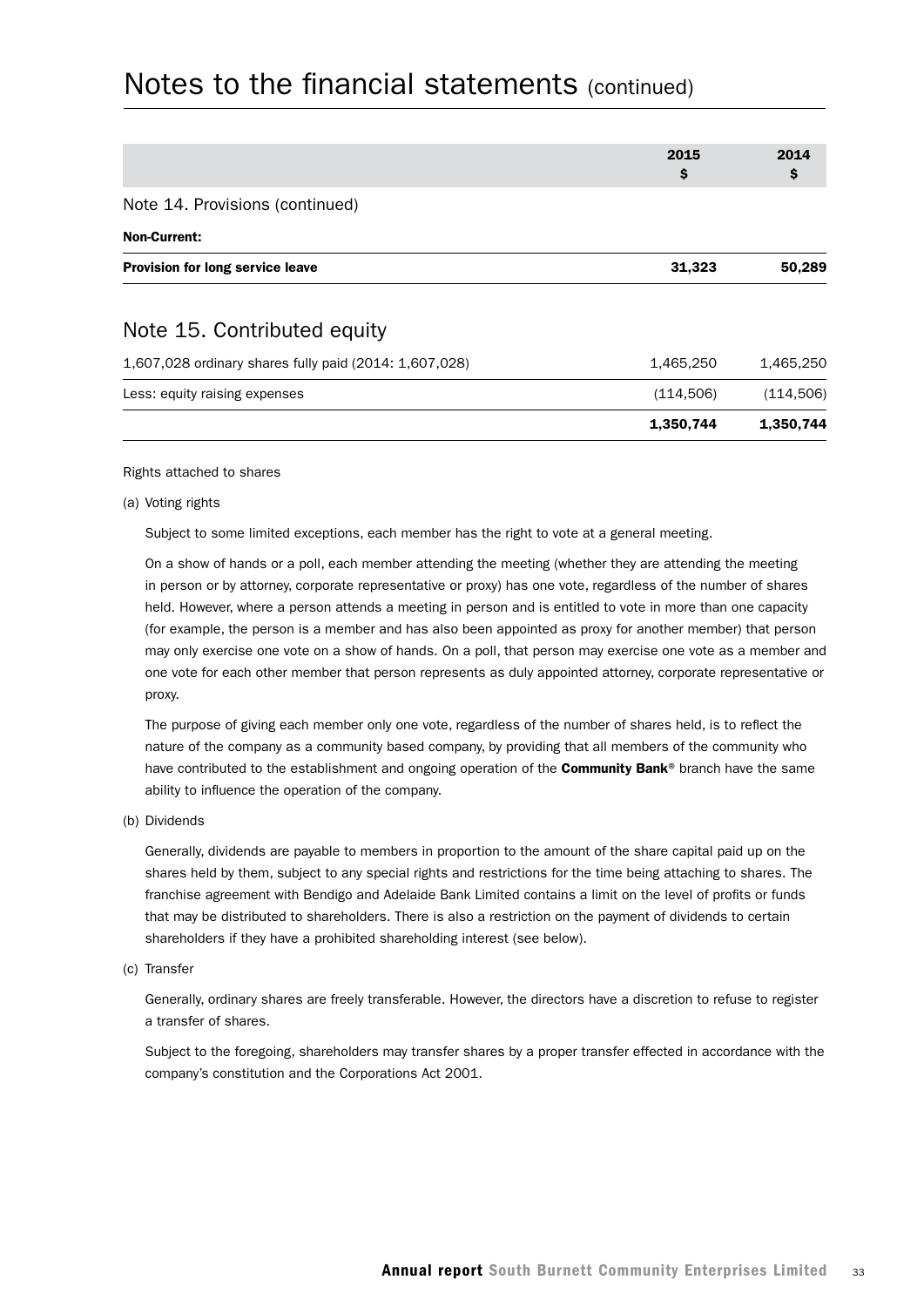#### Note 15. Contributed equity (continued)

Prohibited shareholding interest

A person must not have a prohibited shareholding interest in the company.

In summary, a person has a prohibited shareholding interest if they control or own 10% or more of the shares in the company (the "10% limit").

As with voting rights, the purpose of this prohibited shareholding provision is to reflect the community-based nature of the company.

Where a person has a prohibited shareholding interest, the voting and dividend rights attaching to the shares in which the person (and his or her associates) have a prohibited shareholding interest, are suspended.

The board has the power to request information from a person who has (or is suspected by the board of having) a legal or beneficial interest in any shares in the company or any voting power in the company, for the purpose of determining whether a person has a prohibited shareholding interest. If the board becomes aware that a member has a prohibited shareholding interest, it must serve a notice requiring the member (or the member's associate) to dispose of the number of shares the board considers necessary to remedy the breach. If a person fails to comply with such a notice within a specified period (that must be between three and six months), the board is authorised to sell the specified shares on behalf of that person. The holder will be entitled to the consideration from the sale of the shares, less any expenses incurred by the board in selling or otherwise dealing with those shares.

The National Stock Exchange (NSX) has advised that in its view the prohibited shareholding provisions are appropriate and equitable but the 'base number test' is not, as a result the base number clause does not operate whilst the company remains listed on the NSX.

In the constitution, members acknowledge and recognise that the exercise of the powers given to the board may cause considerable disadvantage to individual members, but that such a result may be necessary to enforce the prohibition.

|                                                    | 2015<br>S  | 2014       |
|----------------------------------------------------|------------|------------|
| Note 16. Accumulated losses                        |            |            |
| Balance at the beginning of the financial year     | (550, 158) | (207, 420) |
| Net loss from ordinary activities after income tax | (247, 444) | (342, 738) |
| Balance at the end of the financial year           | (797, 602) | (550,158)  |

### Note 17. Statement of cash flows

Reconciliation of loss from ordinary activities after tax to net cash used in operating activities

| Loss from ordinary activities after income tax | (247, 444) | (342, 738) |
|------------------------------------------------|------------|------------|
| Non cash items:                                |            |            |
| - depreciation                                 | 34.845     | 40.139     |
| - amortisation                                 | 31.777     | 33.996     |
| - impairement losses/(revenue) on goodwill     | 4,217      | (1, 194)   |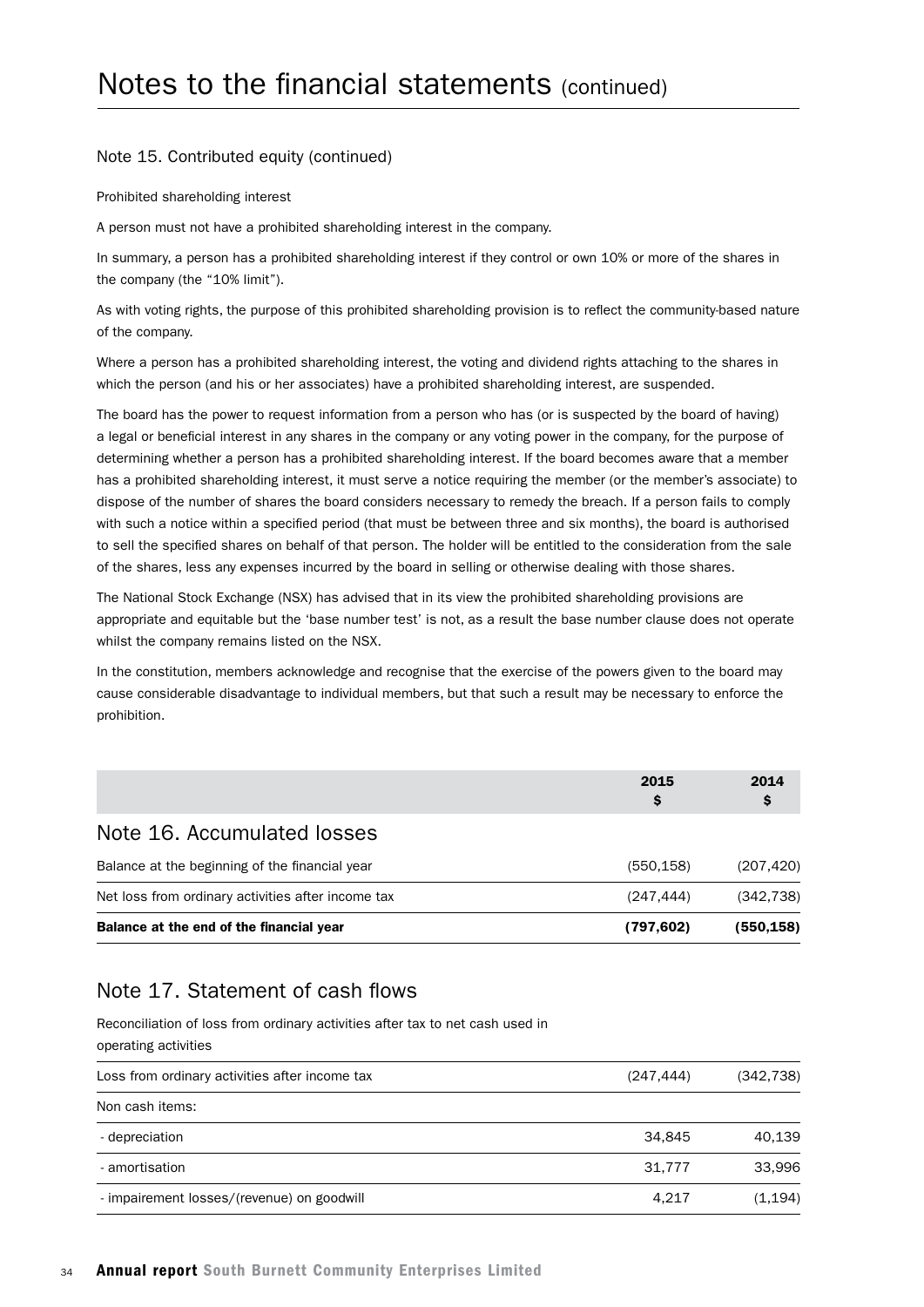|                                              | 2015       | 2014       |
|----------------------------------------------|------------|------------|
|                                              | Ş          | Ş          |
| Note 17. Statement of cash flows (continued) |            |            |
| Changes in assets and liabilities:           |            |            |
| - (increase)/decrease in receivables         | 1,041      | 15,559     |
| - (increase)/decrease in other assets        | (81, 386)  | (138, 793) |
| - increase/(decrease) in payables            | 35,918     | (22, 445)  |
| - increase/(decrease) in provisions          | 10,286     | 20.945     |
| Net cash flows used in operating activities  | (210, 746) | (394,531)  |
|                                              |            |            |
|                                              |            |            |

### Note 18. Leases

Operating lease commitments

| Non-cancellable operating leases contracted for but not capitalised in the |        |         |
|----------------------------------------------------------------------------|--------|---------|
| financial statements                                                       |        |         |
| Payable - minimum lease payments:                                          |        |         |
| - not later than 12 months                                                 | 21,372 | 75,021  |
| - between 12 months and 5 years                                            | 14.960 | 32,388  |
| - greater than 5 years                                                     |        |         |
|                                                                            | 36,332 | 107,409 |

The lease on the Yarraman branch premises is a non-cancellable lease with a five-year term which expires in August 2015. Annual rent is currently \$36,625 plus GST. Currently renewal is in negotiations.

The lease on the Blackbutt branch premises is a non-cancellable lease with a five-year term which expires in November 2017. Annual rent is currently \$10,560 plus GST.

The lease on the Nanango branch premises is a non-cancellable lease that commenced on 1 January 2013 and expires on 29 August 2015. An option to renew the lease for two further five year terms is available. Annual rent is currently \$26,780 plus GST. Currently a renewal is in negotiations.

| 2015 | отла<br>$-0.1$ |
|------|----------------|
|      |                |

### Note 19. Auditor's remuneration

Amounts received or due and receivable by the auditor of the company for: 

|                             | 9,500 | 12,190 |
|-----------------------------|-------|--------|
| - non audit services        | 2.700 | 2,870  |
| - share registry services   | 1,750 | 1,500  |
| - audit and review services | 5,050 | 7,820  |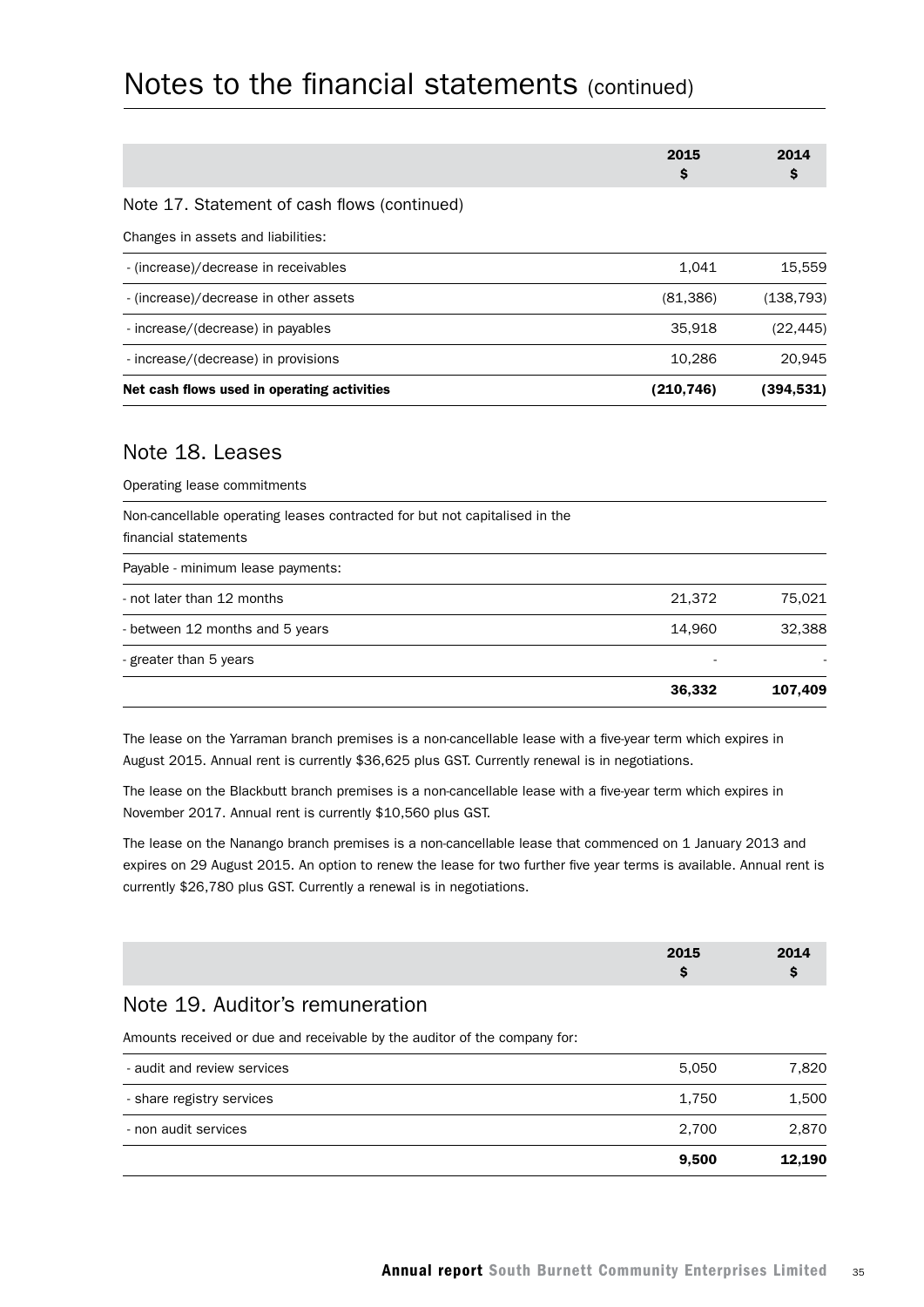## Note 20. Director and related party disclosures

No director of the company receives remuneration for services as a company director or committee member.

There are no executives within the company whose remuneration is required to be disclosed.

|                                                                                | 2015<br>\$ | 2014<br>Ş |
|--------------------------------------------------------------------------------|------------|-----------|
| Transactions with Key Management Personnel                                     |            |           |
| James Alan Beveridge received remuneration for accounting services provided by |            |           |
| Beveridge Carey Accountants Pty Ltd.                                           | 18,718     | 20,230    |
|                                                                                | 2015       | 2014      |
| Key Management Personnel Shareholdings                                         |            |           |
| Ordinary shares fully paid                                                     | 45.672     | 70.090    |

Detailed shareholding disclosures are provided in the remuneration report, included as part of the directors' report.

## Note 21. Earnings per share

|     |                                                                                                               | 2015<br>≂     | 2014          |
|-----|---------------------------------------------------------------------------------------------------------------|---------------|---------------|
| (a) | Loss attributable to the ordinary equity holders of the company used<br>in calculating earnings per share     | (247, 444)    | (342,738)     |
|     |                                                                                                               | <b>Number</b> | <b>Number</b> |
| (b) | Weighted average number of ordinary shares used as the<br>denominator in calculating basic earnings per share | 1,607,028     | 1,607,028     |

## Note 22. Events occurring after the reporting date

There have been no events after the end of the financial year that would materially affect the financial statements.

## Note 23. Contingent liabilities and contingent assets

There were no contingent liabilities or contingent assets at the date of this report to affect the financial statements.

## Note 24. Segment reporting

The economic entity operates in the service sector where it facilitates Community Bank® services in Yarraman, Blackbutt and Nanango, Queensland pursuant to a franchise agreement with Bendigo and Adelaide Bank Limited.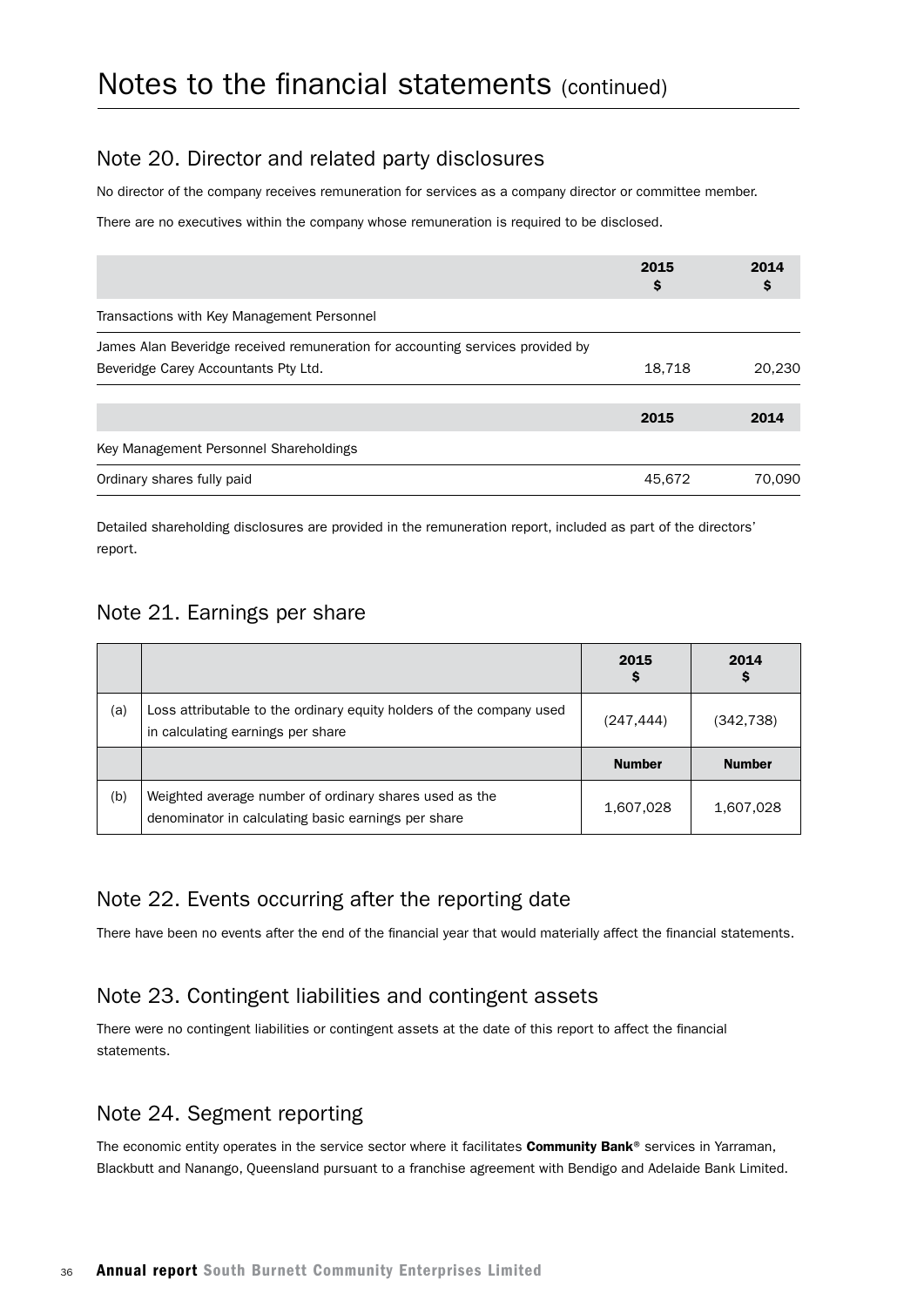## Note 25. Registered office/Principal place of business

The entity is a company limited by shares, incorporated and domiciled in Australia. The registered office and principal place of business is:

| <b>Registered Office</b>              | <b>Principal Place of Business</b>       |
|---------------------------------------|------------------------------------------|
| 23 Toomey Street<br>YARRAMAN QLD 4614 | 23 Toomey Street<br>YARRAMAN QLD 4614    |
|                                       | 49A Coulson Street<br>BLACKBUTT OLD 4306 |
|                                       | 92 Drayton Street<br>NANANGO OLD 4615    |

## Note 26. Financial instruments

Financial Instrument Composition and Maturity Analysis

The table below reflects the undiscounted contractual settlement terms for all financial instruments, as well as the settlement period for instruments with a fixed period of maturity and interest rate.

| <b>Financial</b>                       |            |                |                          | Fixed interest rate maturing in<br><b>Non interest</b> |                |              |            | Weighted   |            |            |           |           |
|----------------------------------------|------------|----------------|--------------------------|--------------------------------------------------------|----------------|--------------|------------|------------|------------|------------|-----------|-----------|
| <b>Floating interest</b><br>instrument |            | 1 year or less |                          | Over 1 to 5 years                                      |                | Over 5 years |            | bearing    |            | average    |           |           |
|                                        | 2015<br>\$ | 2014<br>\$     | 2015<br>\$               | 2014<br>\$                                             | 2015<br>\$     | 2014<br>\$   | 2015<br>\$ | 2014<br>\$ | 2015<br>\$ | 2014<br>\$ | 2015<br>% | 2014<br>% |
| <b>Financial</b><br>assets             |            |                |                          |                                                        |                |              |            |            |            |            |           |           |
| Cash<br>and cash<br>equivalents        |            | 13,785         | $\overline{\phantom{a}}$ | 14,508                                                 | $\overline{a}$ |              |            |            | 600        | 600        | 0.00      | 2.90      |
| Receivables                            |            | ٠              |                          | ٠                                                      | $\overline{a}$ | -            |            | -          | 67,586     | 65,320     | N/A       | N/A       |
| <b>Financial</b><br>liabilities        |            |                |                          |                                                        |                |              |            |            |            |            |           |           |
| Interest<br>bearing<br>liabilities     | 185,468    | ۰              |                          |                                                        |                |              |            |            |            |            | 2.35      | N/A       |
| Payables                               |            | -              |                          |                                                        |                |              |            |            | 74,551     | 34,481     | N/A       | N/A       |

Net Fair Values

The net fair values of financial assets and liabilities approximate the carrying values as disclosed in the balance sheet. The company does not have any unrecognised financial instruments at the year end.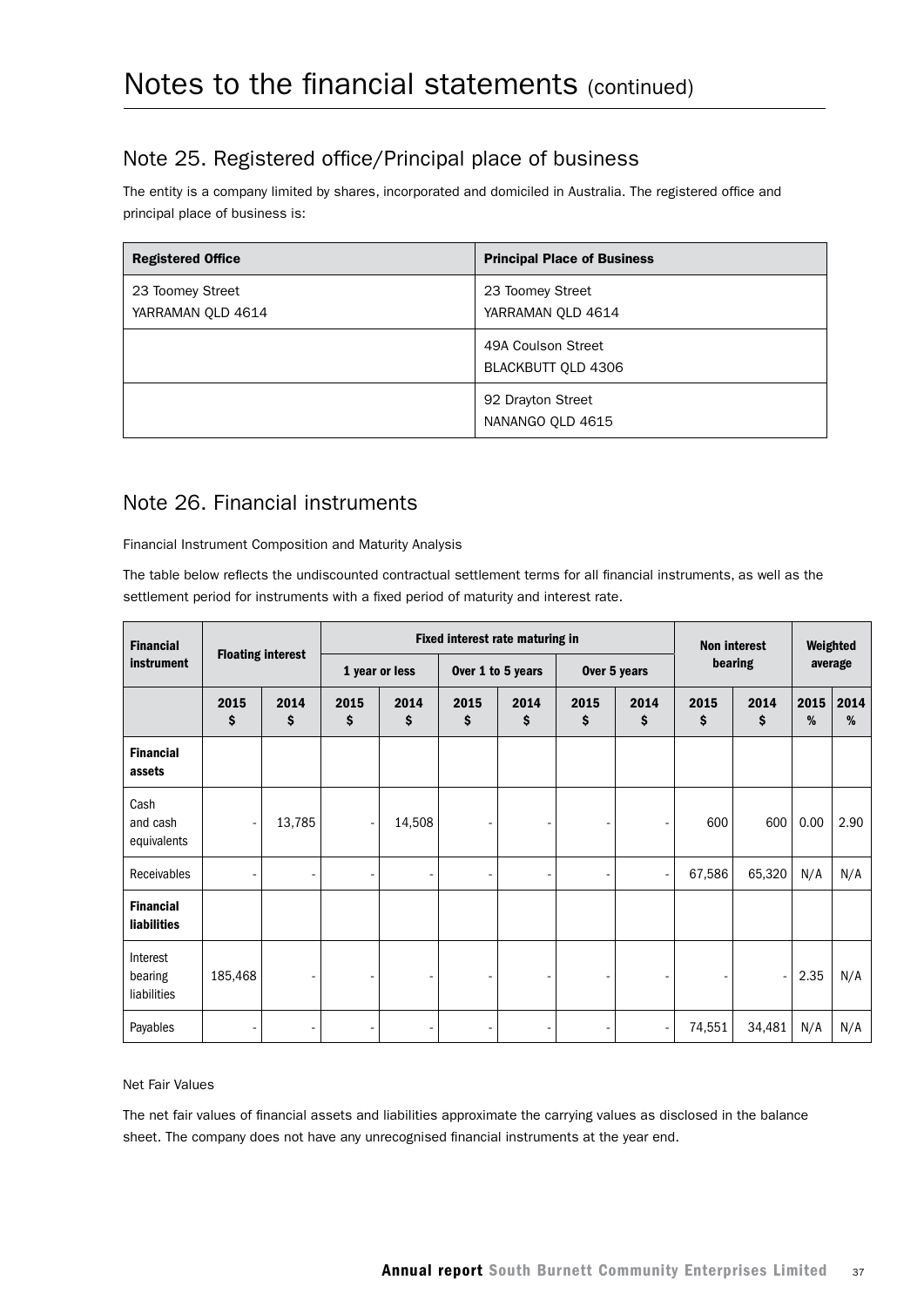#### Note 26. Financial instruments (continued)

#### Credit Risk

The maximum exposure to credit risk at balance date to recognised financial assets is the carrying amount of those assets as disclosed in the balance sheet and notes to the financial statements.

There are no material credit risk exposures to any single debtor or group of debtors under financial instruments entered into by the economic entity.

#### Interest Rate Risk

Interest rate risk refers to the risk that the value of a financial instrument or cash flows associated with the instrument will fluctuate due to changes in market interest rates. Interest rate risk arises from the interest bearing financial assets and liabilities in place subject to variable interest rates, as outlined above.

#### Sensitivity Analysis

The company has performed sensitivity analysis relating to its exposure to interest rate risk at balance date. This sensitivity analysis demonstrates the effect on the current year results and equity which could result from a change in interest rates.

As at 30 June 2015, the effect on profit and equity as a result of changes in interest rate, with all other variables remaining constant would be as follows:

|                                 | 2015<br>Ş | 2014<br>Ş |
|---------------------------------|-----------|-----------|
| Change in profit/(loss)         |           |           |
| Increase in interest rate by 1% | (1,855)   | 283       |
| Decrease in interest rate by 1% | (1,855)   | 283       |
| Change in equity                |           |           |
| Increase in interest rate by 1% | (1,855)   | 283       |
| Decrease in interest rate by 1% | (1,855)   | 283       |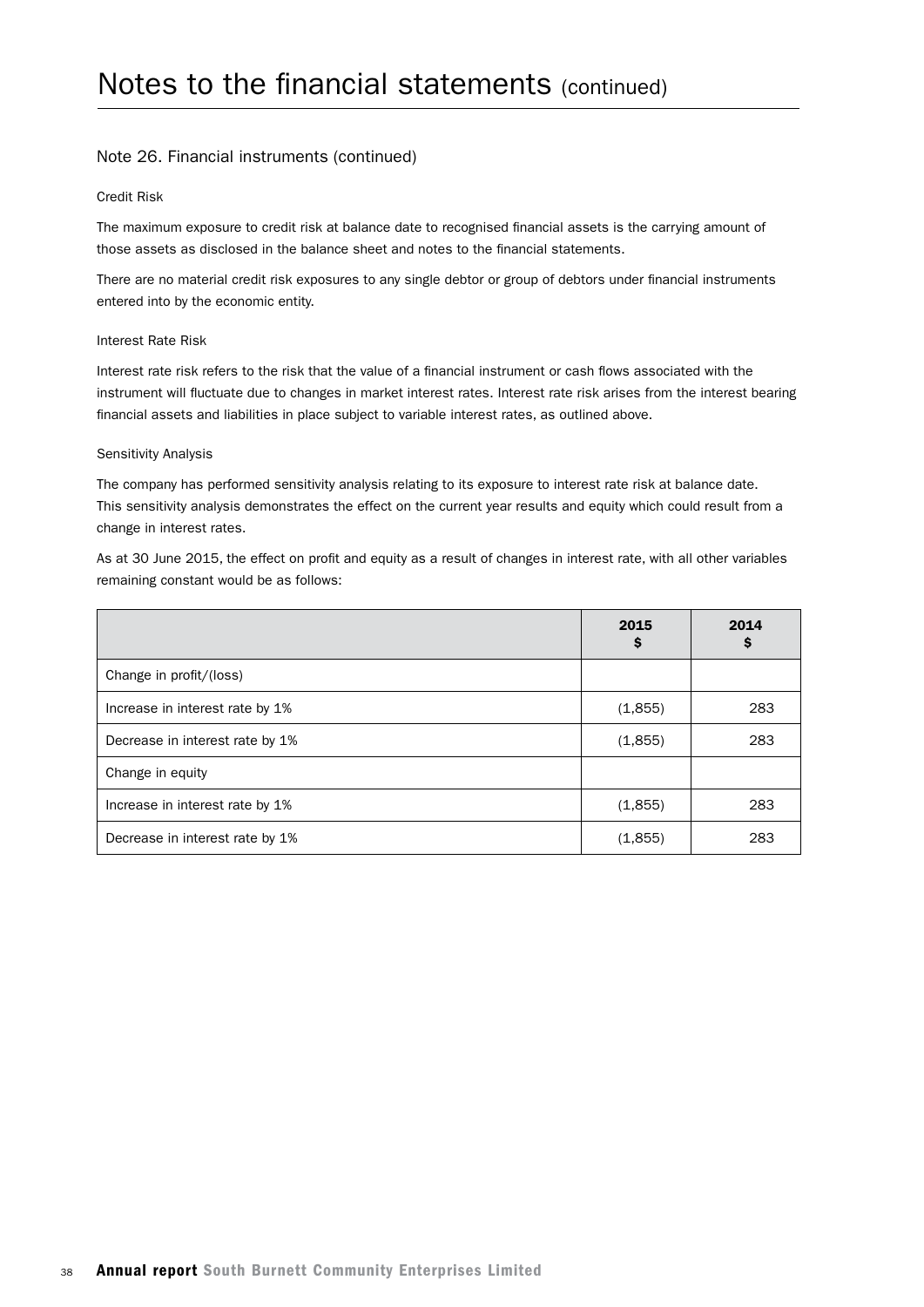## Directors' declaration

In accordance with a resolution of the directors of South Burnett Community Enterprises Limited, we state that:

In the opinion of the directors:

- (a) the financial statements and notes of the company are in accordance with the Corporations Act 2001, including:
	- (i) giving a true and fair view of the company's financial position as at 30 June 2015 and of its performance for the financial year ended on that date; and
	- (ii) complying with Accounting Standards, the Corporations Regulations 2001 and other mandatory professional reporting requirements; and
- (b) there are reasonable grounds to believe that the company will be able to pay its debts as and when they become due and payable.
- (c) the audited remuneration disclosures set out in the remuneration report section of the directors' report comply with Accounting Standard AASB124 Related Party Disclosures and the Corporations Regulations 2001.

This declaration is made in accordance with a resolution of the board of directors.

NL St

Noel Leslie Strohfeld O.A.M, Chairman

Signed on the 11th of September 2015.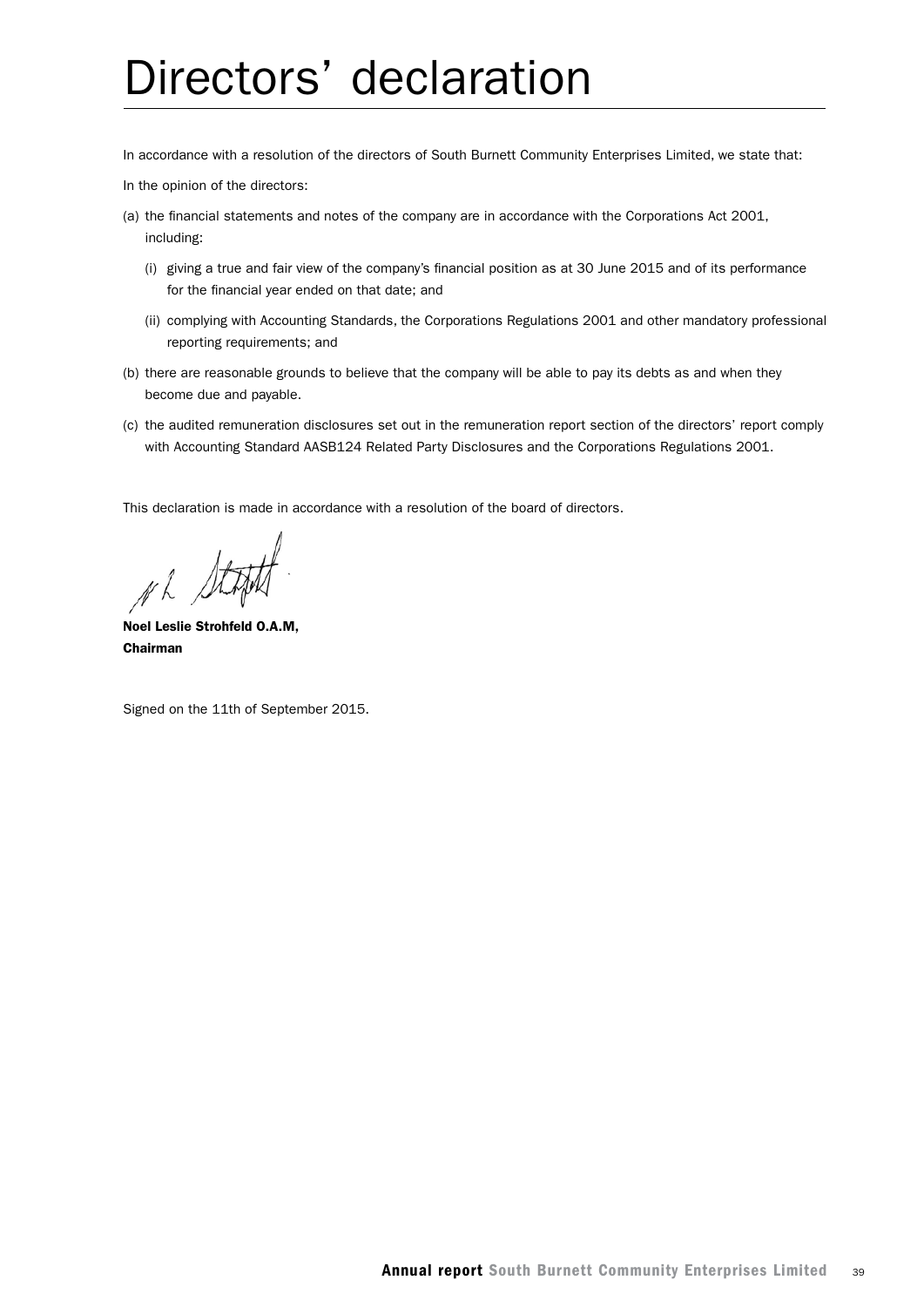## Independent audit report



#### Independent auditor's report to the members of South Burnett Community **Enterprises Limited**

#### Report on the financial report

We have audited the accompanying financial report of South Burnett Community Enterprises Limited, which comprises the balance sheet as at 30 June 2015, statement of profit or loss and other comprehensive income, statement of changes in equity and statement of cash flows for the year then ended, a summary of significant accounting policies and other explanatory notes and the directors' declaration.

#### Directors' responsibility for the financial report

The directors of the company are responsible for the preparation and presentation of the financial report that gives a true and fair view in accordance with Australian Accounting Standards and the Corporations Act 2001. This responsibility includes establishing and maintaining internal controls relevant to the preparation and presentation of the financial report that is free from material misstatement, whether due to fraud or error; selecting and applying appropriate accounting policies; and making fair accounting estimates that are reasonable in the circumstances. In note 1, the directors also state in accordance with Accounting Standard AASB 101 Presentation of Financial Statements that the financial statements comply with International Financial Reporting Standards.

#### Auditor's responsibility

Our responsibility is to express an opinion on the financial report based on our audit. We conducted our audit in accordance with Australian Auditing Standards. These standards require that we comply with relevant ethical requirements relating to audit engagements and plan and perform the audit to obtain reasonable assurance whether the financial report is free from material misstatement.

An audit involves performing procedures to obtain audit evidence about the amounts and disclosures in the financial report. The procedures selected depend on our judgement, including the assessment of the risks of material misstatement of the financial report, whether due to fraud or error. In making those risk assessments, we consider internal controls relevant to the entity's preparation and fair presentation of the financial report in order to design audit procedures that are appropriate in the circumstances, but not for the purpose of expressing an opinion on the effectiveness of the entity's internal control. An audit also includes evaluating the appropriateness of accounting policies used and the reasonableness of accounting estimates made by the directors, as well as evaluating the overall presentation of the financial report.

Our audit did not involve an analysis of the prudence of business decisions made by directors or management.

We performed the procedures to assess whether in all material respects the financial report presents fairly, in accordance with the Corporations Act 2001 and Australian Accounting Standards, a true and fair view which is consistent with our understanding of the company's financial position and of its performance.

We believe that the audit evidence we have obtained is sufficient and appropriate to provide a basis for our audit opinion.

Liability limited by a scheme approved under Professional Standards Legislation. ABN: 51 061 795 337.

| P: (03) 5443 0344<br>F: (03) 5443 5304 | 61-65 Bull St./PO Box 454 Bendigo Vic. 3552               | afs@afsbendigo.com.au | www.afsbendigo.com.au |
|----------------------------------------|-----------------------------------------------------------|-----------------------|-----------------------|
|                                        | TAXATION • AUDIT • BUSINESS SERVICES • FINANCIAL PLANNING |                       |                       |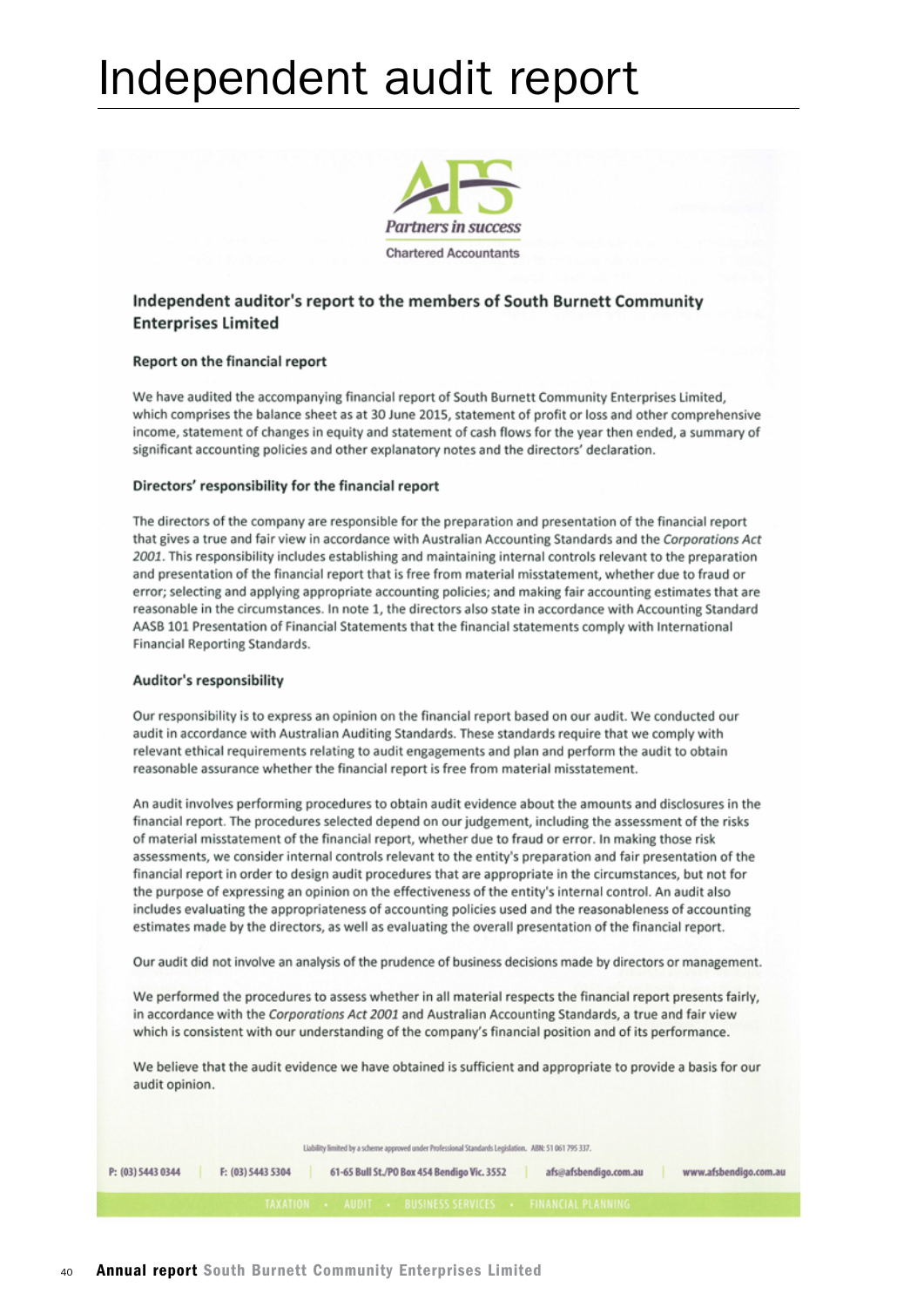#### Independence

In conducting our audit we have complied with the independence requirements of the Corporations Act 2001. We have given to the directors of the company a written auditor's independence declaration, a copy of which is included in the directors' report.

#### Auditor's opinion on the financial report

In our opinion:

- 1. The financial report of South Burnett Community Enterprises Limited is in accordance with the Corporations Act 2001 including giving a true and fair view of the company's financial position as at 30 June 2015 and of its financial performance and its cash flows for the year then ended and complying with Australian Accounting Standards and the Corporations Regulations 2001.
- 2. The financial report also complies with International Financial Reporting Standards as issued by the International Accounting Standards Board.

#### **Emphasis of matter**

Without modifying our opinion, we draw attention to Note 1 in the financial report, which indicates that the company incurred a net loss after tax of \$247,444 during the year ended 30 June 2015, further reducing the company's net assets to \$553,142. These conditions, along with other matters as set forth in Note 1, indicate the existence of a material uncertainty that may cast significant doubt over the company's ability to continue as a going concern and therefore, the company may be unable to realise its assets and discharge its liabilities in the normal course of business.

#### Report on the remuneration report

We have audited the remuneration report included in the directors' report for the year ended 30 June 2015. The directors of the company are responsible for the preparation and presentation of the remuneration report in accordance with section 300A of the Corporations Act 2001. Our responsibility is to express an opinion on the remuneration report, based on our audit conducted in accordance with Australian Auditing Standards.

#### Auditor's opinion on the remuneration report

In our opinion, the remuneration report of South Burnett Community Enterprises Limited for the year ended 30 June 2015, complies with section 300A of the Corporations Act 2001.

**Andrew Frewin Stewart** 61 Bull Street, Bendigo Vic 3550

David Hutchings **Lead Auditor** 

Dated: 11 September 2015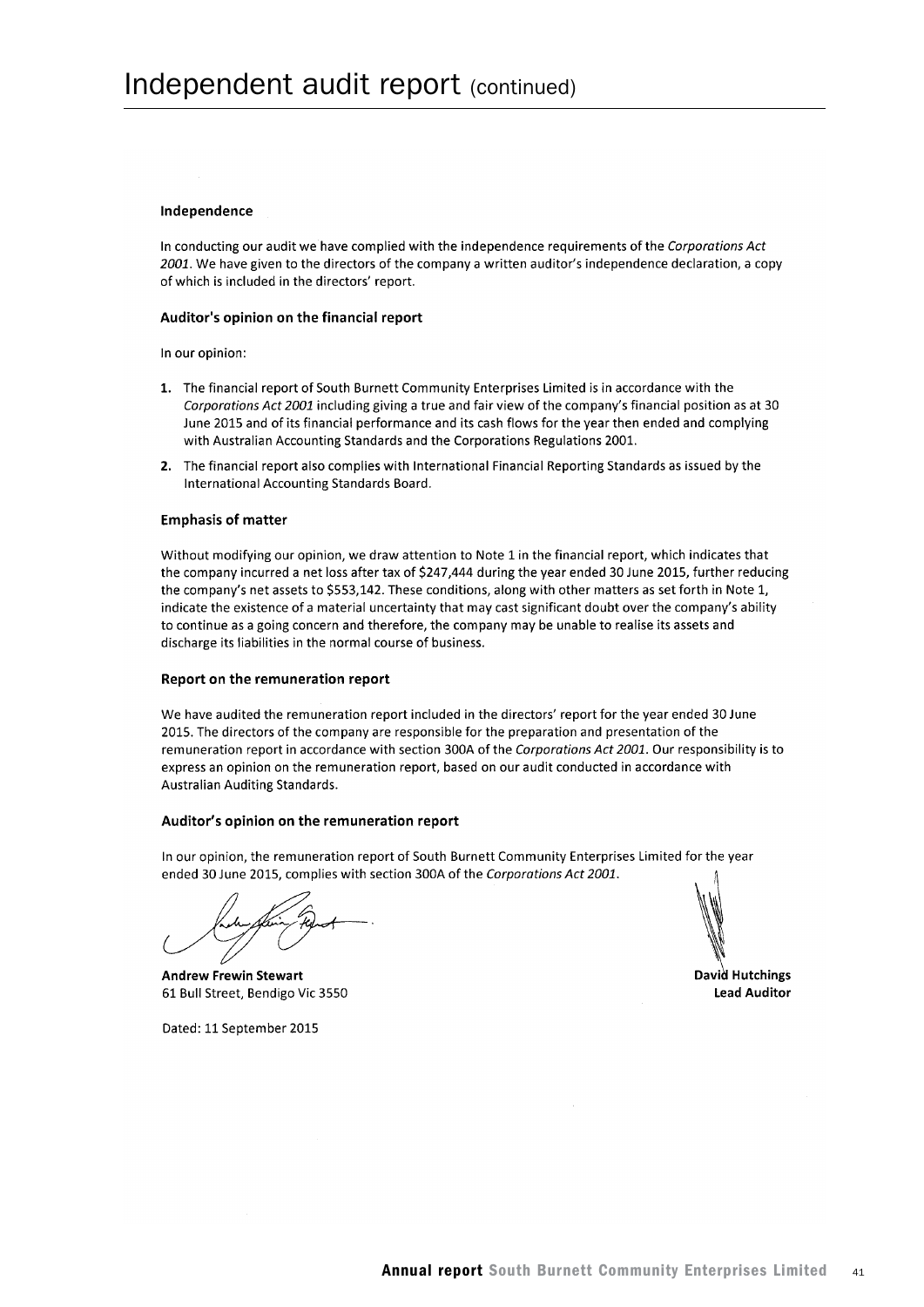## NSX report

South Burnett Community Financial Services Limited is a public company incorporated in Australia and listed on the National Stock Exchange of Australia (NSX).

#### Shareholding

The following table shows the number of shareholders, segregated into various categories based on the total number of shares held.

| Number of shares held     | Number of<br>shareholders | Number of<br>shares held |
|---------------------------|---------------------------|--------------------------|
| 1 to 1,000                | 332                       | 225,793                  |
| 1,001 to 5,000            | 201                       | 489,889                  |
| 5,001 to 10,000           | 29                        | 221,839                  |
| 10,001 to 100,000         | 29                        | 669,507                  |
| 100,001 and over          | $\Omega$                  | $\Omega$                 |
| <b>Total shareholders</b> | 591                       | 1,607,028                |

#### Equity securities

Each of the above shareholders are entitled to 1 vote, irrespective of the number of shares held.

There are no substantial shareholders (holding more than 5% of voting rights) as each shareholder is entitled to 1 vote. Normally holding more than 5% of total issued shares would create a substantial shareholder, but this is not applicable due to the voting restrictions for the company.

There are 23 shareholders holding less than a marketable parcel of shares (\$500 in value).

There are no restricted securities on issue.

All shares on issue are ordinary shares fully paid to \$1 per share. There are no unquoted equity securities.

#### Ten largest shareholders

The following table shows the 10 largest shareholders.

| <b>Shareholder</b>                                                                                                           | <b>Number of</b><br>fully paid<br>shares held | Percentage<br>of issued<br>capital |
|------------------------------------------------------------------------------------------------------------------------------|-----------------------------------------------|------------------------------------|
| John Leslie Green                                                                                                            | 25000                                         | 1.56                               |
| Fay Ellen Green                                                                                                              | 25001                                         | 1.56                               |
| Sonie John Crumpton & Lesley Jane Crumpton                                                                                   | 26000                                         | 1.62                               |
| Rosalie Shire Council                                                                                                        | 26667                                         | 1.66                               |
| Sheralyn Lorrayne Vellnagel                                                                                                  | 26667                                         | 1.66                               |
| Mr John B Adams                                                                                                              | 35000                                         | 2.18                               |
| Robert Charles Brooks & Jennifer Anne Brooks                                                                                 | 35000                                         | 2.18                               |
| John Norman Crumpton & Colin Robert Crumpton & Sonie John Crumpton &<br>Darren Leslie Crumpton < Crumpton Family Super Fund> | 40000                                         | 2.49                               |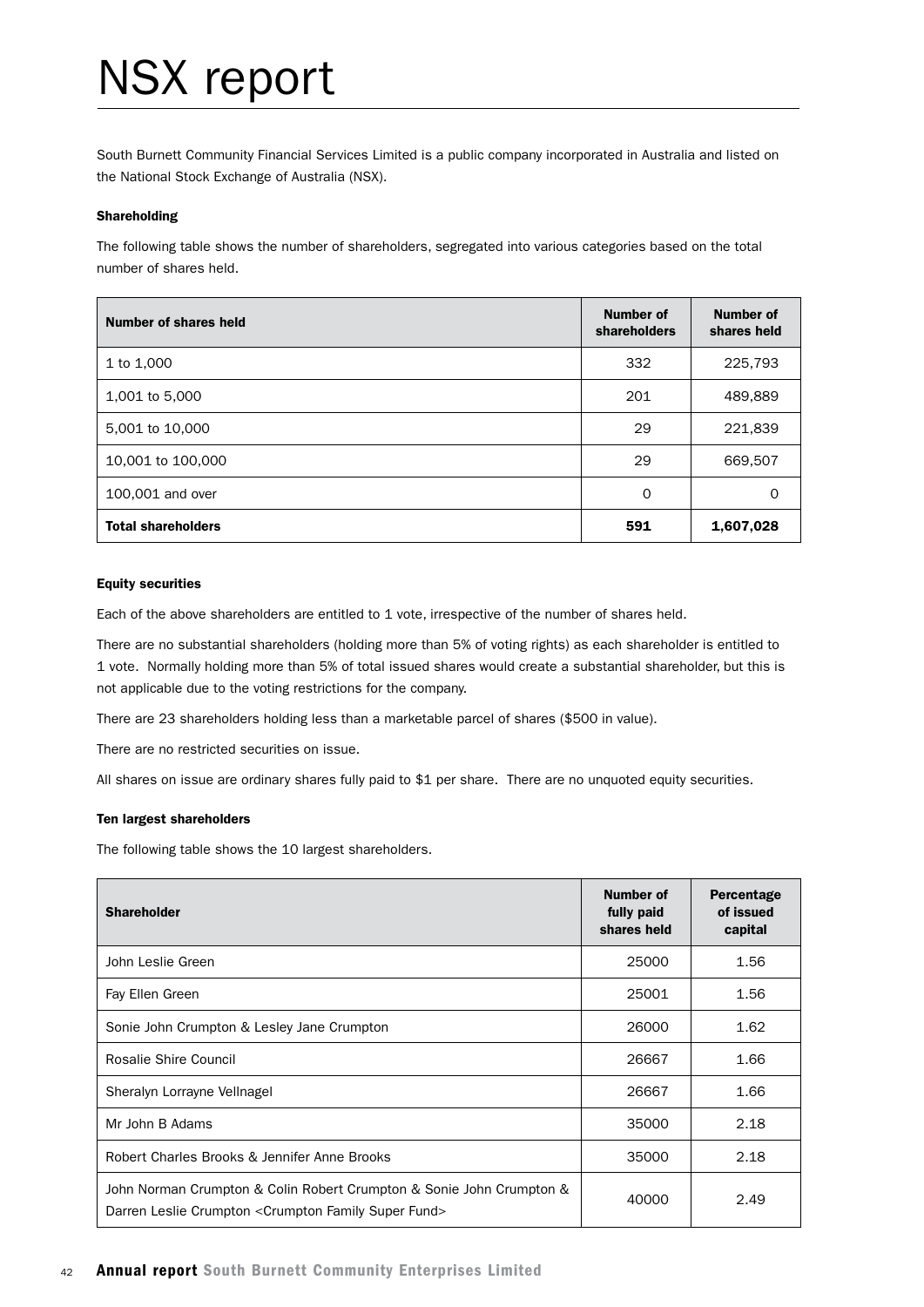#### Ten largest shareholders (continued)

| <b>Shareholder</b>                                   | Number of<br>fully paid<br>shares held | Percentage<br>of issued<br>capital |
|------------------------------------------------------|----------------------------------------|------------------------------------|
| Mr Kerry Claude Wyvill                               | 40667                                  | 2.53                               |
| Douglas C Cragg & Shiralee A Hamilton                | 50000                                  | 3.11                               |
| D C Cragg & S A Hamilton < Cragg-Lea Super Fund A/C> | 80000                                  | 4.98                               |
|                                                      | 410,002                                | 26                                 |

#### Registered office and principal administrative office

The registered office of the company is located at:

23 Toomey Street Yarraman QLD 4614 Phone: (07) 4163 8162

The principal administrative office of the company is located at:

23 Toomey Street Yarraman QLD 4614 Phone: (07) 4163 8162

#### Security register

The security register (share register) is kept at:

61-65 Bull Street bendigo VIC 3550 Phone: (03) 5443 0344

#### Company Secretary

Ross Begent was the inaugural Company Secretary of South Burnett Community Enterprises Limited and was reappointed to the position in September 2014.

#### Corporate governance

The company has implemented various corporate governance practices, which include:

- (a) The establishment of an Audit Committee. Members of the Audit Committee are James Beveridge and Noel Strohfeld
- (b) Director approval of operating budgets and monitoring of progress against these budgets;
- (c) Ongoing Director training; and
- (d) Monthly Director meetings to discuss performance and strategic plans.

#### Annexure 3

There are no material differences between the information in the company's Annexure 3 and the information in the financial documents in its Annual Report.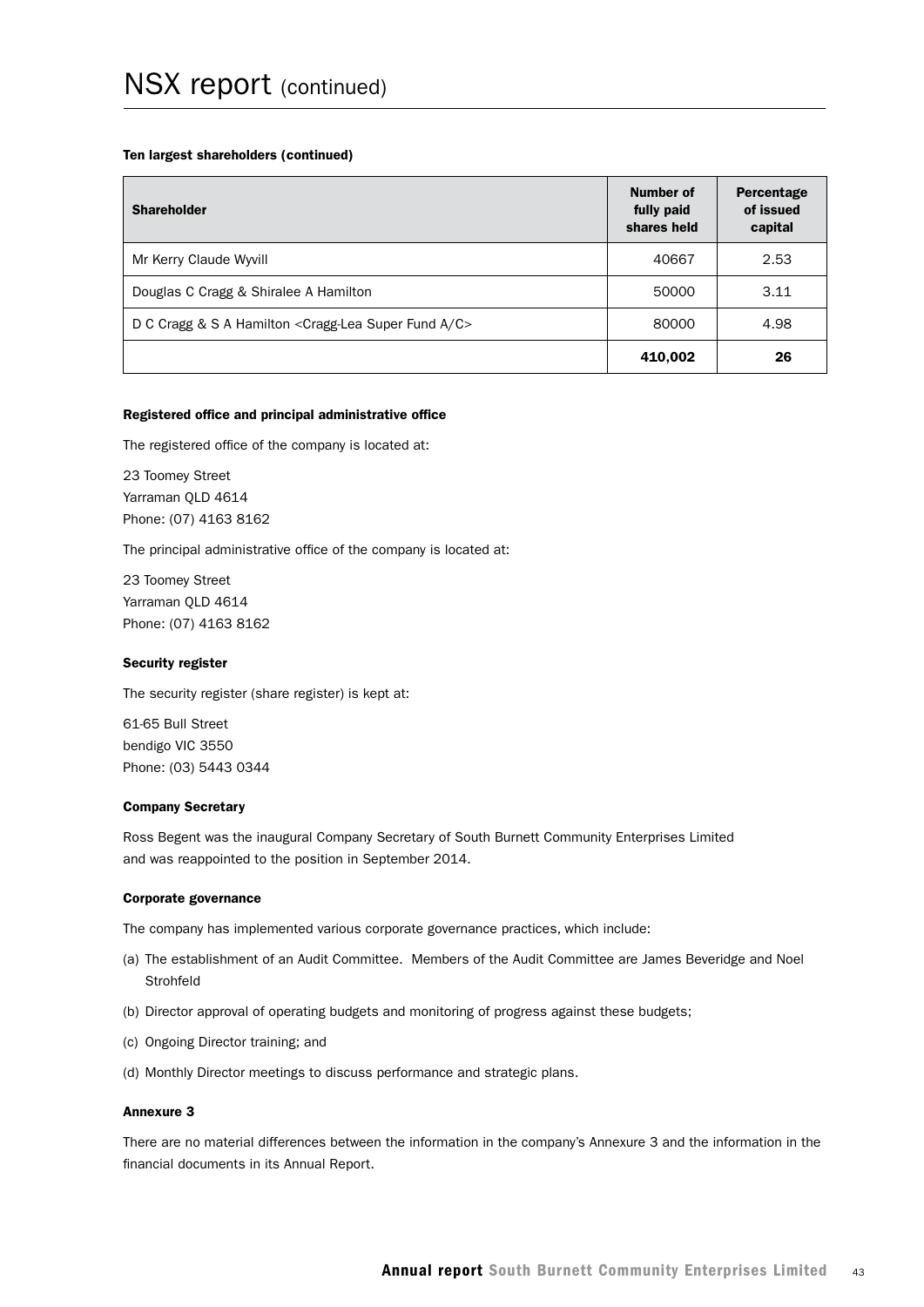#### Five year summary of performance

|                          |    | 2010/11   | 2011/12 | 2012/13   | 2013/14   | 2014/15    |
|--------------------------|----|-----------|---------|-----------|-----------|------------|
| Gross revenue            | \$ | 766.218   | 860,371 | 917.812   | 895,372   | 938,965    |
| Net profit before tax    | \$ | $-38.552$ | 16.991  | $-63,953$ | - 490.702 | $-328.830$ |
| Total assets             | S  | 667,752   | 653,747 | 1,292,786 | 948.548   | 932.776    |
| <b>Total liabilities</b> | S  | 87.479    | 104.079 | 149.462   | 147.962   | 379.634    |
| Total equity             | \$ | 580.273   | 549.668 | 1,143,324 | 800,586   | 553,142    |